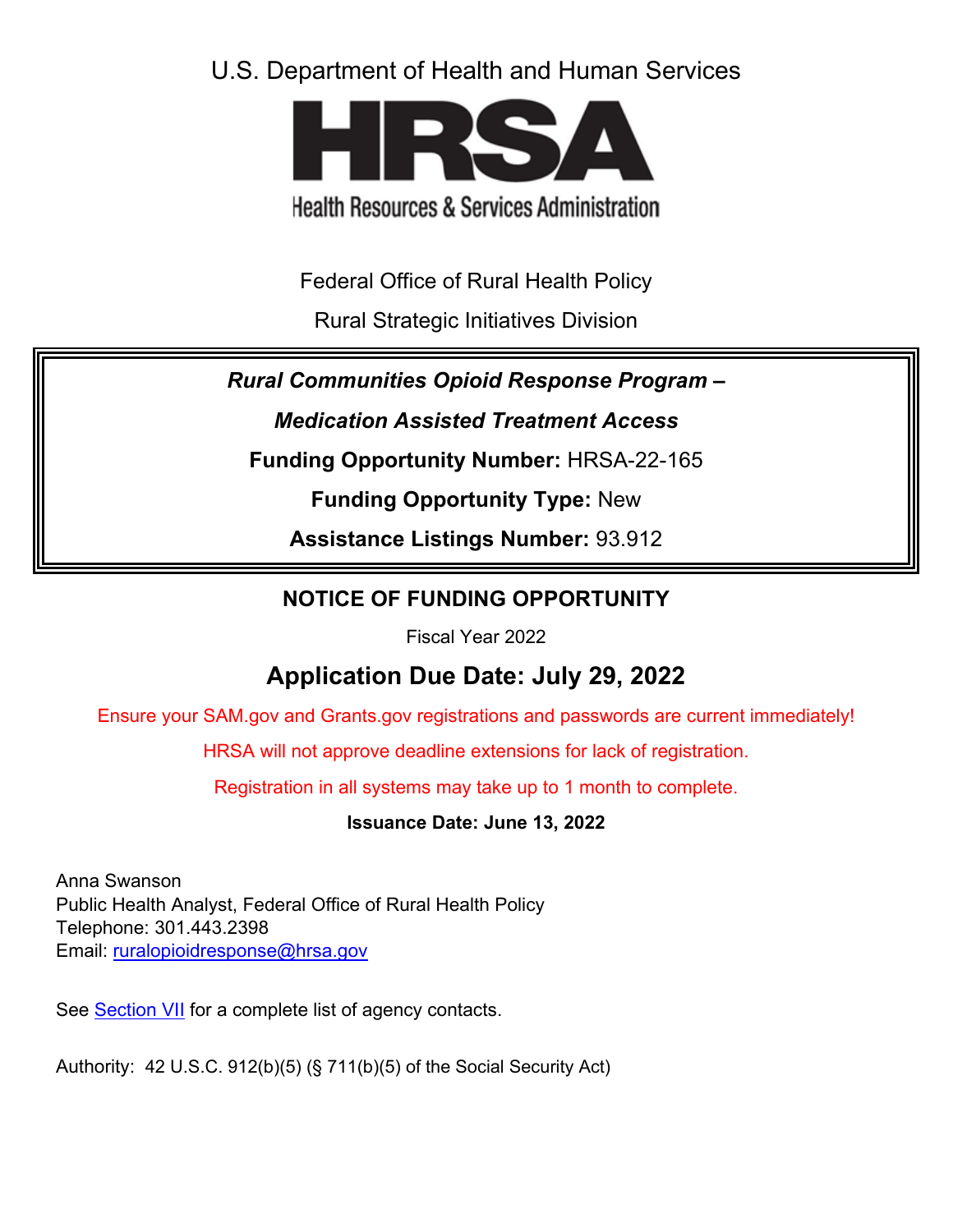# **508 COMPLIANCE DISCLAIMER**

**Note: Persons using assistive technology may not be able to fully access information in this file. For assistance, email or call one of the HRSA staff listed in [Section VII. Agency Contacts.](#page-42-0)**

# **EXECUTIVE SUMMARY**

The Health Resources and Services Administration (HRSA) is accepting applications for the fiscal year (FY) 2022 [Rural Communities Opioid Response Program](https://www.hrsa.gov/rural-health/rcorp) (RCORP) – Medication Assisted Treatment (MAT) Access. RCORP is a multi-year HRSA initiative aimed at reducing the morbidity and mortality of substance use disorder (SUD), including opioid use disorder (OUD), in high risk rural communities. The purpose of this program is to improve health care in rural areas by establishing new MAT access points and increasing the capacity for sustainable MAT service provision in rural areas.

| <b>Funding Opportunity Title:</b>               | <b>Rural Communities Opioid Response</b>                                                                                                         |
|-------------------------------------------------|--------------------------------------------------------------------------------------------------------------------------------------------------|
|                                                 | Program (RCORP) -Medication Assisted                                                                                                             |
|                                                 | <b>Treatment (MAT) Access</b>                                                                                                                    |
| <b>Funding Opportunity Number:</b>              | <b>HRSA-22-165</b>                                                                                                                               |
| Due Date for Applications:                      | July 29, 2022                                                                                                                                    |
| Anticipated FY 2022 Total Available<br>Funding: | \$10,000,000                                                                                                                                     |
| Estimated Number and Type of Award(s):          | Approximately 10 grants                                                                                                                          |
| <b>Estimated Annual Award Amount:</b>           | Up to \$1,000,000 per award, per year                                                                                                            |
| <b>Cost Sharing/Match Required:</b>             | <b>No</b>                                                                                                                                        |
| Period of Performance:                          | September 30, 2022 through September<br>29, 2025 (3 years)                                                                                       |
| Eligible Applicants:                            | All domestic public and private, nonprofit<br>and for-profit entities are eligible to apply.<br>Tribes and tribal organizations are<br>eligible. |
|                                                 | See <b>Section III.1</b> of this notice of funding<br>opportunity (NOFO) for complete eligibility<br>information.                                |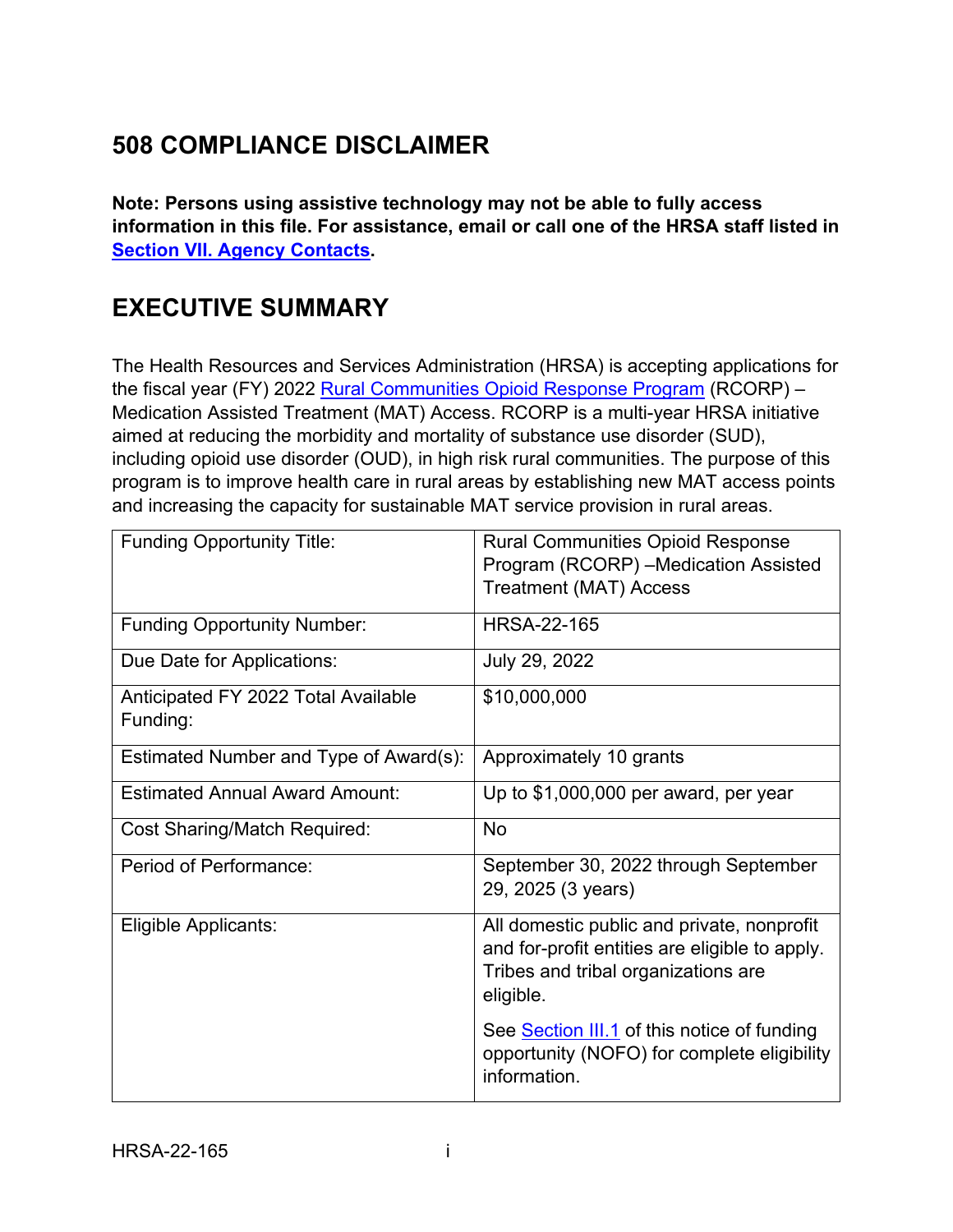### **Application Guide**

You (the applicant organization/agency) are responsible for reading and complying with the instructions included in this NOFO and in HRSA's *SF-424 [Application Guide.](http://www.hrsa.gov/grants/apply/applicationguide/sf424guide.pdf)* Visit [HRSA's How to Prepare Your Application page](https://www.hrsa.gov/grants/apply-for-a-grant/prepare-your-application) for more information.

#### **Technical Assistance**

HRSA has scheduled the following webinar:

Day and Date: Thursday, June 23, 2022 Time:  $2 - 3$  p.m. ET Weblink:<https://hrsa-gov.zoomgov.com/j/1600963647>

Attendees without computer access or computer audio can use the dial-in information below.

Call-In Number: 1-833-568-8864 Participant Code: 160 096 3647

HRSA will record the webinar. For a recording of the webinar, please email [ruralopioidresponse@hrsa.gov](mailto:ruralopioidresponse@hrsa.gov)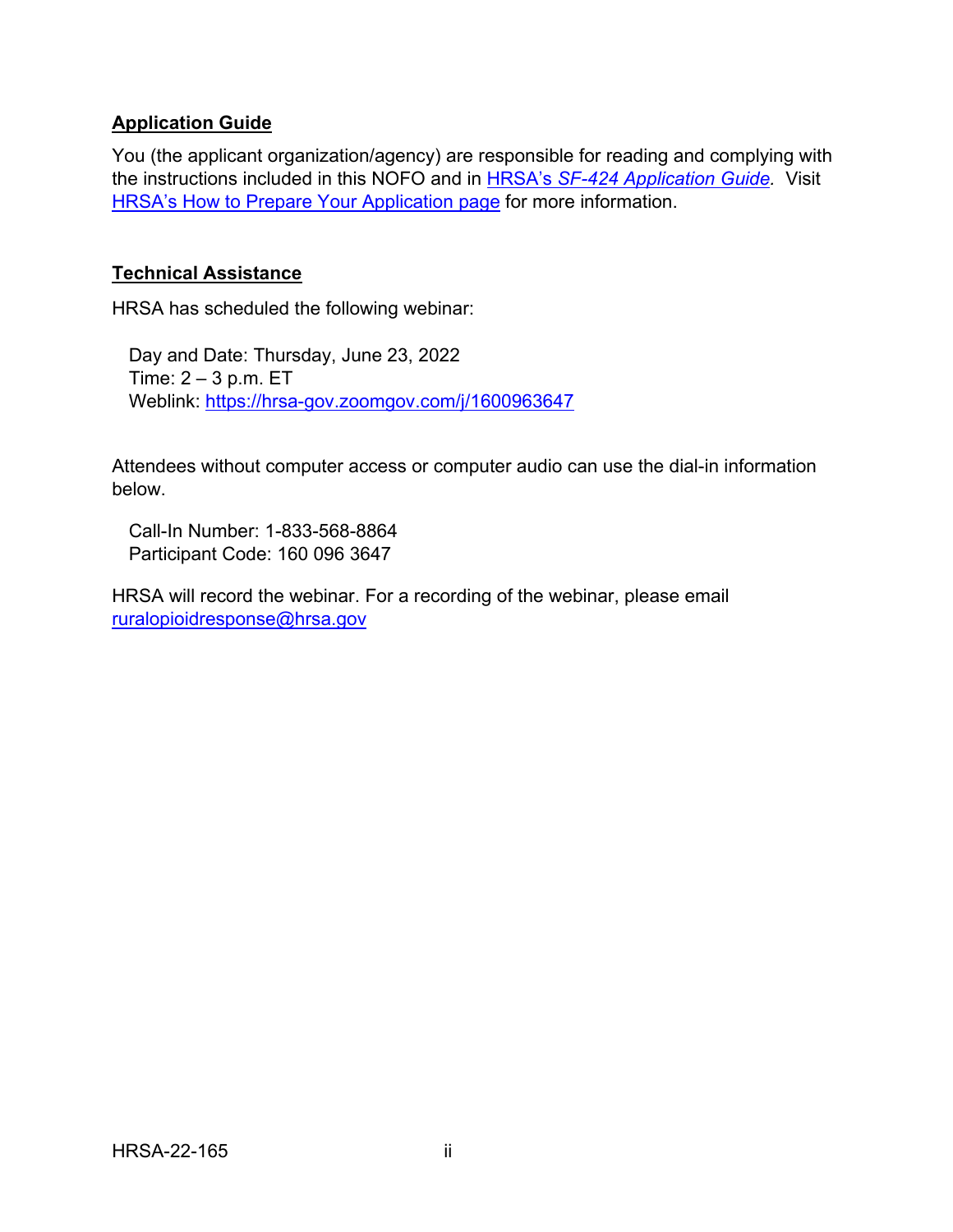# **Table of Contents**

| 1.              |                                                                          |  |
|-----------------|--------------------------------------------------------------------------|--|
| 2.              |                                                                          |  |
|                 |                                                                          |  |
| 1.              |                                                                          |  |
| 2.              |                                                                          |  |
|                 |                                                                          |  |
| 1.              |                                                                          |  |
| 2.              |                                                                          |  |
| 3.              |                                                                          |  |
|                 |                                                                          |  |
| $\mathcal{I}$ . |                                                                          |  |
| 2.              |                                                                          |  |
| İ.              |                                                                          |  |
| ii.             |                                                                          |  |
| iii.            |                                                                          |  |
| iv.             |                                                                          |  |
| V.              |                                                                          |  |
| 3.              | Unique Entity Identifier (UEI) and System for Award Management (SAM)  26 |  |
| 4.              |                                                                          |  |
| 5.              |                                                                          |  |
| 6.              |                                                                          |  |
|                 |                                                                          |  |
| 1.              |                                                                          |  |
| 2.              |                                                                          |  |
| 3.              |                                                                          |  |
|                 |                                                                          |  |
| 1.              |                                                                          |  |
| 2.              |                                                                          |  |
| 3.              |                                                                          |  |
|                 |                                                                          |  |
|                 |                                                                          |  |
|                 |                                                                          |  |
|                 |                                                                          |  |
|                 |                                                                          |  |
|                 |                                                                          |  |
|                 | APPENDIX E: NATIONAL HEALTH SERVICE CORPS INFORMATION52                  |  |
|                 |                                                                          |  |
|                 |                                                                          |  |
|                 |                                                                          |  |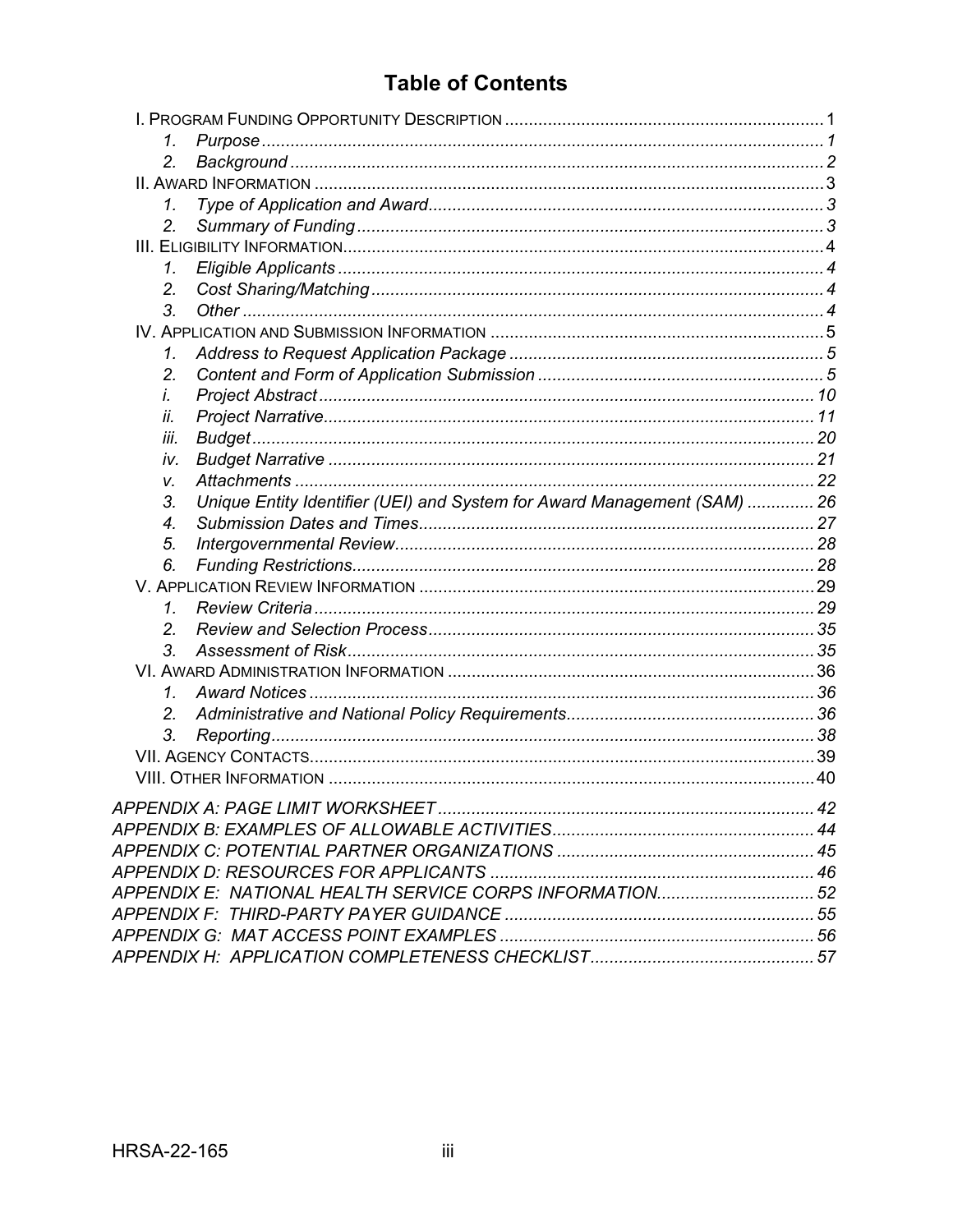# <span id="page-4-0"></span>**I. Program Funding Opportunity Description**

## <span id="page-4-1"></span>**1. Purpose**

The [Rural Communities Opioid Response Program](https://www.hrsa.gov/rural-health/rcorp) (RCORP) is a multi-year HRSA initiative aimed at reducing the morbidity and mortality of substance use disorder (SUD), including opioid use disorder (OUD), in rural communities. This notice announces the opportunity to apply for funding under the RCORP-Medication Assisted Treatment (MAT) Access Program. RCORP-MAT Access will advance RCORP's overall goal by improving access to and quality of MAT and supportive services in rural communities.

The purpose of this program is to improve health care in rural areas by establishing new MAT access points and increasing the capacity for sustainable MAT service provision in rural areas. This program is intended to support MAT to treat OUD, however HRSA encourages award recipients to also target alcohol use disorder (AUD) with MAT if the need exists.

Over the course of the three-year period of performance, RCORP-MAT Access recipients will implement activities that are aligned with the following overarching program goals:

Goal 1 - Establish new MAT access points to provide both medications and supportive services to individuals with OUD and/or AUD in rural communities;

Goal 2 - Enhance the MAT workforce through recruitment, training, and the development of peer mentorship networks;

Goal 3 - Build community capacity and infrastructure to support more effective and efficient MAT service provision; and,

Goal 4 - Ensure sustainability of the new MAT access points through improved billing and coding, as well as enrollment of eligible individuals into health insurance.

For the purposes of this NOFO, "MAT access" includes affordability, accessibility, acceptability, and availability of MAT treatment and supportive services for rural individuals who reside in the rural areas as defined by the [Rural Health Grants Eligibility](https://data.hrsa.gov/tools/rural-health)  [Analyzer.](https://data.hrsa.gov/tools/rural-health) Additionally, HRSA defines MAT as the use of U.S. Food and Drug Administration (FDA)-approved medications, in combination with counseling and behavioral therapies, to provide a "whole-person" approach to the treatment of substance use disorders, including opioid use disorder and alcohol use disorder (AUD). [1,](#page-4-2)[2](#page-4-3) 

<sup>&</sup>lt;sup>1</sup> See https://www.samhsa.gov/medication-assisted-treatment.

<span id="page-4-3"></span><span id="page-4-2"></span><sup>&</sup>lt;sup>1</sup> See <u>https://www.samhsa.gov/medication-assisted-treatment</u>.<br><sup>2</sup> See <u>https://www.samhsa.gov/medication-assisted-treatment/medications-counseling-related-conditions FDA-approved MAT for:</u> OUD includes methadone, buprenorphine, and naltrexone; for opioid overdose includes naloxone; for AUD includes acamprosate, disulfiram, and naltrexone.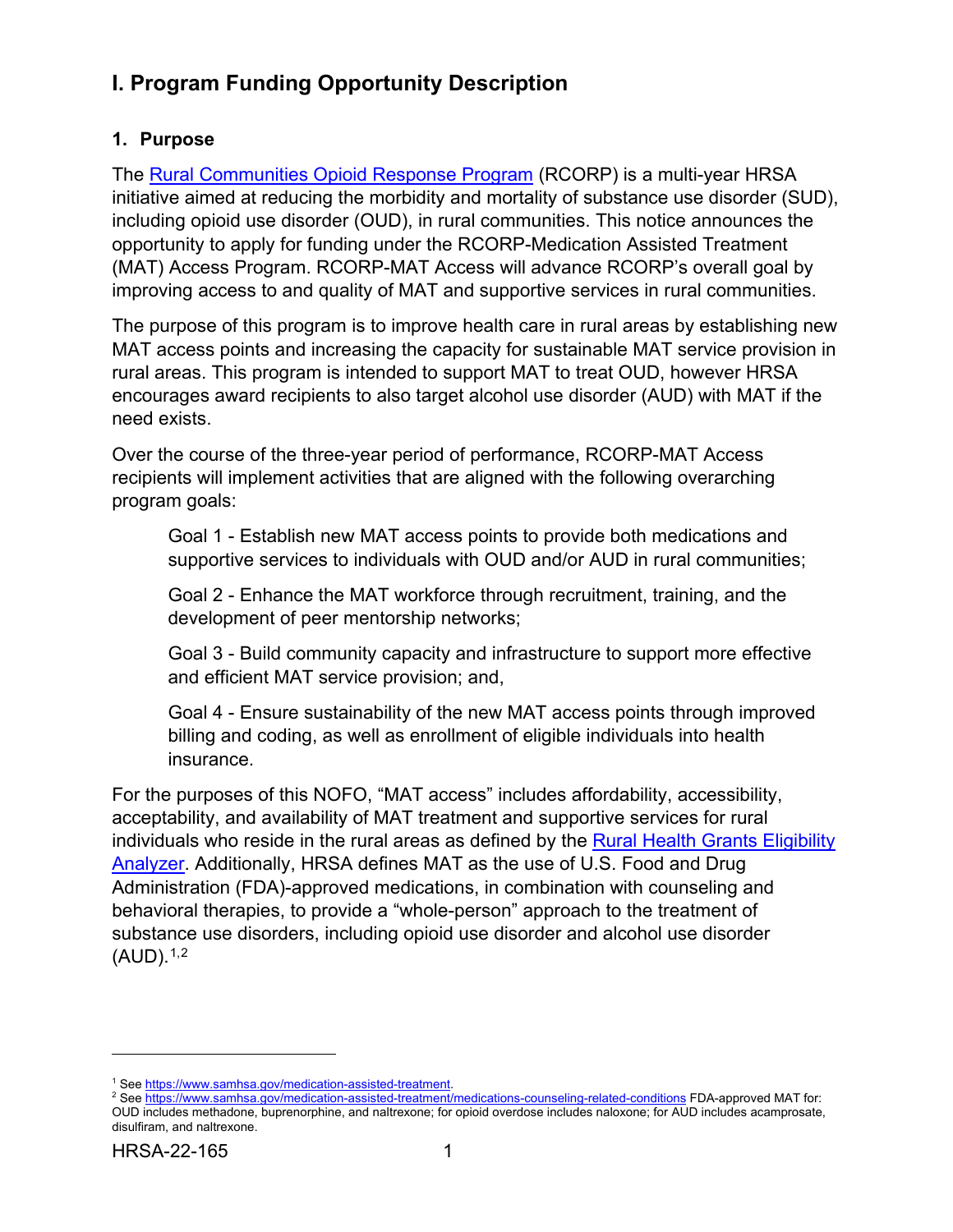The target population for RCORP–MAT Access includes:

- Individuals living in rural communities who are at risk for OUD and/or AUD;
- Individuals living in rural communities who are diagnosed with OUD and/or AUD;
- Individuals living in rural communities who are in treatment and/or recovery for OUD and/or AUD;
- Their families and/or caregivers; and
- Impacted community members<sup>[3](#page-5-1)</sup> who reside in the rural target service area.

Applicants are encouraged to include populations that have historically suffered from poorer health outcomes, health disparities, and other inequities as compared to the rest of the population. Examples of these populations include, but are not limited to: racial and ethnic minorities, people who are pregnant, adolescents and youth, LGBTQ+ individuals, veterans, socioeconomically disadvantaged populations, the elderly, individuals with disabilities, etc.

For more details, see [Program Requirements and Expectations.](#page-9-0)

## <span id="page-5-0"></span>**2. Background**

RCORP-MAT Access is authorized by Section 711(b)(5) of the Social Security Act (42 U.S.C. 912(b)(5)).

In January 2022, the Secretary of Health and Human Services renewed the [public](https://aspr.hhs.gov/legal/PHE/Pages/Opioid-3Jan22.aspx)  [health emergency for opioids](https://aspr.hhs.gov/legal/PHE/Pages/Opioid-3Jan22.aspx) that was first issued in 2017. In recognition of the changing nature of the overdose crisis, in October 2021, the U.S. Department of Health and Human Services (HHS) published an [Overdose Prevention Strategy,](https://www.hhs.gov/overdose-prevention/) which includes four strategic priorities: primary prevention, harm reduction, evidence-based treatment, and recovery support. The RCORP initiative is explicitly included in this strategy, and RCORP-MAT Access supports the Strategy's goal of "broadening access to evidence-based care that increases willingness to engage in treatment." This program also supports the [President's National Mental Health Strategy.](https://www.whitehouse.gov/briefing-room/statements-releases/2022/05/31/fact-sheet-biden-harris-administration-highlights-strategy-to-address-the-national-mental-health-crisis/)

Over 100,000 drug overdose deaths occurred in the United States in the 12 months ending in April 2021, the highest number of overdose deaths ever recorded in a 12- month period, according to recent provisional data from CDC.<sup>[4](#page-5-2)</sup> From 1999 through 2019, the rate of drug overdose deaths increased from 4.0 per 100,000 to 19.6 in rural counties.[5](#page-5-3) 

Rural providers and communities in particular face a number of challenges in providing and accessing OUD services. In July 2020, nearly two-thirds of all rural counties

<span id="page-5-1"></span> $^3$  Applicants are encouraged to include individuals in the community who are involved in improving health care delivery in rural areas in their RCORP projects.

<sup>&</sup>lt;sup>4</sup> See https://www.cdc.gov/nchs/pressroom/nchs\_press\_releases/2021/20211117.htm

<span id="page-5-2"></span><sup>&</sup>lt;sup>4</sup> See <u>https://www.cdc.gov/nchs/pressroom/nchs\_press\_releases/2021/20211117.htm</u><br><sup>5</sup> Hedegaard H, Spencer MR. Urban–rural differences in drug overdose death rates, 1999–2019. NCHS Data Brief, no 403.

<span id="page-5-3"></span>Hyattsville, MD: National Center for Health Statistics. 2021. DOI: https://dx.doi. org/10.15620/cdc:102891.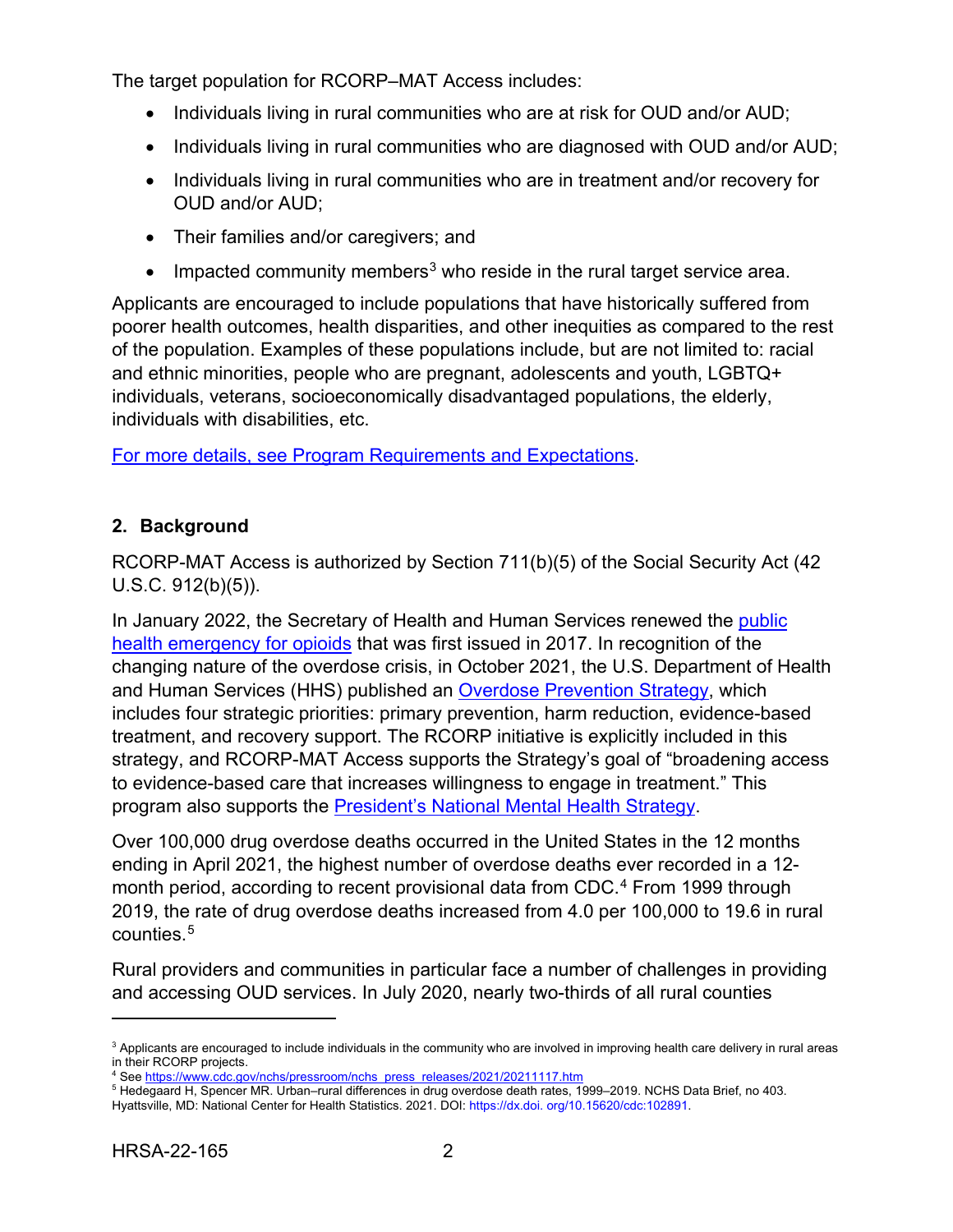(63.1%) had at least one clinician with a Drug Enforcement Administration (DEA) waiver but more than half of small and remote rural counties lacked one.<sup>[6](#page-6-3)</sup> In addition to workforce shortages, rural providers face barriers of stigmatization, transportation, and costs associated with setting up MAT and other SUD services.[7](#page-6-4) At the same time, working with and learning from experienced rural providers can help to overcome some of these barriers and encourage new providers to pursue a DEA waiver.<sup>8</sup>

Addressing issues of equity should include an understanding of intersectionality and how multiple forms of discrimination impact individuals' lived experiences. Individuals and communities often belong to more than one group that has been historically underserved, marginalized, or adversely affected by persistent poverty and inequality. Individuals at the nexus of multiple identities often experience unique forms of discrimination or systemic disadvantages, including in their access to needed services.<sup>[9](#page-6-6)</sup>

# <span id="page-6-0"></span>**II. Award Information**

## <span id="page-6-1"></span>**1. Type of Application and Award**

Type(s) of applications sought: New

HRSA will provide funding in the form of a grant.

# <span id="page-6-2"></span>**2. Summary of Funding**

HRSA estimates approximately \$10,000,000 to be available annually to fund approximately 10 recipients. You may apply for a ceiling amount of up to \$1,000,000 annually (reflecting direct and indirect, facilities and administrative costs) per year.

No competitive advantage, funding priority, or preference is associated with requesting an amount below the \$1,000,000 per year ceiling amount. You may request different amounts each of the three years (up to the \$1,000,000 ceiling) depending on the needs for each year of the period of performance. HRSA expects that MAT programs established using RCORP-MAT Access funding will be self-sustaining by the end of the period of performance. To that end, applicants' proposed work plans and budgets/budget narratives should reflect a shift from capacity building activities to

<span id="page-6-3"></span> $^6$  Andrilla CHA, Patterson DG. Tracking the geographic distribution and growth of clinicians with a DEA waiver to prescribe buprenorphine to treat opioid use disorder. *J Rural Health.* 2021; 1-6. https://doi.org/10.1111/jrh.12569<br><sup>7</sup> See, e.g., *Implementing Medication-Assisted Treatment for Opioid Use Disorder in Rural Primary Care: Environme* 

<span id="page-6-4"></span>Volume 1, AHRQ, https://integrationacademy.ahrq.gov/sites/default/files/mat\_for\_oud\_environmental\_scan\_volume\_1\_1.pdf<br><sup>8</sup> Andrilla, C.H.A., Moore, T.E. and Patterson, D.G. (2019), Overcoming Barriers to Prescribing Bupreno

<span id="page-6-5"></span>Opioid Use Disorder: Recommendations from Rural Physicians. The Journal of Rural Health, 35: 113- 121.<https://doi.org/10.1111/jrh.12328>

<span id="page-6-6"></span><sup>9</sup>*See* Executive Order 13988 on Preventing and Combating Discrimination on the Basis of Gender Identity or Sexual Orientation, 86 FR 2023, at § 1 (Jan. 20, 2021)[, https://www.govinfo.gov/content/pkg/FR-2021-01-25/pdf/2021-01761.pdf.](https://www.govinfo.gov/content/pkg/FR-2021-01-25/pdf/2021-01761.pdf)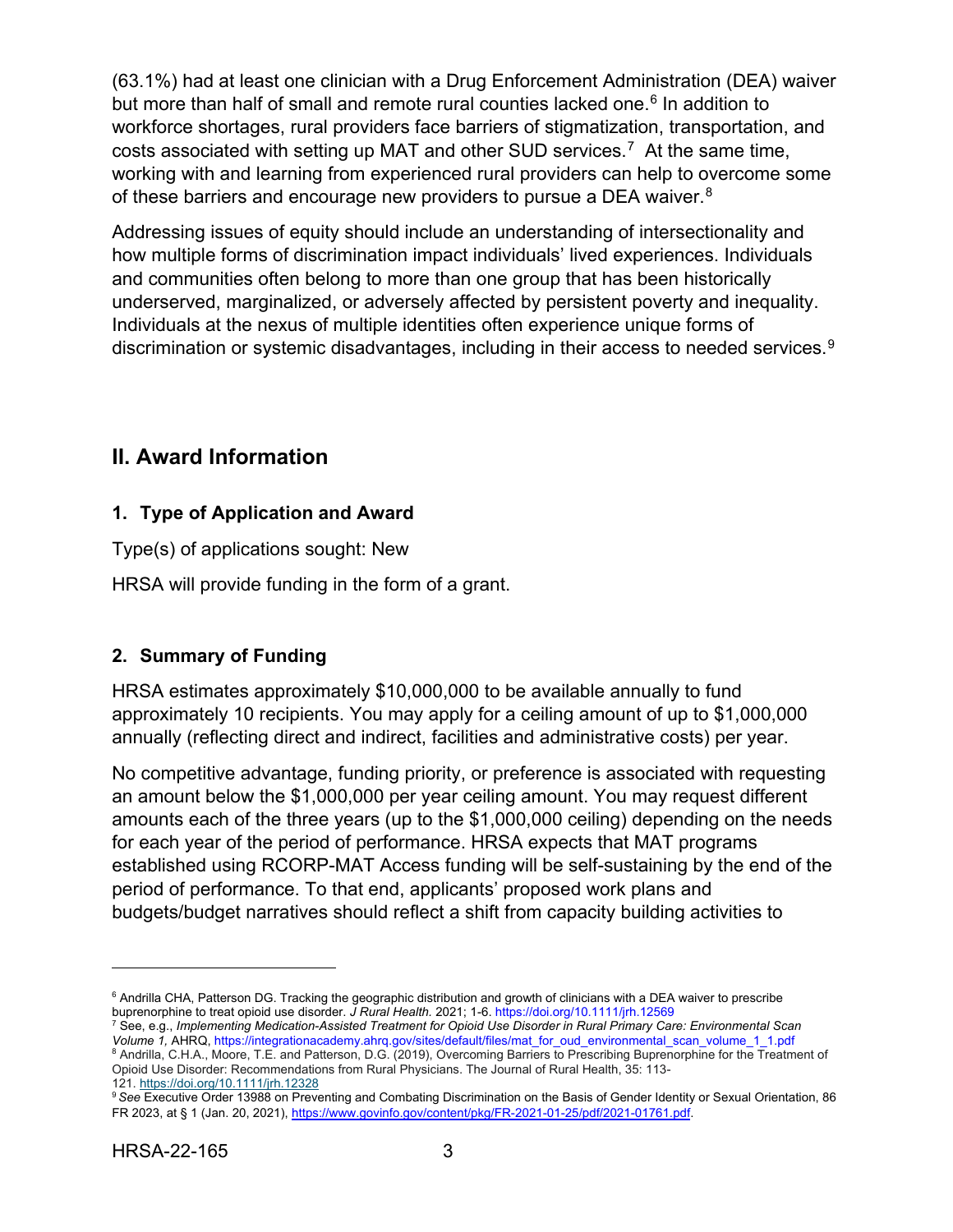service delivery and sustainability over the course of the three-year period of performance.

The period of performance is September 30, 2022 through September 29, 2025 (3 years). Funding beyond the first year is subject to the availability of appropriated funds for RCORP-MAT Access in subsequent fiscal years, satisfactory progress, and a decision that continued funding is in the best interest of the Federal Government.

All HRSA awards are subject to the Uniform Administrative Requirements, Cost Principles, and Audit Requirements at [45 CFR part 75.](http://www.ecfr.gov/cgi-bin/retrieveECFR?gp=1&SID=4d52364ec83fab994c665943dadf9cf7&ty=HTML&h=L&r=PART&n=pt45.1.75)

# <span id="page-7-1"></span>**III. Eligibility Information**

### <span id="page-7-0"></span>**1. Eligible Applicants**

### **Applicant Organization Specifications**

Eligible applicants include all domestic public or private, non-profit and for-profit, entities. In addition to the 50 U.S. states, organizations in the District of Columbia, Guam, the Commonwealth of Puerto Rico, the Northern Mariana Islands, American Samoa, the U.S. Virgin Islands, the Federated State of Micronesia, the Republic of the Marshall Islands, and the Republic of Palau may apply. Tribes and tribal organizations are eligible.

## <span id="page-7-2"></span>**2. Cost Sharing/Matching**

Cost sharing/matching is not required for this program.

### <span id="page-7-3"></span>**3. Other**

HRSA may not consider an application for funding if it contains any of the nonresponsive criteria below:

- Exceeds the funding ceiling amount
- Fails to satisfy the deadline requirements referenced in [Section IV.4](#page-30-0)
- Exceeds the page limit
- Fails to propose a *service area* that is entirely rural, as defined by the [Rural](https://data.hrsa.gov/tools/rural-health)  [Health Grants Eligibility Analyzer.](https://data.hrsa.gov/tools/rural-health) All service delivery sites supported by RCORP-MAT Access, **including all access points where MAT will be offered,** must be exclusively located in HRSA-designated rural counties and rural census tracts. Within partially rural counties, activities and services supported by this award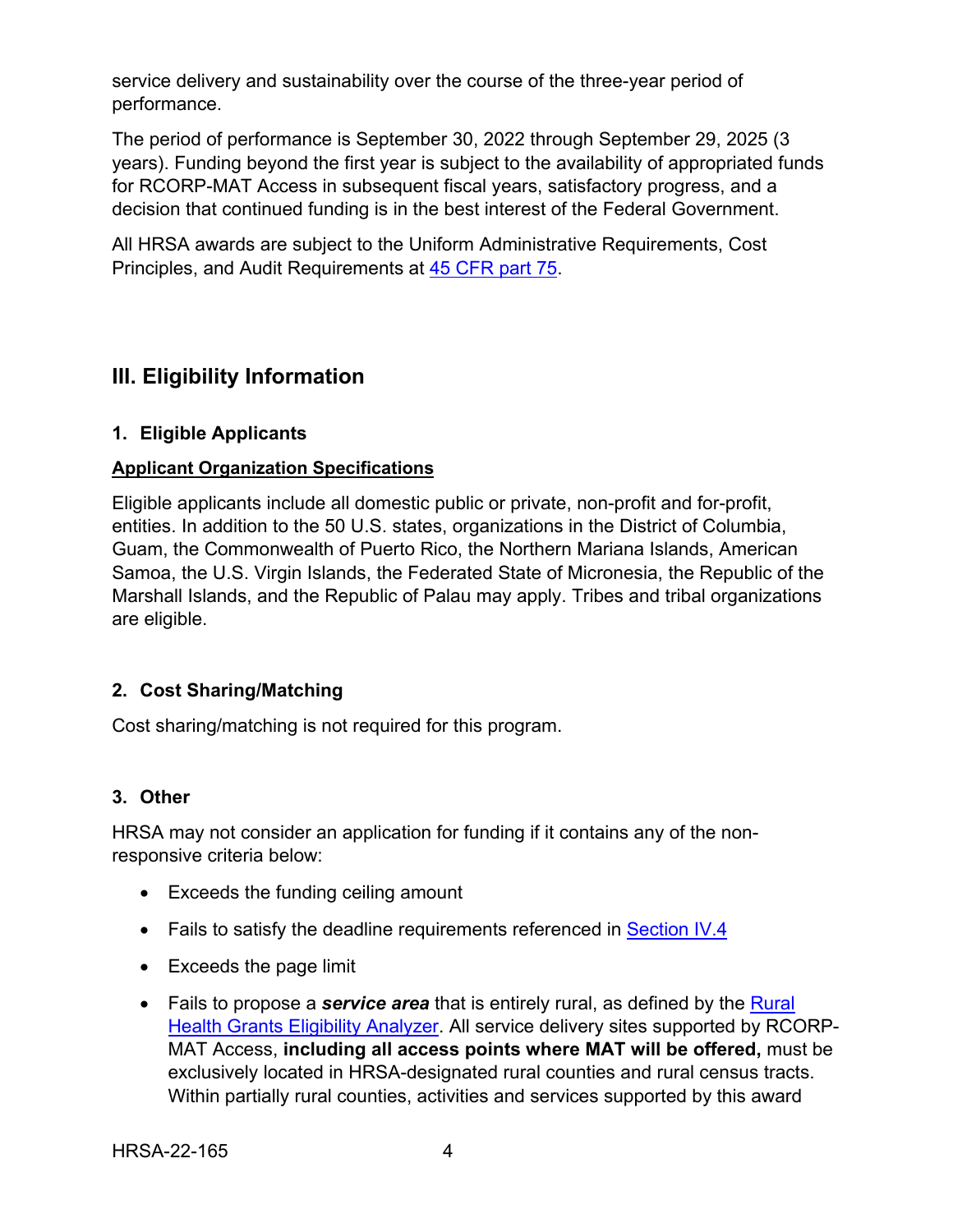may only occur in the HRSA-designated rural census tracts. Please reference the [Program Requirements and Expectations](#page-9-0) section for additional guidance

NOTE: Multiple applications from an organization are not allowed. HRSA will only accept and review your **last** validated electronic submission before the Grants.gov [application due date.](#page-30-1)

# <span id="page-8-0"></span>**IV. Application and Submission Information**

## <span id="page-8-1"></span>**1. Address to Request Application Package**

HRSA *requires* you to apply electronically. HRSA encourages you to apply through [Grants.gov](https://www.grants.gov/) using the SF-424 workspace application package associated with this notice of funding opportunity (NOFO) following the directions provided at [Grants.gov: HOW TO](http://www.grants.gov/applicants/apply-for-grants.html)  [APPLY FOR GRANTS.](http://www.grants.gov/applicants/apply-for-grants.html) If you use an alternative electronic submission, see [Grants.gov:](https://www.grants.gov/web/grants/s2s/applicant-system-to-system.html)  [APPLICANT SYSTEM-TO-SYSTEM.](https://www.grants.gov/web/grants/s2s/applicant-system-to-system.html)

The NOFO is also known as "Instructions" on Grants.gov. You must select "Subscribe" and provide your email address for HRSA-22-165 in order to receive notifications including modifications, clarifications, and/or republications of the NOFO on Grants.gov. You will also receive notifications of documents placed in the RELATED DOCUMENTS tab on Grants.gov that may affect the NOFO and your application. *You are ultimately responsible for reviewing the [For Applicants](https://www.grants.gov/web/grants/applicants.html) page for all information relevant to this NOFO.*

# <span id="page-8-2"></span>**2. Content and Form of Application Submission**

## **Application Format Requirements**

Section 4 of HRSA's *SF-424 [Application Guide](http://www.hrsa.gov/grants/apply/applicationguide/sf424guide.pdf)* provides general instructions for the budget, budget narrative, staffing plan and personnel requirements, assurances, and certifications. You must submit the information outlined in the HRSA *SF-424 Application Guide* in addition to the program-specific information below. You are responsible for reading and complying with the instructions included in this NOFO and HRSA's *[SF-424](http://www.hrsa.gov/grants/apply/applicationguide/sf424guide.pdf) [Application Guide](http://www.hrsa.gov/grants/apply/applicationguide/sf424guide.pdf)*. You must submit the application in the English language and in the terms of U.S. dollars (45 CFR § 75.111(a)).

See Section 8.5 of the HRSA *SF-424 Application Guide* for the Application Completeness Checklist to assist you in completing your application.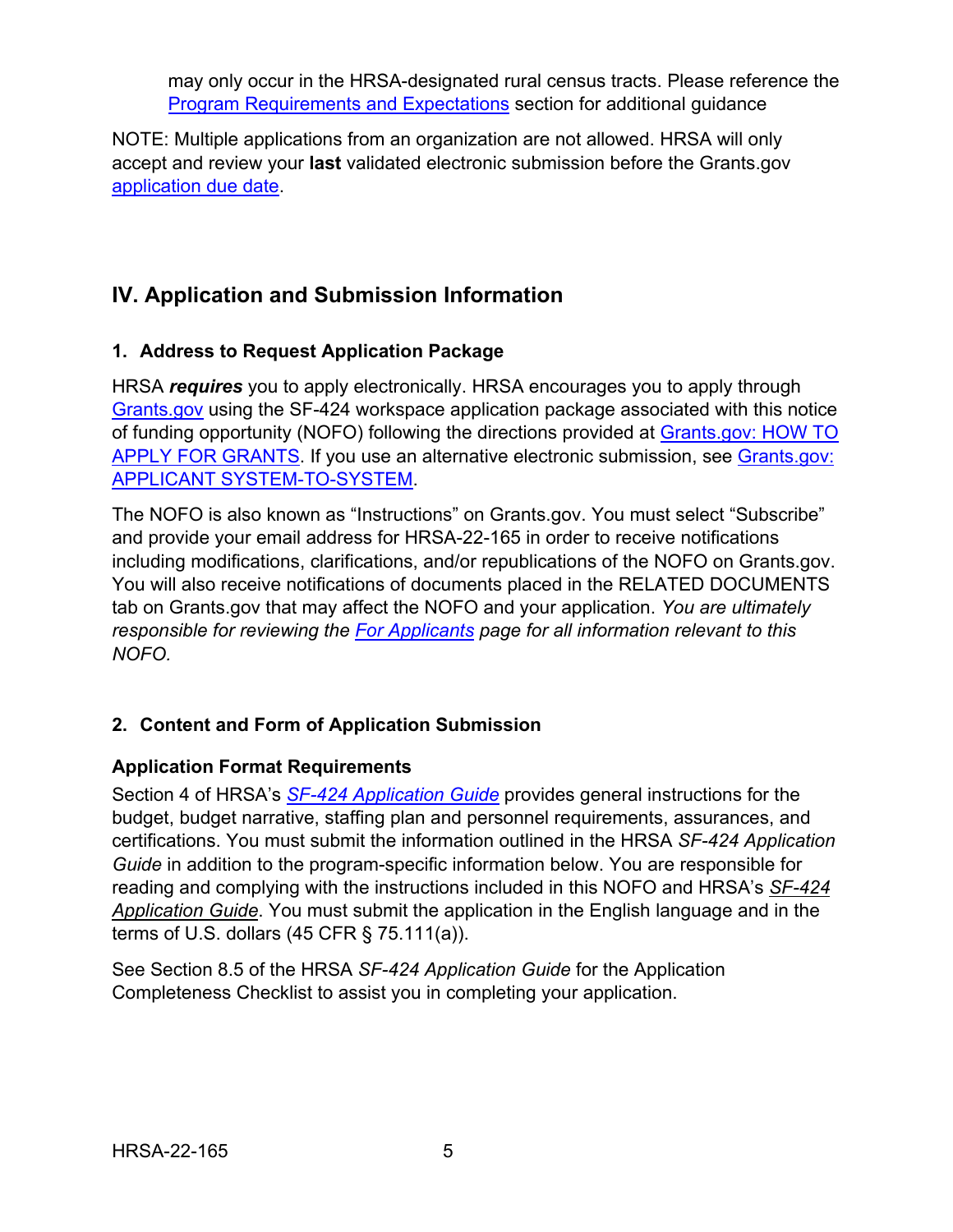## <span id="page-9-1"></span>**Application Page Limit**

The total of uploaded attachment pages that count against the page limit shall be no more than the equivalent of **80 pages** when printed by HRSA. Standard OMB-approved forms included in the workspace application package do not count in the page limit. The abstract is the standard form (SF) "Project\_Abstract Summary." If there are other attachments that do not count against the page limit, this will be clearly denoted in Section IV.2.vi Attachments.

The abstract is no longer an attachment that counts in the page limit. Additionally, Indirect Cost Rate Agreement and proof of non-profit status (if applicable) do not count in the page limit. However, if you use an OMB-approved form that is not included in the workspace application package for HRSA-22-165, it will count against the page limit. Therefore, we strongly recommend you only use Grants.gov workspace forms associated with this NOFO to avoid exceeding the page limit.

**It is important to take appropriate measures to ensure your application does not exceed the specified page limit. Any application exceeding the page limit will not be read, evaluated, or considered for funding.** 

**Applications must be complete, within the maximum specified page limit, and validated by Grants.gov under HRSA-22-165 before the [deadline.](#page-30-1)** 

### **Debarment, Suspension, Ineligibility, and Voluntary Exclusion Certification**

- 1) You certify on behalf of the applicant organization, by submission of your proposal, that neither you nor your principals are presently debarred, suspended, proposed for debarment, declared ineligible, or voluntarily excluded from participation in this transaction by any federal department or agency.
- 2) Failure to make required disclosures can result in any of the remedies described in [45 CFR § 75.371,](https://www.ecfr.gov/cgi-bin/retrieveECFR?gp=1&SID=4d52364ec83fab994c665943dadf9cf7&ty=HTML&h=L&r=PART&n=pt45.1.75#se45.1.75_1371) including suspension or debarment. (See also 2 CFR parts 180 and 376, and 31 U.S.C. § 3354).
- 3) If you are unable to attest to the statements in this certification, you must include an explanation in *Attachments 11-15: Other Relevant Documents*.

See Section 4.1 viii of HRSA's *SF-424 [Application Guide](http://www.hrsa.gov/grants/apply/applicationguide/sf424guide.pdf)* for additional information on all certifications.

### <span id="page-9-0"></span>**Program Requirements and Expectations**

#### **New MAT Access Point(s)**

RCORP-MAT Access funds must be used to establish a **new** MAT access point(s), and **not** for expanding an existing MAT access point(s). MAT cannot currently be a clinical service offered at the proposed access point(s). To that end, applicants should demonstrate in the Project Narrative section that the proposed MAT access point(s) do not currently offer MAT services.

## **HRSA will NOT fund proposals that do not demonstrate that they are a new MAT access point.**

HRSA-22-165 6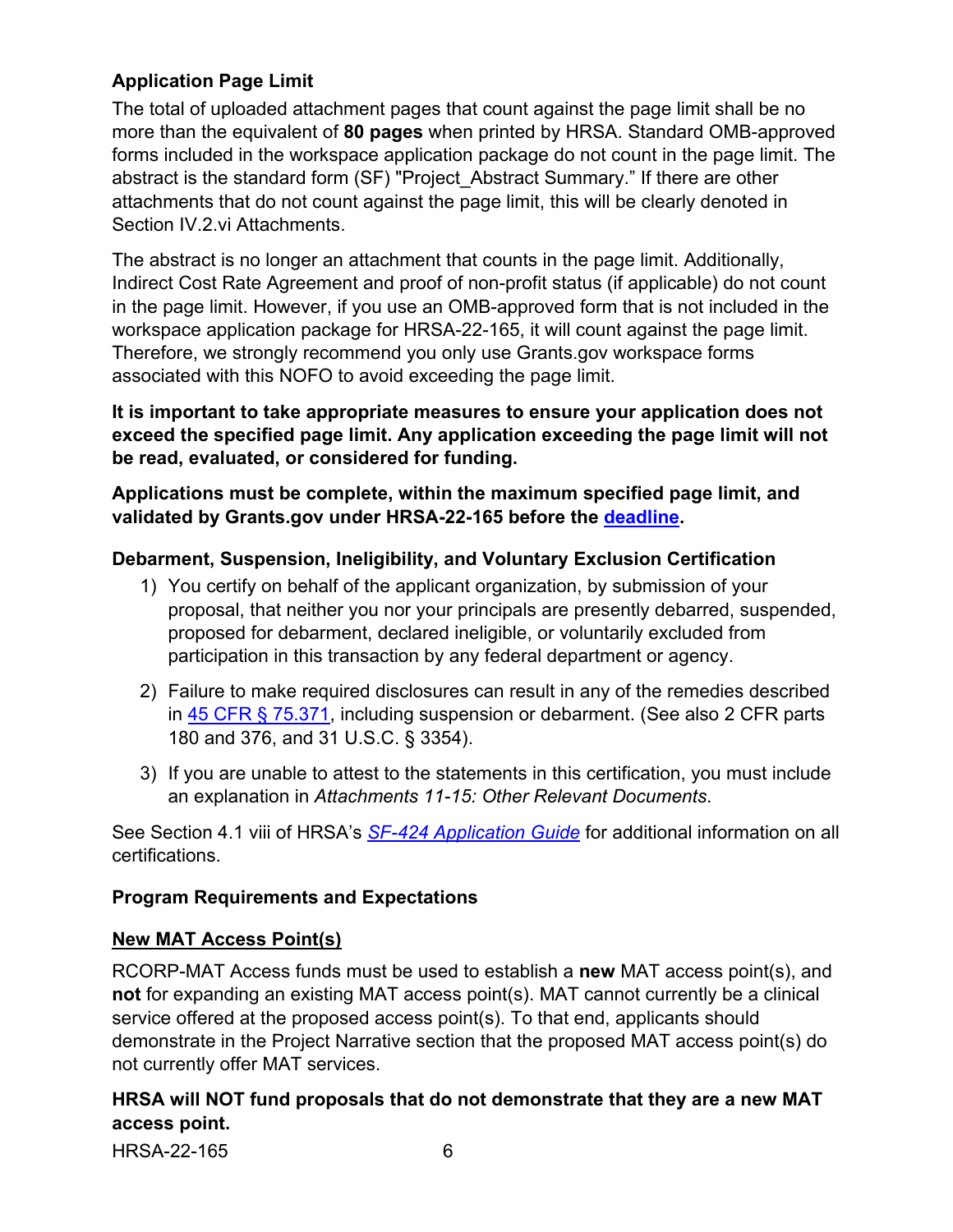Please see [Appendix F](#page-59-0) for illustrative examples of what does and does not constitute a new MAT access point for the purposes of this program.

Additionally, new MAT access points established under this program must be physically located in HRSA-designated rural areas, as defined by the [Rural Health Grants](https://data.hrsa.gov/tools/rural-health)  [Eligibility Analyzer](https://data.hrsa.gov/tools/rural-health) (see "Target Rural Service Area" below for details).

**NOTE:** If the applicant organization is not the entity that will be physically serving as the new MAT access point(s), the applicant must provide a signed letter of commitment from the entity/entities that will be serving as the new MAT access point(s). This is in addition to the required letters of support from two partner organizations. See **Attachment 7** for details.

## **Parameters for MAT Provision**

For the purposes of this program, MAT is the use of medications, in combination with counseling and behavioral therapies, to provide a "whole-person" approach to the treatment of substance use disorders.

Every effort should be made to ensure that the services provided through the new MAT access point(s) are accessible and available to the target population, including (but not limited to) offering extended hours (such as nights and weekends) and **not** requiring abstinence/detoxification as a pre-requisite from treatment. Additionally, the new MAT access points(s) should provide the best treatment option(s) for the populations they are serving. This may include offering a single, or multiple, treatment options, depending on the needs of your community, though it is encouraged that multiple treatment options are offered<sup>[10](#page-10-0),[11](#page-10-1)</sup> (e.g. buprenorphine, naltrexone, methadone, etc.). While the primary focus of this program is using MAT to treat OUD, award recipients may also target alcohol use disorder (AUD) with MAT.

## <span id="page-10-3"></span>**MAT Medications**

The FDA has approved MAT as an evidence-based approach for both opioid use disorder and alcohol use disorder. Per the FDA, OUD can be treated with buprenorphine, methadone, and naltrexone. Naloxone is approved for opioid overdose reversal. AUD is most commonly treated with acamprosate, disulfiram, and naltrexone[12](#page-10-2). FDA-approved medications purchased with these grant funds may **only** be offered for the disorder (OUD or AUD) for which they are approved.

Buprenorphine for MAT is available for purchase in the [340B Drug Pricing Program](https://www.hrsa.gov/opa/index.html#:%7E:text=The%20340B%20Program%20enables%20covered,entities%20at%20significantly%20reduced%20prices.) by eligible covered entities. Covered entities may provide buprenorphine to patients of their entity using their in-house pharmacies, or via contract pharmacy arrangements. The 340B program enables covered entities to stretch resources to provide a broader array

<span id="page-10-0"></span><sup>&</sup>lt;sup>10</sup> See <u>https://store.samhsa.gov/sites/default/files/d7/priv/pep15-fedguideotp.pdf<br><sup>11</sup> "Where Multiple Modes Of Medication-Assisted Treatment Are Available", Health Affairs Blog, January 9, 2018.</u>

<span id="page-10-2"></span><span id="page-10-1"></span><sup>&</sup>lt;sup>12</sup> See<https://www.samhsa.gov/medication-assisted-treatment/medications-counseling-related-conditions>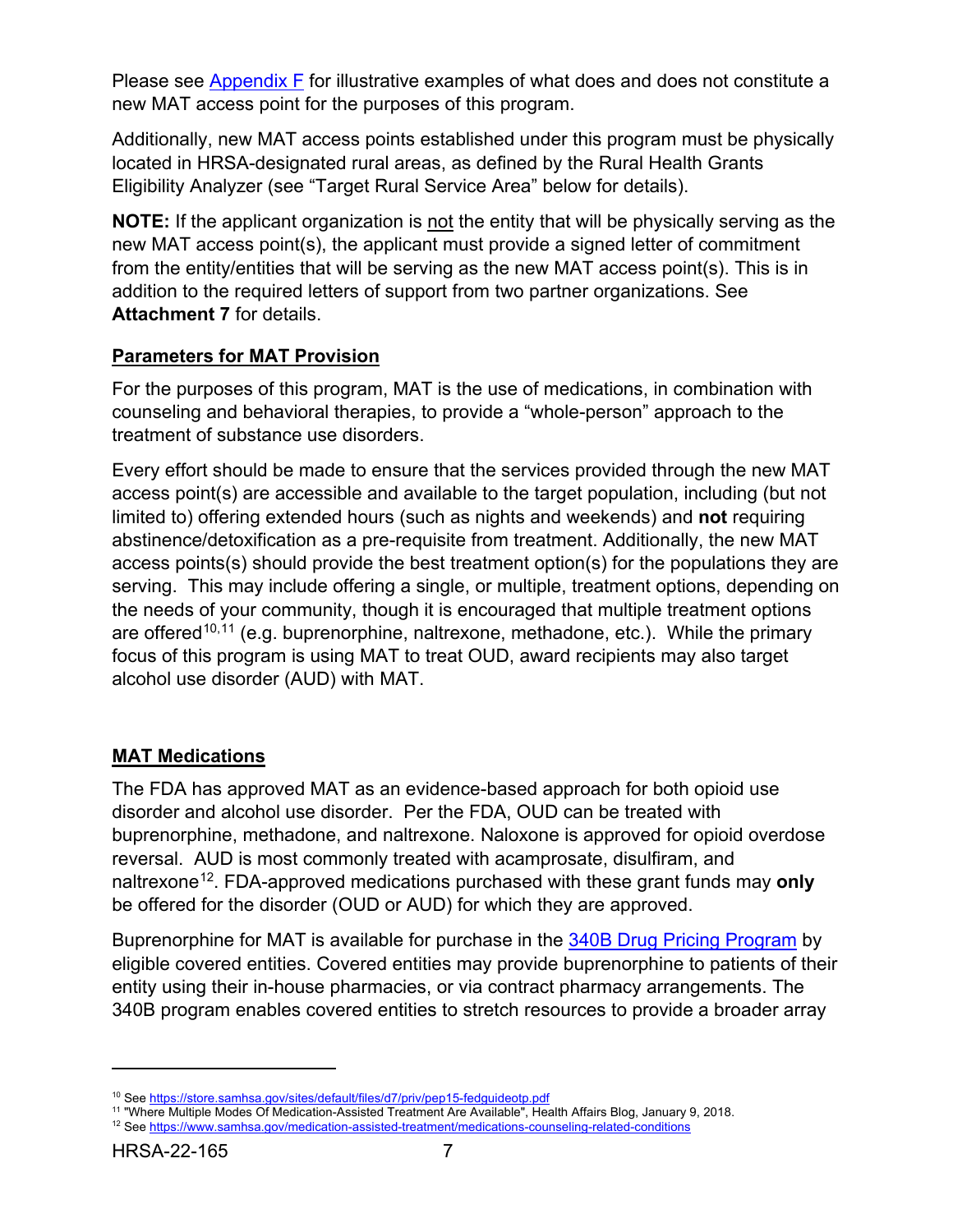of services to patients – including but not limited to SUD and or behavioral health wrap around services – in order to facilitate achieving desired clinical outcomes.

## **Operationalizing MAT**

As previously noted, the award recipients must use MAT to treat OUD, however HRSA encourages award recipients to also target alcohol use disorder (AUD) with MAT if the need exists.

RCORP-MAT Access award recipients are expected to begin delivering MAT services **no later than the end of the first project year of the award** and to increase the number of individuals receiving MAT each subsequent year of the grant. This should be accomplished through increasing the number individuals served at the new MAT access point(s), and/or through establishing additional new MAT access points in years 2 and 3 of the award. Services are expected to be fully sustainable by the end of the three-year period of performance. **No individuals should be denied services due to an inability to pay.**

Award recipients are expected to address the full spectrum of OUD treatment, including MAT and recovery support services, in an integrated and coordinated manner. Recipients should ensure a "whole-person" approach to MAT which accounts for the specific needs and characteristics of impacted populations, including individuals with OUD as well as their families and caregivers.

Rural residents who use opioids are more likely than their urban counterparts to have socioeconomic vulnerabilities, including limited educational attainment, poor health status, lack of health insurance, and low income,  $13$  which further limit their abilities to access treatment. RCORP supports and encourages projects that address the needs of a wide range of population groups, including, but not limited to, low-income populations, the elderly, pregnant women, youth, adolescents, ethnic and racial minorities, people/persons experiencing homelessness, and individuals with special health care needs.

## **Partner Requirements**

Given the complex and multifaceted nature of OUD, as well as the need to generate adequate patient volume to sustain MAT services, HRSA requires that applicants partner with at least two other entities to implement project activities. These partnerships should augment, but not replace, the MAT services provided through the new MAT access point(s).

Applicants should make all reasonable effort to include a pharmacy as one of the two required partnerships to help address the barriers to care in the rural pharmacy

<span id="page-11-0"></span><sup>&</sup>lt;sup>13</sup> Lenardson, Jennifer et al (2016), "Rural Opioid Abuse: Prevalence and User Characteristics," Maine Rural Health Research Center, http://muskie.usm.maine.edu/Publications/rural/Rural-Opioid-Abuse.pdf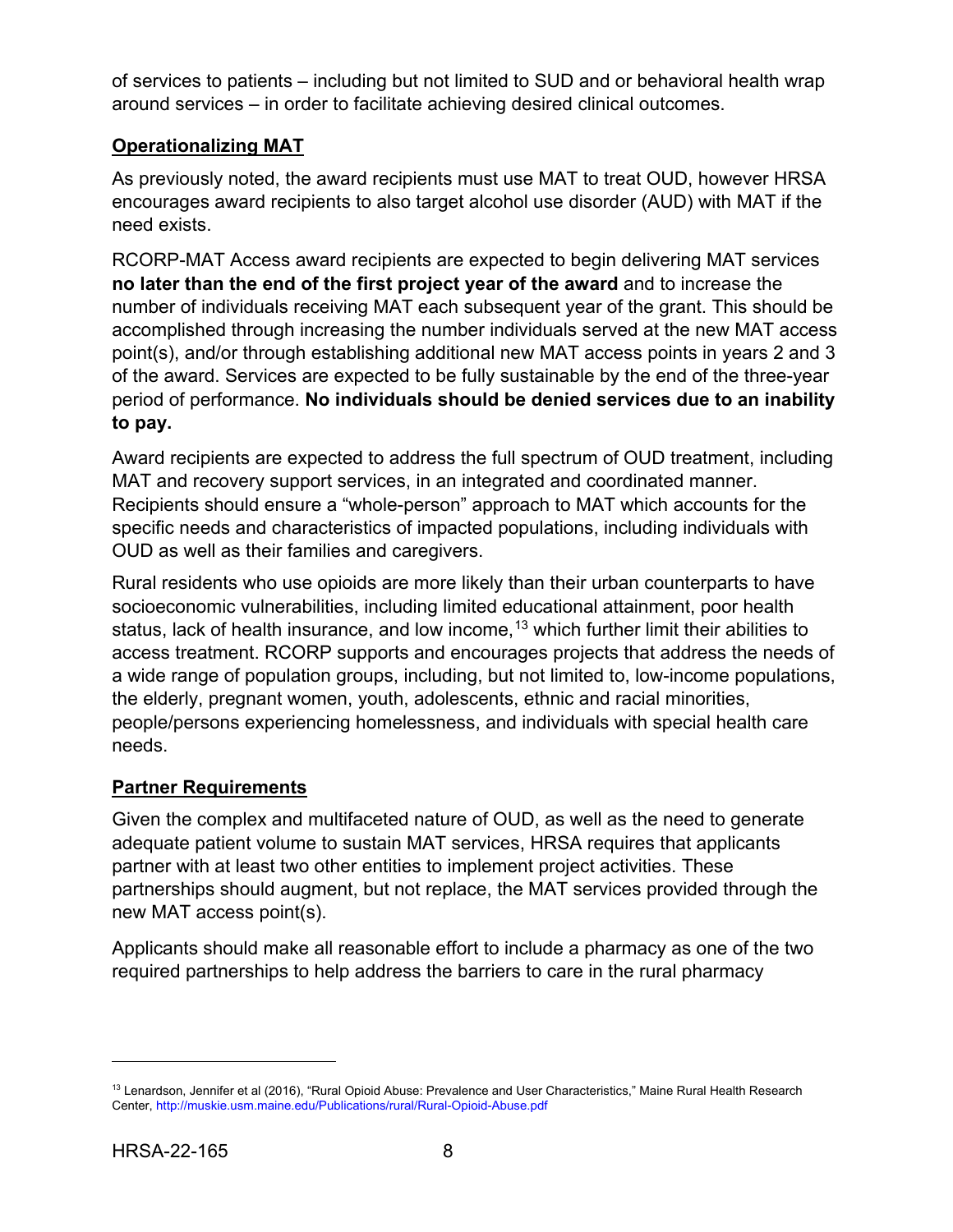setting<sup>14</sup>. Additionally, HRSA encourages a multisectoral approach to partnerships, and has a particular interest in projects that propose to include one or both of the following entity types:

- Correctional facilities (e.g., jails/prisons) to ensure that incarcerated individuals are able to initiate or continue their MAT upon release<sup>[15](#page-12-1),[16](#page-12-2)</sup>; and
- Rural emergency departments, so that individuals presenting with overdose or other symptoms of OUD or AUD are able to initiate MAT immediately.

See **Appendix B** for a list of example partner organizations.

While the new MAT access point(s) must be located in physically located in HRSAdesignated rural areas, as defined by the [Rural Health Grants Eligibility Analyzer,](https://data.hrsa.gov/tools/rural-health) HRSA recognizes that in certain cases key partners serving the target rural service area may not be physically located within that same area. Therefore, applicants may request an exception to enable partnerships outside of the target rural service area. Please see **Attachment 8** for additional instructions on submitting required documentation for these exceptions.

## **Third-Party Reimbursement**

Award recipients should ensure that all services covered by reimbursement are billed and every reasonable effort is made to obtain payment from third-party payers. Only after award recipients receive a final determination from the insurer regarding lack of full reimbursement can the RCORP-MAT Access grant be used to cover the cost of services for underinsured individuals. RCORP-MAT Access grant funds **can** be used to cover the cost of services for uninsured individuals. See [Appendix E](#page-58-0) for more information.

### **Learning Collaborative**

All recipients of this award are required to participate in the RCORP-MAT Access Learning Collaborative, facilitated by the RCORP Technical Assistance provider. The purpose of the learning collaborative is to network, share best practices, address challenges, and receive targeted technical assistance to advance the efforts of all participants. The learning collaborative will also provide mentorship opportunities for clinical providers that support MAT (such as, but not limited to, physicians, nurse practitioners, physician assistants, and pharmacists). The learning collaborative will equip RCORP-MAT Access award recipients with tools to develop and sustain their own training and mentorship initiatives within their target rural service area.

The learning collaborative will meet virtually once a month starting no later than six months into the period of performance. You must designate one individual to serve as

<span id="page-12-0"></span><sup>&</sup>lt;sup>14</sup> Kazerouni NJ, Irwin AN, Levander XA, Geddes J, Johnston K, Gostanian CJ, Mayfield BS, Montgomery BT, Graalum DC, Hartung DM. Pharmacy-related buprenorphine access barriers: An audit of pharmacies in counties with a high opioid overdose burden. Drug Alcohol Depend. 2021 Jul 1;224:108729. doi: 10.1016/j.drugalcdep.2021.108729. Epub 2021 Apr 24. PMID: 33932744. <sup>15</sup> Joudrey, P.J., Khan, M.R., Wang, E.A. *et al.* A conceptual model for understanding post-release opioid-related overdose

<span id="page-12-2"></span><span id="page-12-1"></span>risk. *Addict Sci Clin Pract* **14,** 17 (2019)[. https://doi.org/10.1186/s13722-019-0145-5](https://doi.org/10.1186/s13722-019-0145-5) <sup>16</sup> Binswanger IA, Blatchford PJ, Mueller SR, Stern MF. Mortality after prison release: opioid overdose and other causes of death, risk factors, and time trends from 1999 to 2009. Ann Intern Med. 2013;159(9):592–600.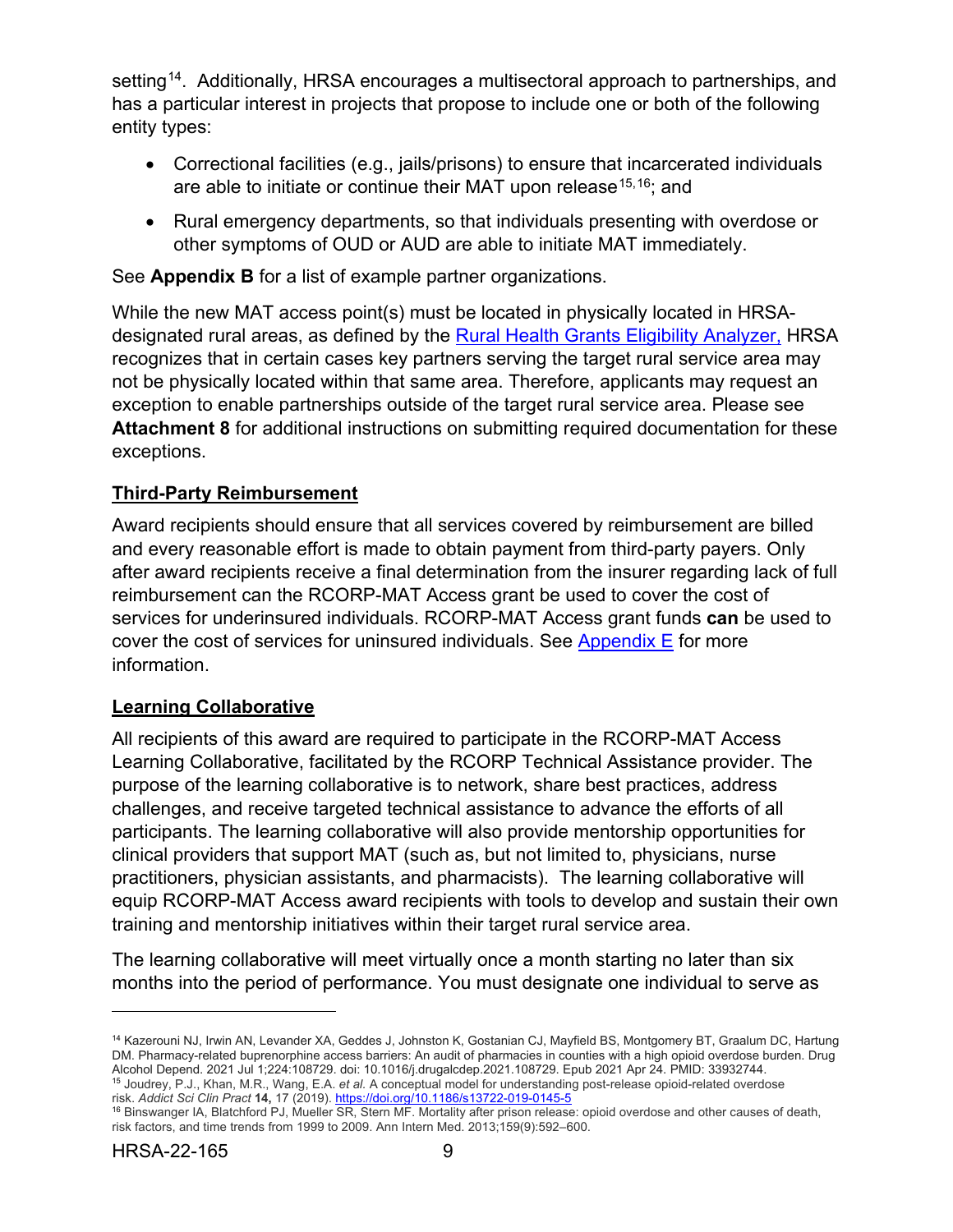the point of contact for the learning collaborative. It is highly encouraged that that individual be a MAT provider due to the clinical nature of the information that will be presented in the learning collaborative. Additional methods for mentorship and peer learning will be communicated upon receipt of the award and throughout the period of performance.

## **Required Staffing**

Applicants are expected to identify individuals who will fulfill the following roles in the proposed project:

- Project Director
- Healthcare Navigator
- Learning Collaborative Point of Contact
- Data Coordinator

Please see [Section IV's Organizational Information](#page-20-0) for more details on this requirement.

# **Sustainability**

HRSA expects that MAT programs established using RCORP-MAT Access funding will be self-sustaining by the end of the period of performance. To that end, applicants' proposed work plans and budgets/budget narratives should reflect a shift from capacity building activities to service delivery and sustainability over the course of the three-year period of performance.

# **Program-Specific Instructions**

In addition to application requirements and instructions in Section 4 of HRSA's SF-424 [Application Guide](https://www.hrsa.gov/sites/default/files/hrsa/grants/apply/applicationguide/sf-424-app-guide.pdf) (including the budget, budget narrative, staffing plan and personnel requirements, assurances, certifications, and abstract), include the following:

## <span id="page-13-0"></span>**i.** *Project Abstract*

Use the Standard OMB-approved Project Abstract Summary Form that is included in the workspace application package. Do not upload the abstract as an attachment or it may count toward the page limit. For information required in the Project Abstract Summary Form, see Section 4.1.ix of HRSA's *SF-424 [Application Guide.](http://www.hrsa.gov/grants/apply/applicationguide/sf424guide.pdf)* Note: Please see Attachment 10 for additional project information that should be included with your application.

# **NARRATIVE GUIDANCE**

To ensure that you fully address the review criteria, the table below provides a crosswalk between the narrative language and where each section falls within the review criteria. Any forms or attachments referenced in a narrative section may be considered during the objective review.

| <b>Narrative Section</b> | <b>Review Criteria</b> |
|--------------------------|------------------------|
| Introduction             | $(1)$ Need             |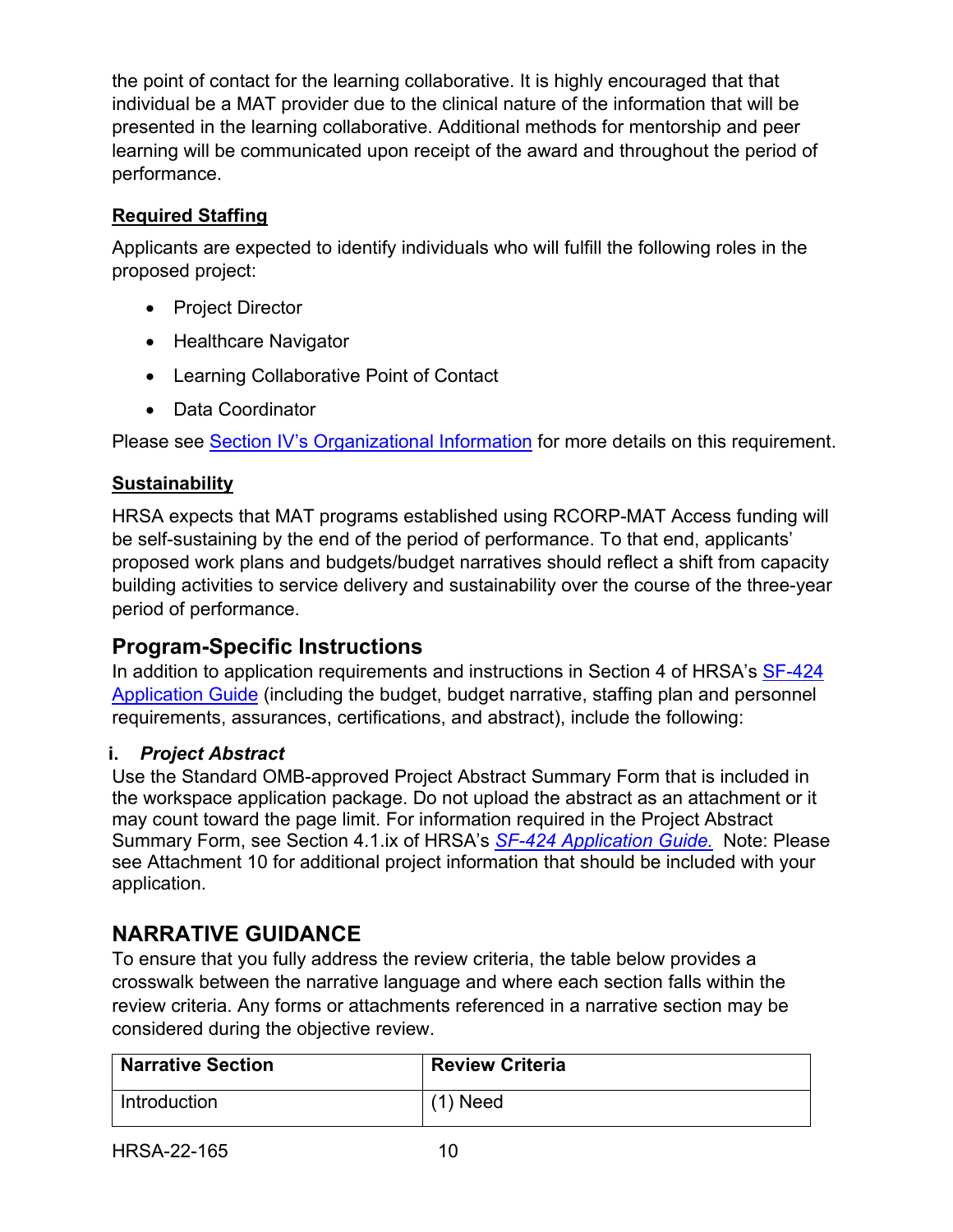| <b>Narrative Section</b>                            | <b>Review Criteria</b>                 |
|-----------------------------------------------------|----------------------------------------|
| <b>Needs Assessment</b>                             | $(1)$ Need                             |
| Methodology                                         | (2) Response and (4) Impact            |
| <b>Work Plan</b>                                    | (2) Response                           |
| <b>Resolution of Challenges</b>                     | (2) Response                           |
| <b>Evaluation and Technical Support</b><br>Capacity | (3) Evaluative Measures and (4) Impact |
| Organizational Information                          | (3) Evaluative Measures and (5)        |
|                                                     | Resources/Capabilities                 |
| <b>Budget Narrative</b>                             | (6) Support Requested                  |

## <span id="page-14-0"></span>**ii.** *Project Narrative*

This section provides a comprehensive description of all aspects of the proposed project. It should be succinct, self-explanatory, consistent with forms and attachments, and organized in alignment with the sections and format below so that reviewers can understand the proposed project.

Successful applications will contain the information below. Please use the following section headers for the narrative:

<span id="page-14-1"></span>• INTRODUCTION -- Corresponds to Section V's Review Criterion(a) # 1 - "Need"

This section should clearly and succinctly summarize the proposed project and how it aligns with the goals and purpose of RCORP-MAT Access. In particular, you should provide a description of the target rural service area counties and/or rural census tracts; the characteristics and needs of the target population and service area; the proposed approach to meeting those needs; and capacity to implement and sustain the proposed project.

### <span id="page-14-2"></span>■NEEDS ASSESSMENT -- Corresponds to Section V's Review Criterion(a) # 1 -["Need"](#page-32-2)

Describe, in detail, the needs of the target rural population as they relate to the program goals. Provide supporting data and statistics from appropriate sources (e.g., local, state, tribal, and federal) that reflect the most recent timeframe available. Where possible, compare the data for the target rural population to regional, statewide, and/or national data to demonstrate need. Please cite the data sources (including year) you use to provide this data.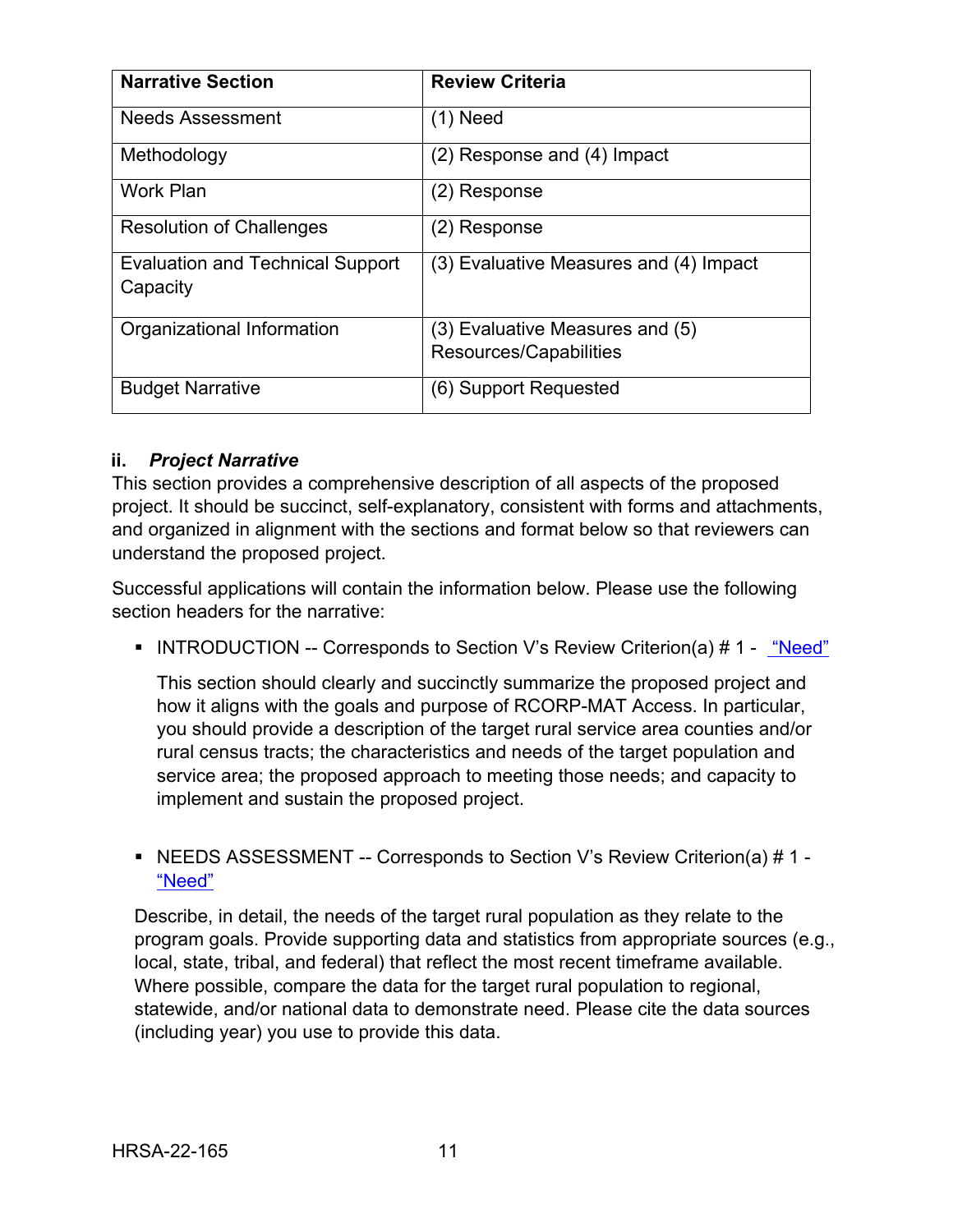#### **Specifically, the Needs Assessment section should include detailed, quantitative descriptions of the following:**

- Overview of the need at the proposed new MAT access point(s) including, but not limited to, why MAT is not currently offered at the access point(s); why MAT is needed at the access point(s); what gaps in infrastructure and/or workforce at the access point(s) will this grant address.
- The target rural population, including demographic and social determinants of health indicators;
	- $\circ$  Describe the extent to which the population you propose to serve includes subpopulations that have historically suffered from poorer health outcomes, health disparities, and other inequities compared to the rest of the target population. Examples of these populations include, but are not limited to, persons/people experiencing homelessness, racial and ethnic minorities, people who are pregnant, adolescents and youth, LGBTQ individuals, the elderly, individuals with disabilities, etc.
	- $\circ$  Describe which segments of the target rural population are most at risk for, and/or are most likely to be diagnosed with OUD This may include certain age groups, racial/ethnic groups, persons/people experiencing homelessness, etc.
- The prevalence and impact of OUD in the target rural service area. Examples can include, but are not limited to, the number/ percentage of children in the foster care system as a result of their caregivers' SUD/OUD; number of individuals with infectious complications as a result of OUD; the number of SUD/OUD hospitalizations and/or emergency room visits; etc.
- Overview of existing SUD/OUD-related prevention, treatment, and recovery support services in the target rural service area, including MAT. If no specific SUD/OUD services exist within in the target rural service area, describe how and where individuals with SUD are receiving care. Also include federal, state, or locally funded SUD/OUD initiatives such as other RCORP projects.
- Description of how the proposed project will complement, and not duplicate, any existing services or other efforts/initiatives within the target rural service area. **This includes all existing RCORP awards, held either by the applicant organization or other entities, which are operating within the target rural service area.** 
	- $\circ$  Please reference the [RCORP website](https://www.hrsa.gov/rural-health/rcorp) for a list of active RCORP award recipients in each program—Implementation, Neonatal Abstinence Syndrome, Psychostimulant Support, and MAT Expansion—as well as [this table](https://www.rcorp-ta.org/sites/default/files/2021-11/Counties%20Served%20All%20Cohorts%2010.28.21%20for%20Portal_0.xlsx) of RCORP award recipient service areas for more information.
- Overview of the capacity at the proposed new MAT access point(s) including, but not limited to, current services offered; current infrastructure available; current workforce available.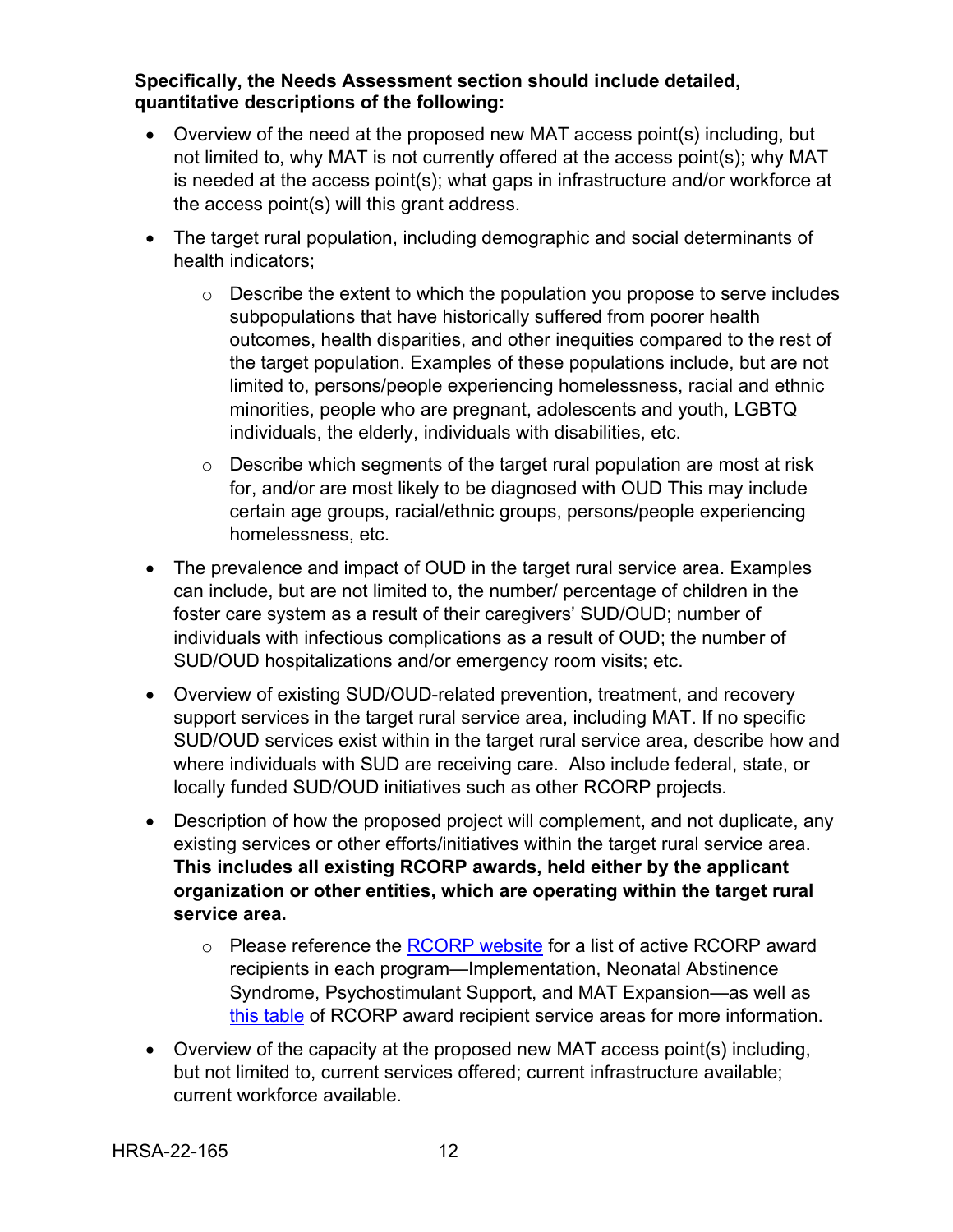- Overview of gaps and opportunities for the integration and coordination of MAT services with key partners such as (but not limited to) criminal justice (e.g., jails/prison), emergency departments, and other entities that play a key role in MAT initiation and provision within the target rural service area. Overview of pharmacy access within the target rural service area as it relates to filling prescriptions for MAT; if no pharmacy exists within the target rural service area, describe where and how individuals with SUD are filling MAT prescriptions.
- Overview of the community services available within the service area to support MAT and recovery, including (but not limited to) educational opportunities, vocational training, housing, etc.
- Overview of barriers to access MAT for OUD and/or AUD in the target rural service area (e.g. lack of transportation, childcare, job flexibility, coordination of services upon release from incarceration, pharmacy access, initiation upon emergency room visit, etc.)

Applicants encountering difficulty obtaining data are encouraged to contact their state or local health departments and/or refer to data and information provided by the Rural [Health Information Hub](https://www.ruralhealthinfo.org/contact) and the [Opioid Misuse Community Assessment Tool](https://opioidmisusetool.norc.org/)  [developed by NORC at the University of Chicago.](https://opioidmisusetool.norc.org/) If you are still unable to locate appropriate and accurate data, please provide an explanation for why the data could not be found and how you will ensure that you will be able to meet HRSA reporting requirements if awarded.

<span id="page-16-0"></span> METHODOLOGY -- Corresponds to Section V's Review Criterion(a) Review Criterion(a) # 2 – ["Response"](#page-33-0)

The Methodology Section should provide clear, actionable strategies and activities for how you will achieve each of the program goals. All strategies and activities should be evidence-based, data-driven, and needs-based. Please reference Appendix A for a list of examples of allowable activities under each program goal. **NOTE**: **All proposed strategies and activities should directly adhere to the [Program](#page-9-0)  [Requirements and Expectations](#page-9-0) section.**

### **Goal-Specific Methodology**

In addition, the Methodology section should also include the following for each program goal:

*Goal 1 - Establish new MAT access point(s) to provide both medications and supportive services to individuals with OUD and/or AUD in rural community.*

**NOTE:** If the applicant organization is not the entity that will be physically serving as the new MAT access point(s), the applicant must provide a signed letter of commitment from the entity that will be serving as the new MAT access point(s). This is in addition to the required letters of support from two partner organizations. See **Attachment 7** for details.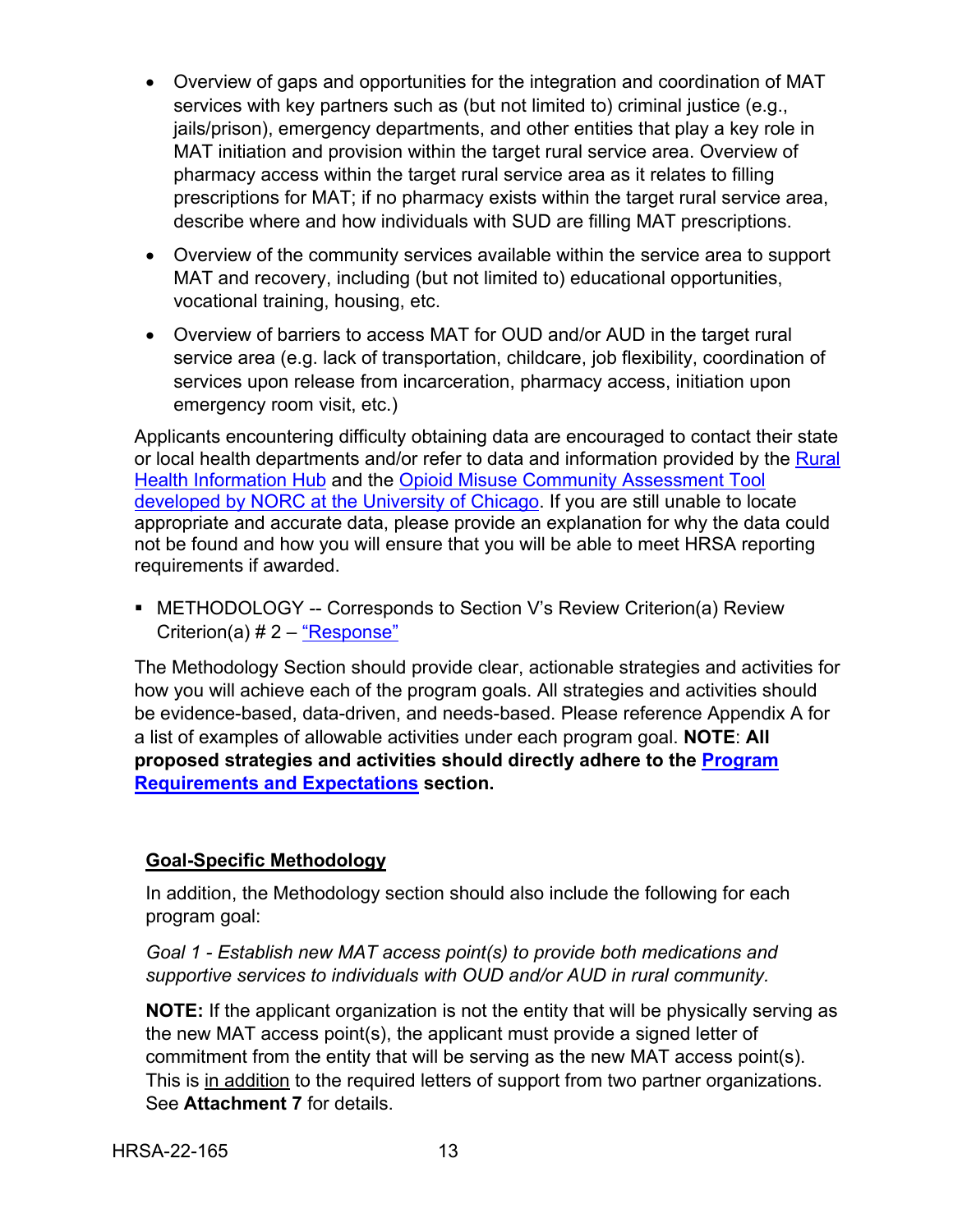- Describe in detail the location of the new MAT access point(s), including a description of the facility/facilities in which services will be provided:
	- $\circ$  Describe why the chosen modalities for care delivery (i.e. office visits, telehealth, mobile unit, etc.), are the most appropriate and effective approach for the target population;
	- $\circ$  If applicable, describe any planned minor renovations, and why these renovations are necessary for the provision of MAT and supportive services;
- Describe how FDA-approved medication options for OUD, including buprenorphine and/or others, will be offered and administered in the new MAT access point(s) based on the needs of the individual and evidence-based practice;
- Describe how supportive services, including (but not limited to) counseling and behavioral therapies, will be integrated and coordinated with the provision of medication. Include a detailed description of the types of behavioral therapies and other supportive services that will be offered; and,
- Describe how you will ensure that the services provided through the new MAT access point(s) are accessible and available to the target population, including those that have historically suffered from poorer health outcomes, health disparities, and other inequities as compared to the rest of the population. This includes, but is not limited to, offering extended hours (such as nights and weekends, and **not** requiring abstinence/detoxification as a pre-requisite from treatment.

## *Goal 2 - Enhance the MAT workforce through recruitment, training, and the development of peer mentorship networks.*

- Detail how grant funds will be used to recruit, hire, and retain interdisciplinary teams of OUD clinical, social service providers, and support staff who can provide MAT services at the new access point(s) (Applicants are strongly encouraged to explore opportunities to hire staff through the National Health [Service Corps](https://nhsc.hrsa.gov/) Loan Repayment Program; see [Appendix D](#page-55-0) for details);
- Describe how you will support and retain clinical MAT providers through approaches including (but not limited to) professional development opportunities, trainings, certifications, mentorship, etc.;
- Describe how you will support and retain providers of supportive services (counseling, behavioral therapy, etc.), through approaches including (but not limited to) professional development, trainings, certifications, mentorship opportunities, etc.; and,
- Describe how you will utilize the learning collaborative and other HRSA-funded technical assistance resources to operationalize and sustain a network of peer mentors that will support and grow the clinical MAT workforce.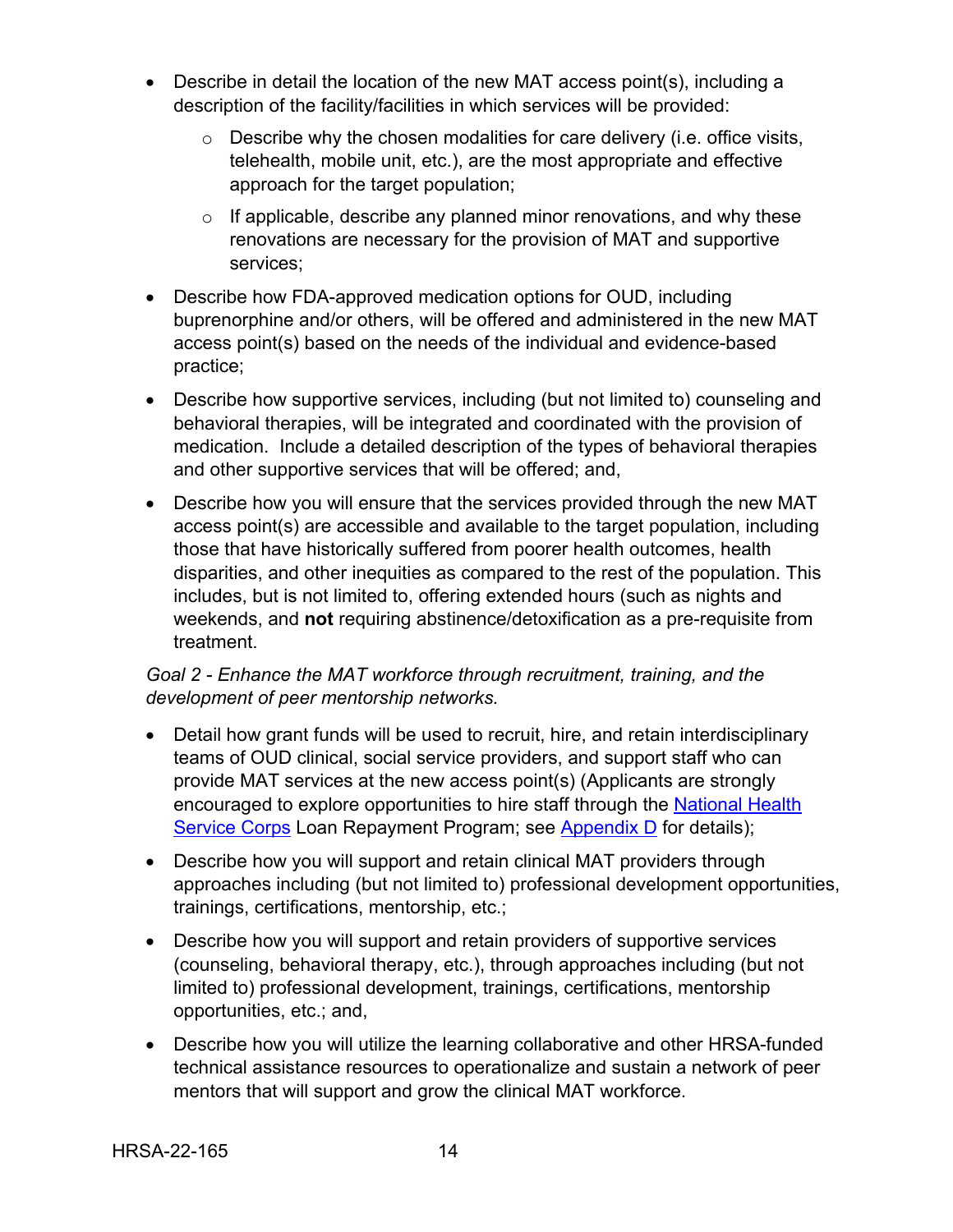## *Goal 3 - Build community capacity and infrastructure to support more effective and efficient MAT service provision.*

- Describe how the new MAT Access point(s) will coordinate with other medical providers to ensure that MAT clients are able to access comprehensive care for non- OUD healthcare needs (e.g. primary care, reproductive care, chronic pain, etc.), in order to support sustained recovery;
- Describe how the new MAT access point(s) will coordinate and integrate service delivery with other MAT initiation sites, such as correctional facilities, hospital emergency departments, pharmacies, etc.;
- Describe how you will provide new, or expand access to existing, community resources to maximize the ability of MAT clients to achieve sustained, long-term recovery (examples of resources include, but are not limited to, transportation to care, educational opportunities, childcare, housing, vocational training, etc.); and,
- Describe how you will build and strengthen partnerships to ensure integrated, coordinated access to community resources.

### *Goal 4 - Ensure sustainability of the new MAT access points through improved billing and coding, as well as enrollment of eligible individuals into health insurance.*

- Describe how you will train clinical, social service, and administrative staff to optimize reimbursement for patient encounters through proper coding and billing across insurance types;
- Describe how you will collaborate and coordinate with state Medicaid agencies and other payers if applicable, to explore payment and reimbursement options to support the model of care delivery, ensure access, improve outcomes including potential ways to reduce costs, and sustain services after the end of the project period;
- Describe how you will ensure that services will be available to all individuals regardless of their ability to pay;
- Explain how you will ensure that eligible individuals are enrolled into health insurance, to maximize opportunities for reimbursement; and,
- Describe how you will ensure that community services and other non-billable supportive services will be sustained after the end of the period of performance.
- <span id="page-18-0"></span>WORK PLAN -- Corresponds to Section V's Review Criterion(a)  $# 2 - \frac{4}{3}$  Response

This section describes the processes that you will use to achieve the strategies in the "Methodology" section. Note that while the "Methodology" section of the Project Narrative centers on the overall strategy for achieving the project goals, the work plan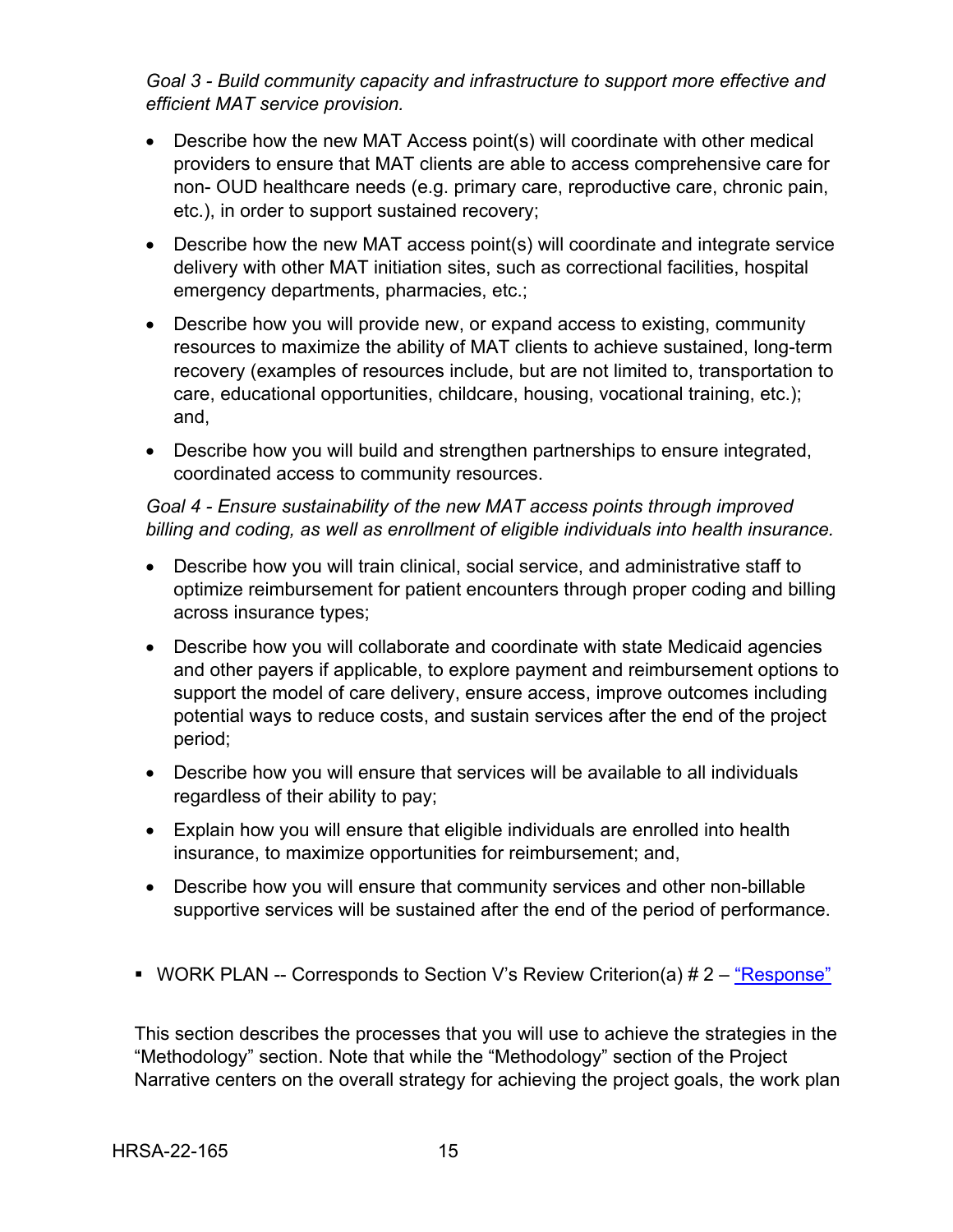is more detailed and focuses on the tasks, activities, and timelines by which you will execute your strategy.

The work plan activities should align with your methodology section, and should include the following:

- Specific activities that you will undertake to achieve all program goals
- Responsible individual(s) and/or partner(s) for each activity;
- Timeframes to accomplish all activities;
- How the proposed activity will ultimately increase the capacity for sustainable MAT service provision in the target rural service area.

The work plan must reflect a three-year period of performance. Each activity in the work plan should have beginning and completion dates. It is **not** acceptable to list "ongoing" as a timeframe.

Please provide your work plan in **Attachment 1.** (It is appropriate to refer reviewers to Attachment 1 in this section instead of including the work plan twice in the application.) **It is strongly encouraged that you provide your work plan in a table format and that you clearly delineate which activities correspond to which program goals.** 

<span id="page-19-0"></span> RESOLUTION OF CHALLENGES -- Corresponds to Section V's Review Criterion(a) # 2 – ["Response"](#page-33-0)

Describe challenges that you are likely to encounter in implementing the proposed work plan and the approaches you will use to resolve each challenge. You should highlight both internal challenges (e.g., maintaining cohesiveness among partners and/or referral agencies) and external challenges (e.g., stigma around SUD/OUD in the target rural service area, securing patient engagement in treatment, geographical limitations, policy barriers, etc.). You must also detail potential challenges to sustaining all grant-supported services after the period of performance ends and how you intend to overcome them.

<span id="page-19-1"></span> EVALUATION AND TECHNICAL SUPPORT CAPACITY -- Corresponds to Section V's Review Criterion(a)  $# 3$  and  $4 - "Evaluate We Maxures"$  and ["Impact"](#page-36-0)

Describe the process (including staffing and workflow) for how you will track, collect, aggregate, and report data and information from all partners to fulfill HRSA [reporting](#page-41-0)  [requirements.](#page-41-0) (**NOTE:** Applicants must designate at least one individual in the staffing plan to serve as a "Data Coordinator." The Data Coordinator is responsible for tracking, collecting, aggregating, and reporting quantitative and qualitative data and information to fulfill HRSA's [reporting requirements.](#page-41-0) See ["Organizational](#page-20-0)  [information"](#page-20-0) for additional details.)

You must clearly demonstrate how the applicant organization will support and enable partners to collect accurate data in response to HRSA reporting requirements.

HRSA-22-165 16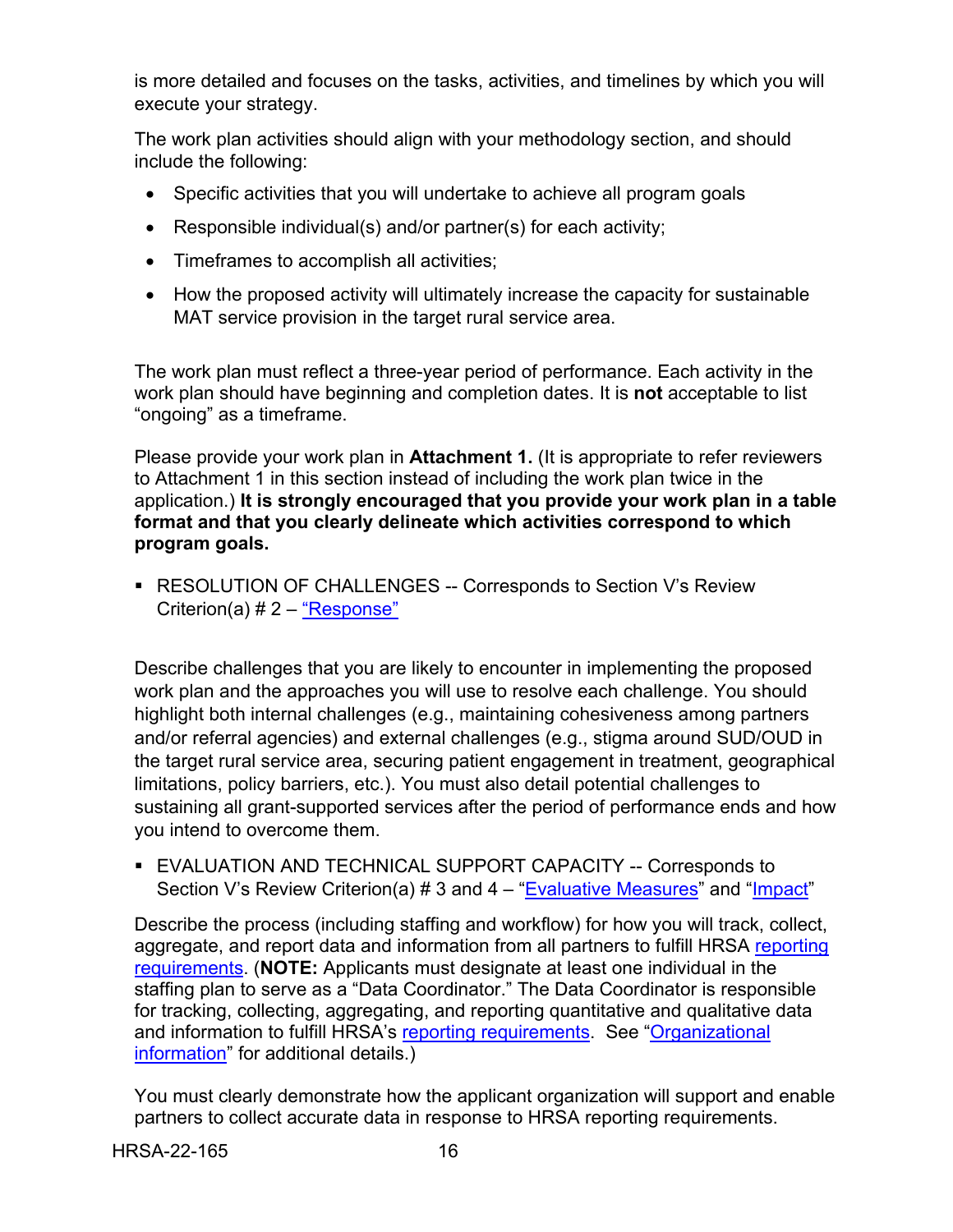Examples include, but are not limited to, allocating a portion of award funding to each partner to support data collection, and/or designating an individual at each member organization who will be responsible for collecting and reporting the HRSA-required data to the applicant organization.

It is the applicant organization's responsibility to ensure compliance with HRSA [reporting requirements.](#page-41-0) Applicants should make every reasonable effort to track, collect, aggregate, and report data and information from all partners throughout the period of performance. Finally, partners should commit to sharing **performance data and information** with the applicant organization to fulfill HRSA [reporting](#page-41-0)  [requirements](#page-41-0) in the signed Letter of Support (**Attachment 5).**

Applicants should also demonstrate capacity and commitment to working with a HRSA-funded evaluator to take part in a larger, RCORP-wide evaluation. Finally, applicants should clearly describe their plan for updating participating entities, the target rural service area, and the broader public on the program's activities, lessons learned, and success stories. You should provide examples of mediums and platforms for disseminating this information.

<span id="page-20-0"></span> ORGANIZATIONAL INFORMATION -- Corresponds to Section V's Review Criterion(a) #3 and #5 – ["Evaluative Measures"](#page-33-1) and ["Resources and Capabilities"](#page-37-0)

This section provides insight into the organizational structure of the applicant organization and the applicant's ability to implement and sustain the activities outlined in the work plan, and should include the following:

NOTE: It is appropriate to refer reviewers to the relevant attachment(s) in this section instead of including the information twice in the application.

### **Organizational Overview**

Describe the following about your organization, with a particular focus on your organization's experience providing treatment, recovery, and supportive services to individuals with OUD and/or AUD and their families:

- Current mission, structure, and scope of current activities;
- Clear, specific, demonstrated ability to meet program requirements and achieve program goals;
- Clear, specific, demonstrated ability to implement activities and strategies as proposed in the methodology and work plan;
- Ability to engage and coordinate with key partners in order to ensure accessible and integrated services; and,
- Ability to properly account for the federal funds and document all costs to avoid audit findings.
- Provide an organizational chart(s) as described in Attachment 6.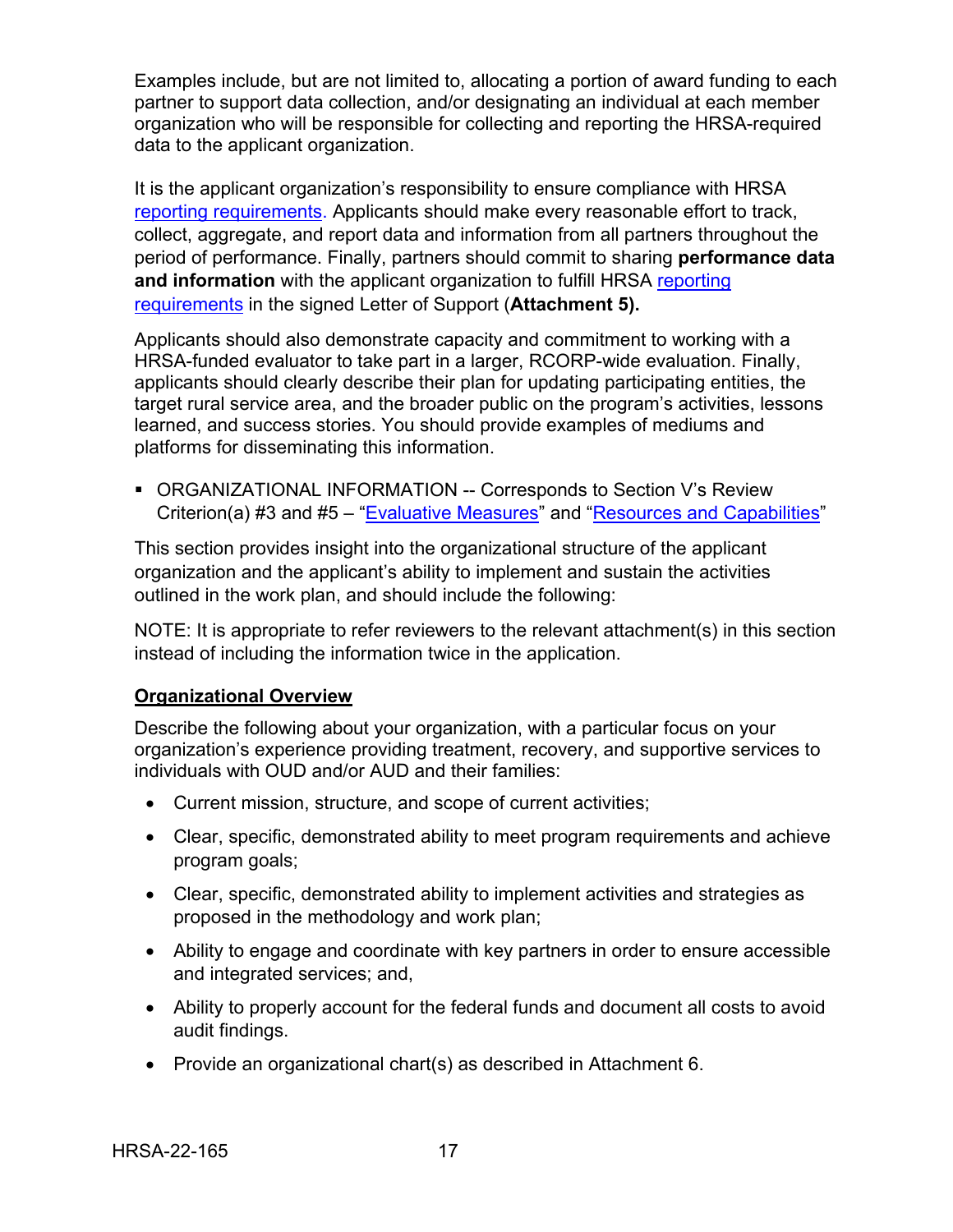## **Staffing Plan [\(Attachment 2\)](#page-25-0)**

- Provide a clear and coherent staffing plan that includes the information described in Attachment 2. **NOTE:** The staffing plan should have a direct link to the activities proposed in the work plan. **All staffing plans should include the roles of Project Director, a Healthcare Navigator, a Data Coordinator, and an individual assigned to the Learning Collaborative (the roles can be shared), as described below (Note: Individual position titles may differ from the name of the roles described below, but the functions of the role must be fulfilled):**
- **Project Director**: The Project Director is the point person on the award and makes staffing, financial, and other decisions to align project activities with project outcomes. You should detail how the Project Director will facilitate collaborative input and engagement across partners to complete the proposed work plan during the period of performance. The Project Director is a key staff member and **an FTE of at least 0.25 is strongly recommended for this position.** If awarded, the Project Director is expected to attend monthly calls with HRSA program staff and the HRSA-funded Technical Assistance team. If the Project Director serves as a Project Director for other federal awards, please list the federal awards as well as the percent FTE for that respective federal award. More than one Project Director is allowable in the staffing plan. However, only one Project Director can be designated in Box 8f of the SF-424A Application Page. If awarded, this is the Project Director who will be officially reflected in the Notice of Award (NOA). If there is more than one Project Director, a total FTE of at least 0.25 between the two Project Directors is strongly recommended.
- **Healthcare Navigator**: Applicants must designate at least one individual in the staffing plan to serve as a healthcare navigator to help enroll eligible individuals into health insurance, in order to maximize opportunities bill for services. The applicant shall decide the job qualifications and percentage of effort needed to effectively fulfill these duties.
- **Data Coordinator**: Applicants must designate at least one individual in the staffing plan to serve as a "Data Coordinator." The Data Coordinator is responsible for tracking, collecting, aggregating, and reporting quantitative and qualitative data and information to fulfill HRSA's [reporting requirements.](#page-41-0) The applicant shall decide the job qualifications and percentage of effort needed to effectively fulfill these duties.
- **Learning Collaborative Point of Contact**: Applicants should designate one MAT provider (MD, NP, PA) as a point of contact for the Learning Collaborative. The Learning Collaborative is expected to begin no later than six months into the period of performance. Applicants should plan for this individual to participate in monthly meetings, mentorship, and one trip to the DC area. The applicant shall decide the percentage of effort needed to effectively fulfill these duties.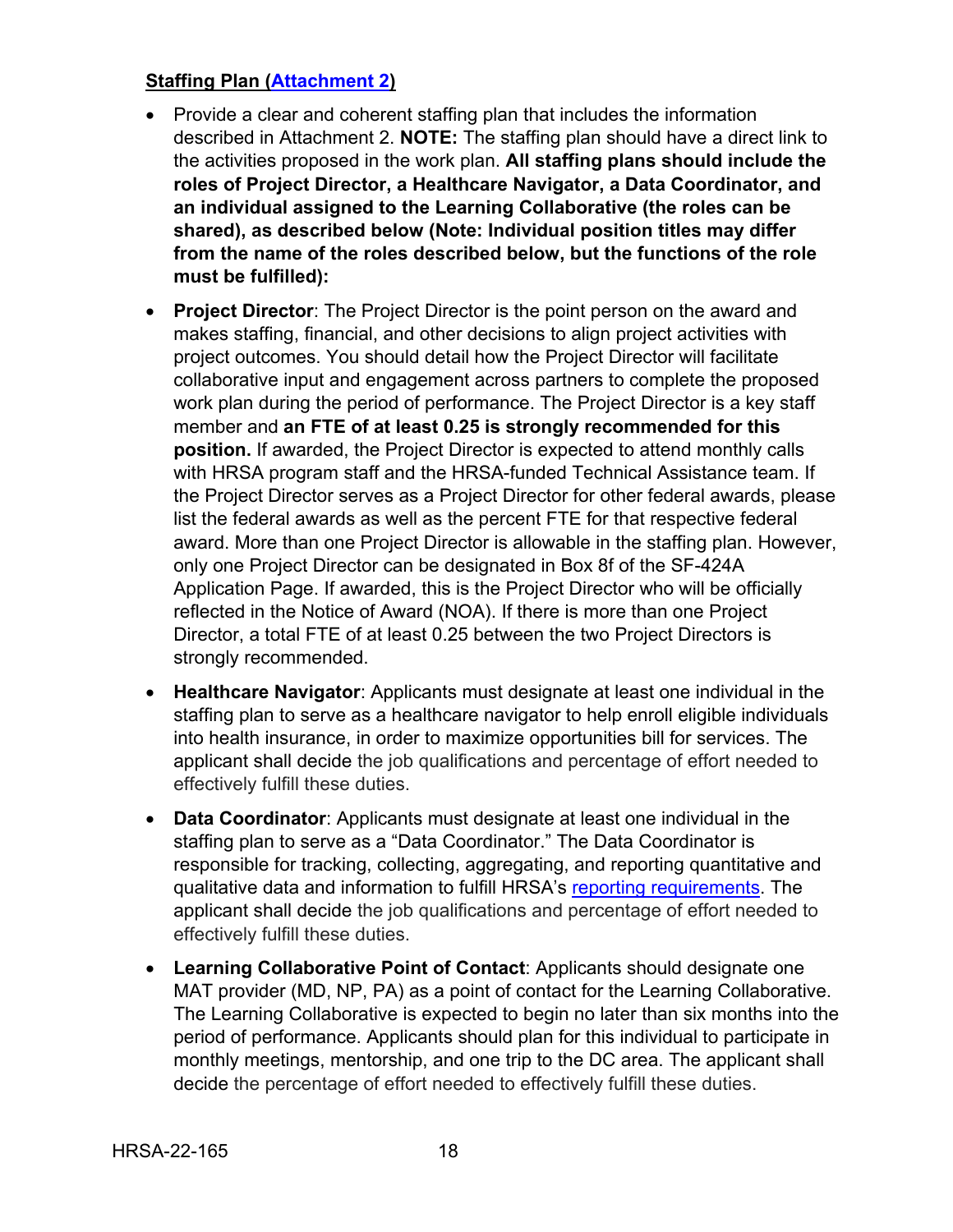**NOTE:** Any given staff member, including the Project Director, may not bill for more than 1.0 FTE across federal awards. **You are expected to immediately operationalize the work plan upon receipt of the award.** To this end, if there are any positions that are vacant at the time of application include in the staffing plan a timeline and process for rapidly filling these positions, as well as a projected start date.

### **Staff biographical sketches [\(Attachment 3\)](#page-25-0)**

All proposed staff members should have the appropriate qualifications and expertise to fulfill their roles and responsibilities on the award. For each staff member reflected in the staffing plan, provide a brief biographical sketch that directly links their qualifications and experience to their designated RCORP-MAT Access project activities, as described in Attachment 3. If an individual is fulfilling multiple roles in the proposed project, a single biographical sketch may be used to address their qualifications for each role. The names reflected in the staffing plan must align with the names identified in the biographical sketches.

### **Partner Organizations [\(Attachment 4\)](#page-25-0)**

For each partner organization involved in this project, provide all of the information requested in Attachment 4. Applicants must demonstrate partnerships with at least two entities.

**Applicants should make all reasonable effort to include a pharmacy as one of the two required partnerships.** If it is not possible to partner with a pharmacy in the target rural service area, you must provide a justification for why a partnership could not be established, and clearly address how the project will ensure integration with pharmacy services.

Additionally, HRSA has a particular interest in projects that propose to include one or both of the following entity types:

- Correctional facilities (e.g. jails, prisons) to ensure that incarcerated individuals are able to initiate or continue their MAT upon release; and
- Rural emergency departments, so that individuals presenting with overdose or other symptoms of SUD/OUD are able to initiate MAT immediately.

**NOTE**: Partner organizations can be located in urban or rural areas, but all services provided by this award must exclusively target rural populations, as defined by the **Rural** [Health Grants Eligibility Analyzer.](https://data.hrsa.gov/tools/rural-health) While all **service delivery sites** supporting RCORP-MAT Access projects must be exclusively located in HRSA-designated rural areas, HRSA recognizes that in certain cases, pharmacies, correctional facilities, and hospital emergency departments serving the target rural service area may not be physically located within that same area. Therefore, applicants may request an exception to enable partnerships with pharmacy, correctional facilities, and emergency departments outside of the target rural service area. Please see Attachment 9 for additional instructions on submitting required documentation for these exceptions.

For a list of potential partner organizations, please see [Appendix B.](#page-48-0)

HRSA-22-165 19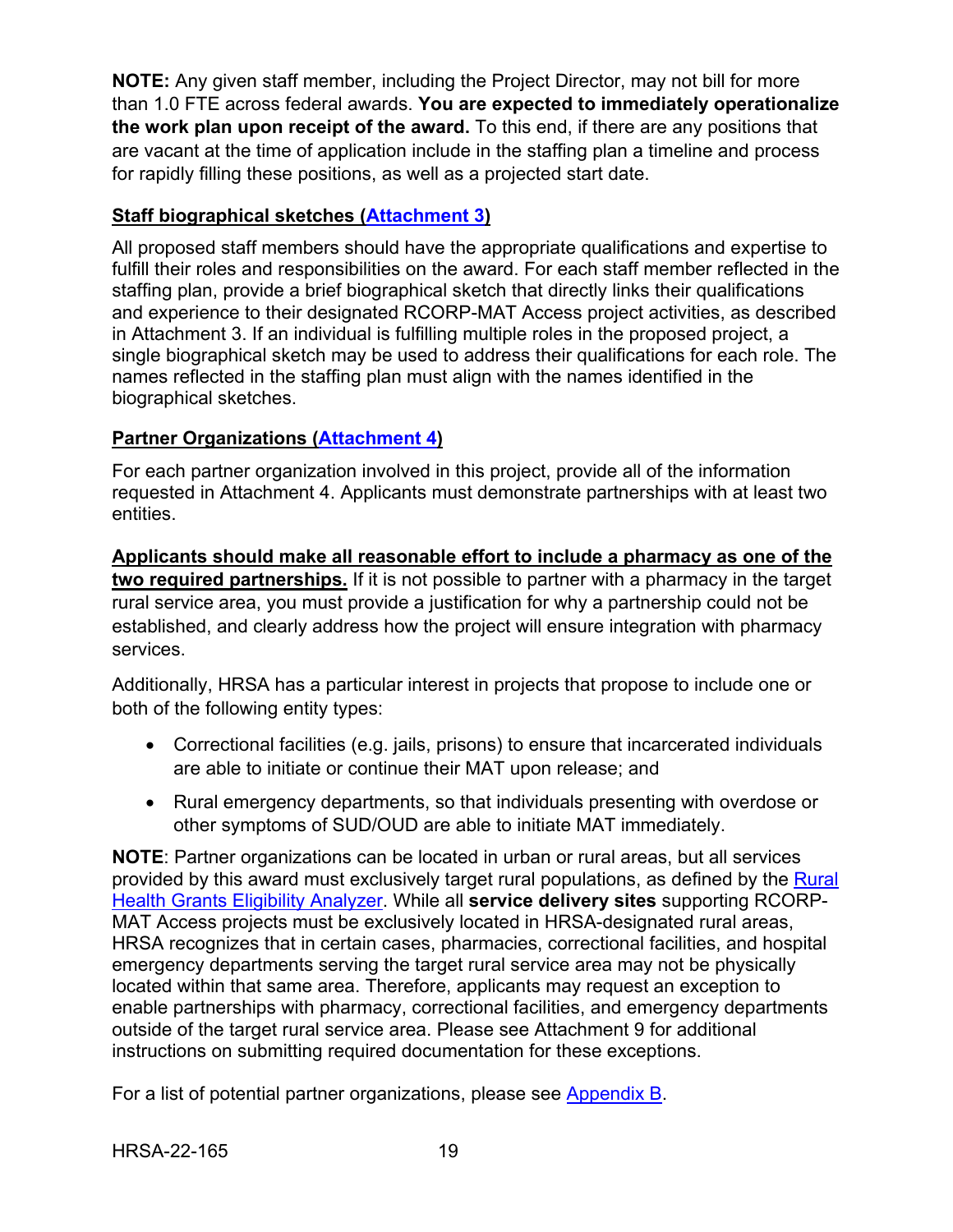## **Letters of Support from Two Partner Organizations [\(Attachment 5\)](#page-25-0)**

Include letters of support which contain all of the information described in attachment 5. Applicants must provide letters of support from, at a minimum, two partner organizations.

## **Other RCORP Awards [\(Attachment 7\)](#page-25-0)**

Include information requested as listed in Attachment 7 for any other RCORP awards the applicant organization has received.

## <span id="page-23-0"></span>**iii.** *Budget*

The directions offered in the SF-424 Application Guide may differ from those offered by Grants.gov. Follow the instructions in Section 4.1.iv of HRSA's *SF-424 [Application](http://www.hrsa.gov/grants/apply/applicationguide/sf424guide.pdf)  [Guide](http://www.hrsa.gov/grants/apply/applicationguide/sf424guide.pdf)* and the additional budget instructions provided below. A budget that follows the *Application Guide* will ensure that, if HRSA selects your application for funding, you will have a well-organized plan and, by carefully following the approved plan, may avoid audit issues during the implementation phase.

**Reminder:** The Total Project or Program Costs are the total allowable costs (inclusive of direct **and** indirect costs) you incur to carry out a HRSA-supported project or activity. Total project or program costs include costs charged to the award and costs borne by you to satisfy a matching or cost-sharing requirement, as applicable.

In addition, RCORP-MAT Access requires the following:

• **Travel[17:](#page-23-1)** You are expected to budget travel funds for up to two (2) program staff to attend a three-day program meeting in Washington, DC, once in every project year. You are also expected to budget for one trip during the period of performance for up to two (2) program staff to attend an in-person Learning Collaborative meeting. More information will be provided upon receipt of award.

Note that you may also propose additional meetings and conferences that are directly related to the purpose of the program and will complement the project's goals and objectives.

• **Sustainability:** Applicants' proposed work plans and budgets/budget narratives should reflect a shift from capacity building activities to service delivery and sustainability over the course of the three-year period of performance.

As required by the Consolidated Appropriations Act, 2022 (P.L. 117-103), Division H, § 202, "None of the funds appropriated in this title shall be used to pay the salary of an individual, through a grant or other extramural mechanism, at a rate in excess of Executive Level II." See Section 4.1.iv Budget – Salary Limitation of HRSA's *[SF-424](http://www.hrsa.gov/grants/apply/applicationguide/sf424guide.pdf)  [Application Guide](http://www.hrsa.gov/grants/apply/applicationguide/sf424guide.pdf)* for additional information. Note that these or other salary limitations may apply in the following fiscal years, as required by law.

<span id="page-23-1"></span> $17$  If planned meetings must be held virtually due to extenuating circumstances, any unused funds may be re-allocated with the approval of your Project Officer and guidance on an alternate meeting platform.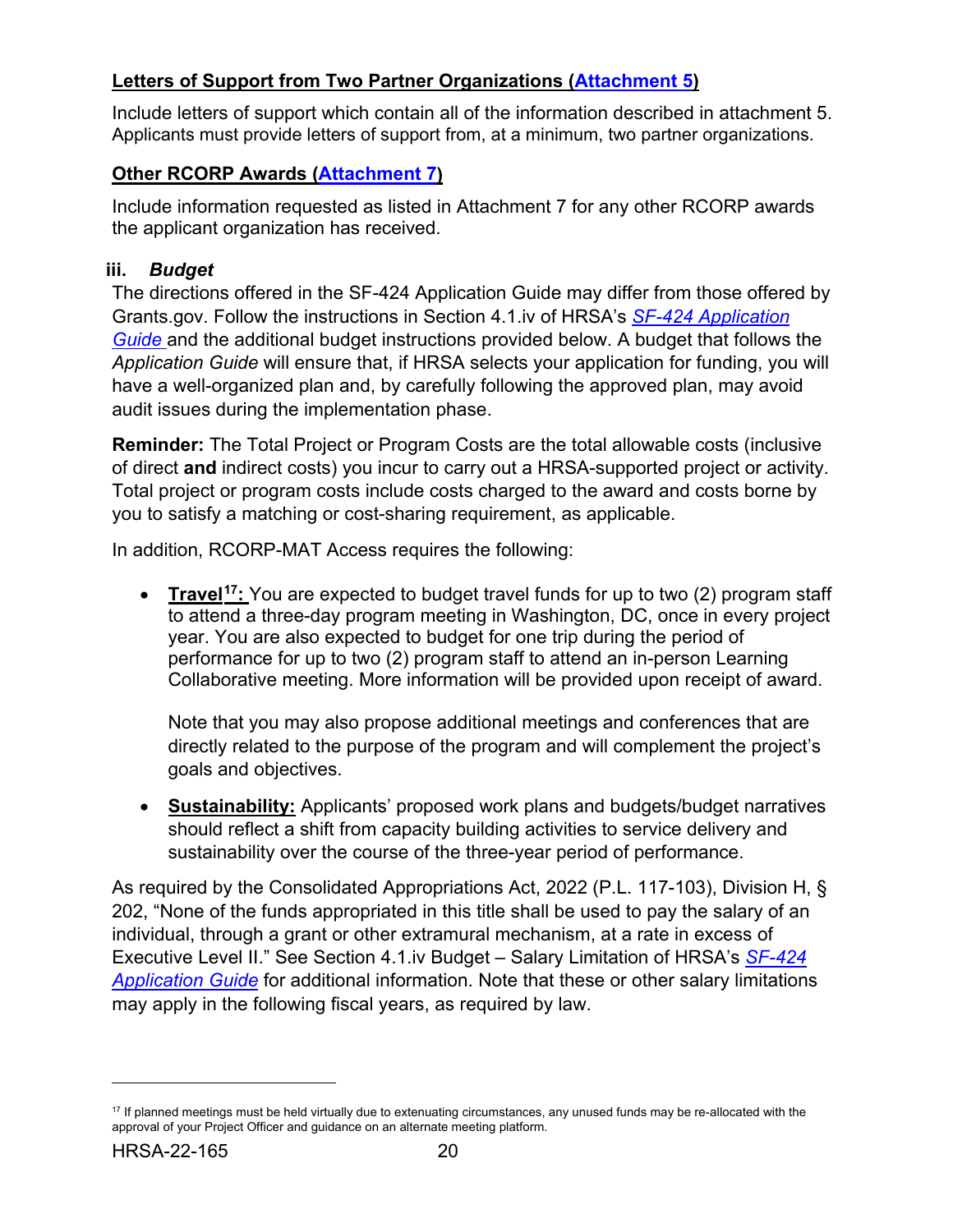#### <span id="page-24-0"></span>**iv.** *Budget Narrative*

See Section 4.1.v. of HRSA's *SF-424 [Application Guide.](http://www.hrsa.gov/grants/apply/applicationguide/sf424guide.pdf)* 

Applicants must provide information on each line item of the budget, and describe how it supports the goals and activities of the proposed work plan and project.

### **RCORP-MAT Access award recipients must allocate the award funding by budget period for the three-year period of performance. Award recipients will apply for [Non-Competing Continuation](https://www.hrsa.gov/grants/manage-your-grant/reporting-requirements) during the end of the each budget year.**

### **Minor Alteration and Renovation (A/R) Costs**

Minor alteration and renovation (A/R) costs to enhance the ability of the recipient to deliver SUD/OUD services are allowable, but must not exceed \$150,000 per year over the three-year period of performance. Additional post-award submission and review requirements apply if you propose to use RCORP-MAT Access funding toward minor A/R costs. **You may not begin any minor A/R activities or purchases until you receive HRSA approval.** You should develop appropriate contingencies to ensure delays in receiving HRSA approval of your minor A/R plans do not affect your ability to execute work plan activities on time.

Examples of minor A/R include, but are not limited to:

- Reconfiguring space to facilitate co-location of SUD, mental health, and primary care services teams;
- Adapting office space to deliver virtual care that supports accurate clinical interviewing and assessment, clear visual and audio transmission, and ensures confidentiality;
- Adapting office spaces and meeting rooms for individuals to participate in counseling and group visit services, and to access and receive training in selfmanagement tools; and
- Modifying examination rooms to increase access to pain management options, such as chiropractic, physical therapy, acupuncture, and group therapy services.

The following activities are not categorized as minor A/R:

- Construction of a new building;
- Installation of a modular building;
- Building expansions;
- Work that increases the building footprint; and
- Significant new ground disturbance.

RCORP-MAT Access award funds for minor renovations may not be used to supplement or supplant existing renovation funding; funds must be used for a new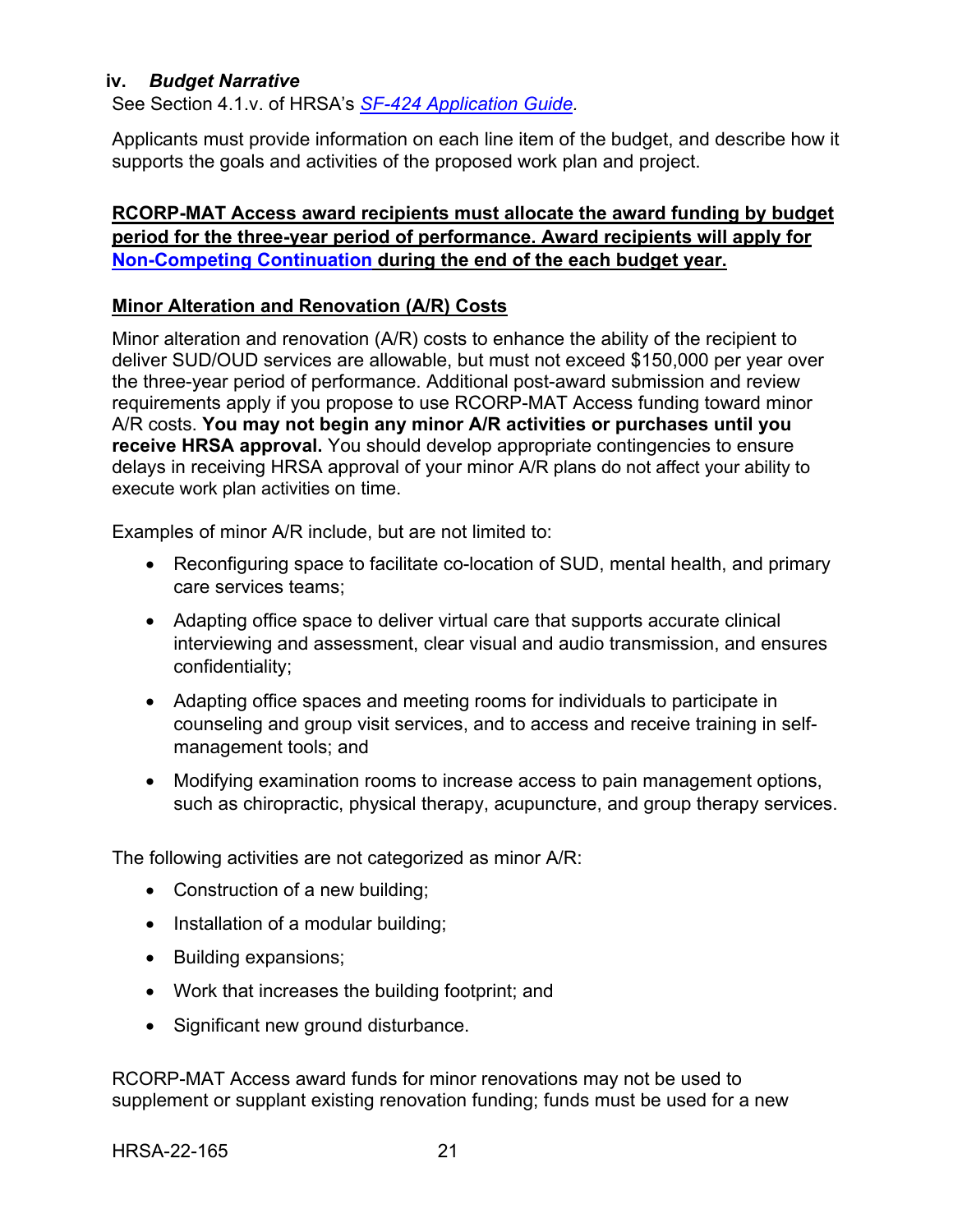project. Pre-renovation costs (Architectural & Engineering costs prior to 90 days before the budget period start date) are unallowable.

## **Mobile Units or Vehicles**

Mobile units or vehicles purchased with RCORP-MAT Access award funds must be reasonably priced and used exclusively to carry out award activities. Additional postaward submission and review requirements apply if you propose to use RCORP-MAT Access funding toward mobile units or vehicles. You may not begin any purchases until you receive HRSA approval. You should develop appropriate contingencies to ensure delays in receiving HRSA approval of your mobile unit or vehicle purchase do not affect your ability to execute work plan activities on time.

### **Medication**

Food and Drug Administration (FDA)-approved opioid agonist medications (e.g., methadone, buprenorphine products including buprenorphine/naloxone combination and buprenorphine mono-product formulations) for the maintenance treatment of OUD, opioid antagonist medication (e.g., naltrexone products) to prevent relapse to opioid use, and naloxone to treat opioid overdose are all allowable costs under RCORP-MAT Access.

## <span id="page-25-0"></span>**v.** *Attachments*

Provide the following items in the order specified below to complete the content of the application. **Unless otherwise noted, attachments count toward the application page limit.** Your indirect cost rate agreement and proof of non-profit status (if applicable) will not count toward the page limit. **Clearly label each attachment**. You must upload attachments into the application. HRSA and the objective review committee will not open/review any *hyperlinked* attachments.

### *Attachment 1: Work Plan*

Attach the work plan for the project that includes all information detailed in [Section IV.2.ii. Project Narrative.](#page-14-0)

## *Attachment 2: Staffing Plan*

Attach the staffing plan that includes all of the information detailed in Project Narrative. As a reminder, all staffing plans should include a Project Director, a Healthcare Navigator, a Data Coordinator, and an individual assigned to the Learning Collaborative (the roles can be shared). Please refer to the information detailed in [Section IV.2.ii.](#page-14-0)  [Project Narrative.](#page-14-0) The staffing plan should include the following:

- Name;
- Title;
- Organizational affiliation;
- If applicable, has the staff member completed the necessary training and received a DATA-2000 waiver to provide buprenorphine-containing products for the purpose of MAT?: (Yes/No);

HRSA-22-165 22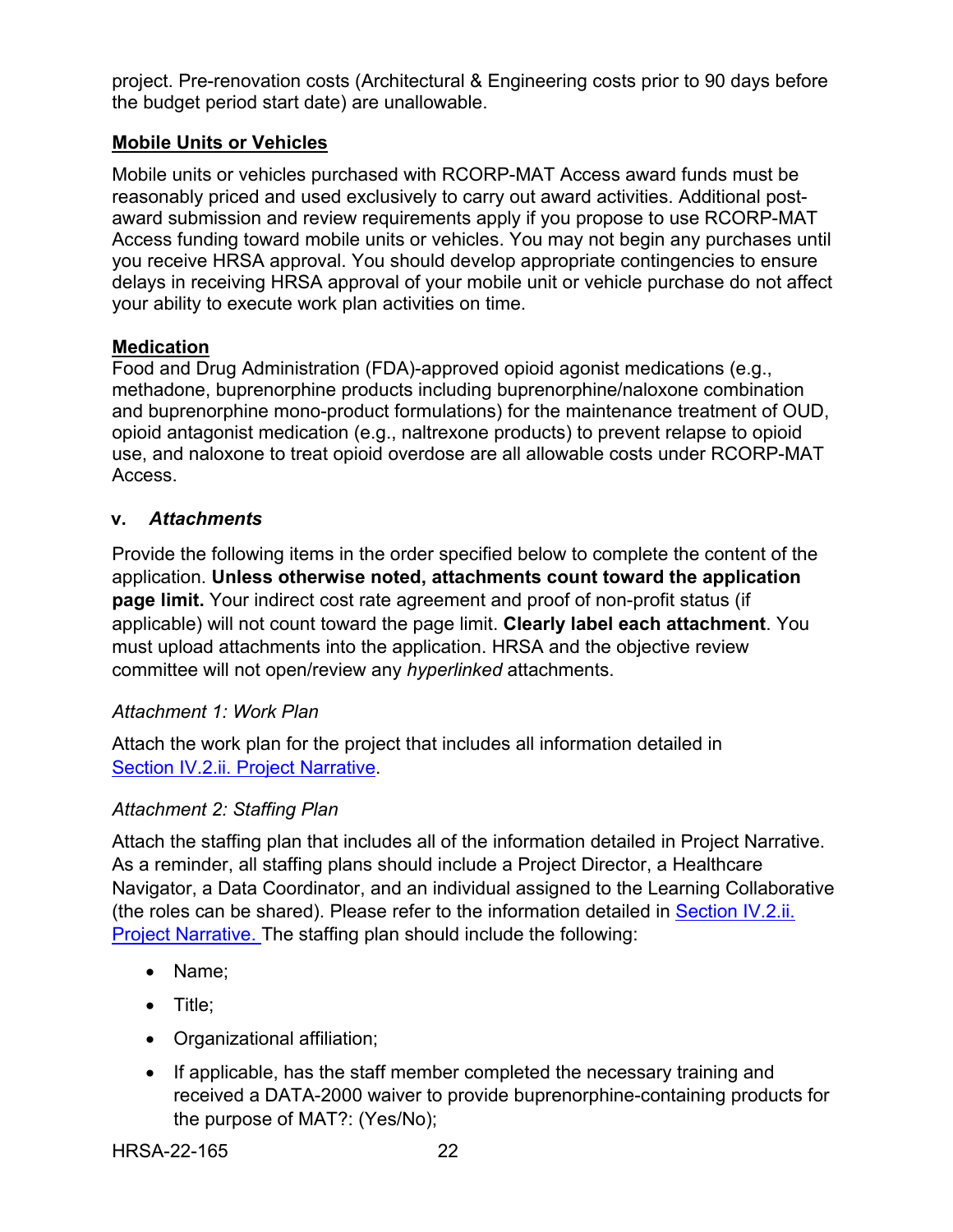- Full-time equivalent (FTE) devoted to the project;
- List of roles/responsibilities on the project;
- Job function (e.g. Project Director, a Healthcare Navigator, a Data Coordinator, and an individual assigned to the Learning Collaborative) and,
- Timeline and process for hiring/onboarding, if applicable.

See Section 4.1. of HRSA's [SF-424 Application Guide](http://www.hrsa.gov/grants/apply/applicationguide/sf424guide.pdf) for additional guidance.

## *Attachment 3: Staff Biographical Sketches*

For each staff member reflected in the staffing plan, provide a brief biographical sketch that directly links their qualifications and experience to their designated RCORP-MAT Access project activities. Please refer to the information detailed in [Section IV.2.ii.](#page-14-0)  [Project Narrative.](#page-14-0)

## *Attachment 4: List of Partner Organizations*

In Attachment 4, provide descriptions for each partner organizations involved in this project. At a minimum, include the following information for each partner organization. **It is strongly recommended that you provide this information in table format:**

- Partner organization name;
- Partner organization address (street, city, state, ZIP);
- Partner organization facility type (e.g., other hospitals or clinics, communitybased organization, institute of higher learning, State Office of Rural Health, etc.);
- Partner organization EIN;
- Point of contact at partner organization (name, title, position);
- Does/Will the partner organization refer individuals to the applicant organization to receive MAT? (Y/N);
- Does/Will the applicant organization refer individuals to the partner organization? (Y/N); and,
	- $\circ$  If so, what services will the partner organization provide individuals?
- Other roles/responsibilities of the partner organization in the context of this grant.

# *Attachment 5: Letters of Support from Two Partner Organizations*

Include letters of support from, at a minimum, two partner organizations. The letters of support may be in any format, including email, and must include the following:

- The organization's anticipated roles and responsibilities in the project;
- How the organization's expertise is relevant to the project;
- Length of the organization's commitment to the project;

HRSA-22-165 23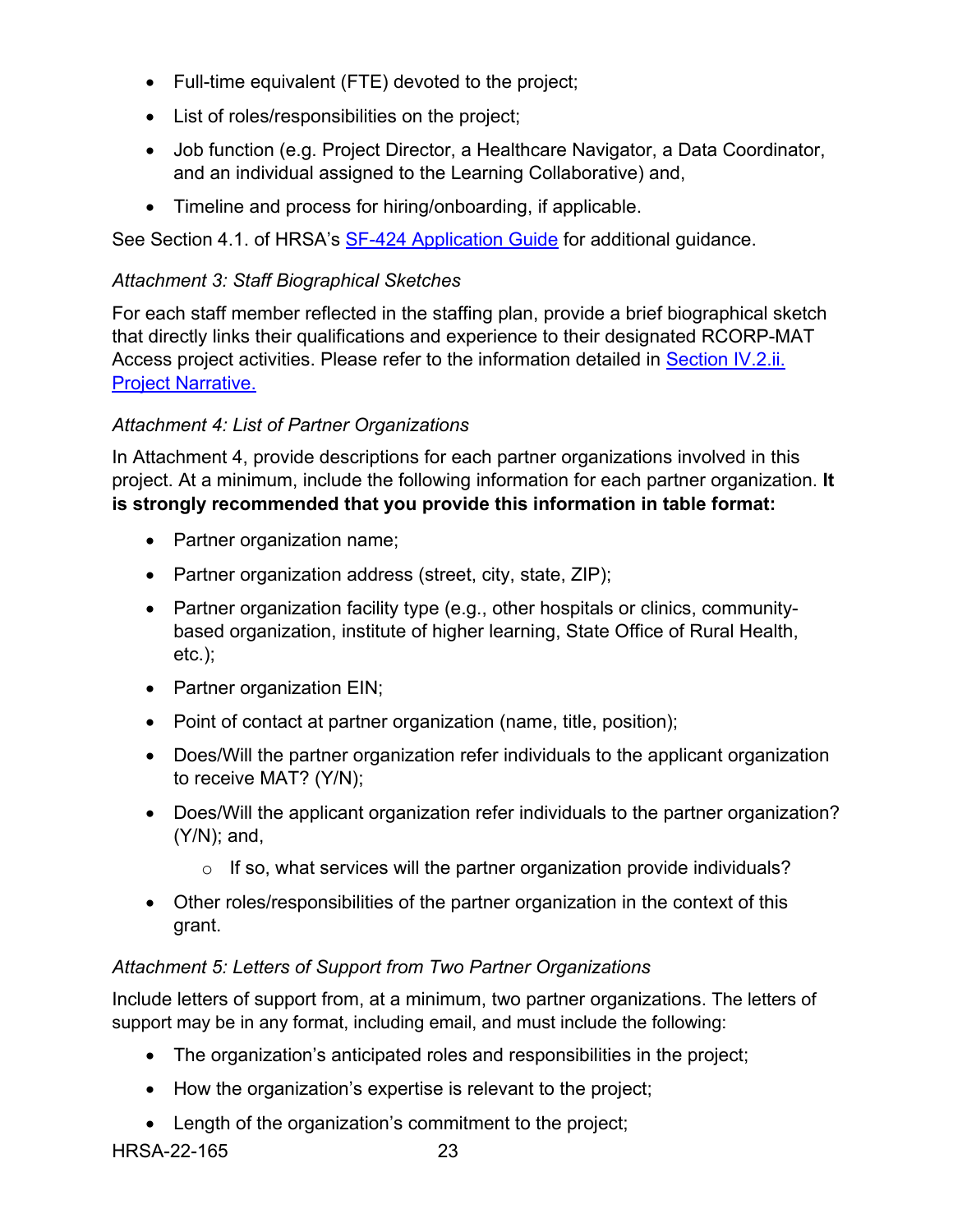- The organization's address, including city, state, and ZIP code;
- Whether the organization is located in the target rural service area;
- Affirmation that the organization understands that activities under the award must exclusively benefit populations in the target rural service area; and,
- Preliminary commitment to sharing accurate performance data and information with the applicant organization to fulfill HRSA [reporting requirements.](#page-41-0)

## *Attachment 6: Project Organizational Chart*

Provide an organizational chart(s) that clearly depicts:

- Where within the applicant organization's management structure the proposed project will be administered; and,
- The organizational relationship between the new MAT access point(s), the applicant organization, and other partner organizations.

## *Attachment 7: Letter of Commitment from Entity/Entities Serving as the New MAT Access Point(s) (if applicable)*

If the applicant organization is not the entity that will be physically serving as the new MAT access point(s), the applicant must provide a signed letter of commitment from the entity/entities that will be serving as the new MAT access point(s). **NOTE:** This is in addition to the letters of support from two partner organizations required in Attachment 5.

The letter of commitment may be in any format, including email, and must include the following:

- A commitment to adhere to **all** of the RCORP-MAT access [Program](#page-9-0)  [Requirements and Expectations,](#page-9-0) including attestation that:
	- $\circ$  Every effort will be made to ensure that new MAT access point(s) offer extended hours, such as nights and weekends, to ensure that services can be available to those most in need;
	- $\circ$  The new MAT access point(s) will offer treatment options (e.g. buprenorphine and/or others) to ensure that the needs of each individual can be met, and will not require abstinence/detoxification as a prerequisite to accessing treatment;
	- $\circ$  The new MAT access point(s) will adhere to [Third Party Payer Guidance;](#page-58-0)
	- $\circ$  The new MAT access point(s) will begin delivering MAT services no later than the **end of the first project year of the award** and will increase the number of individuals receiving MAT at the new access point(s) each subsequent year of the grant.
- Affirmation that the organization understands that activities under the award must exclusively benefit populations in the target rural service area; and,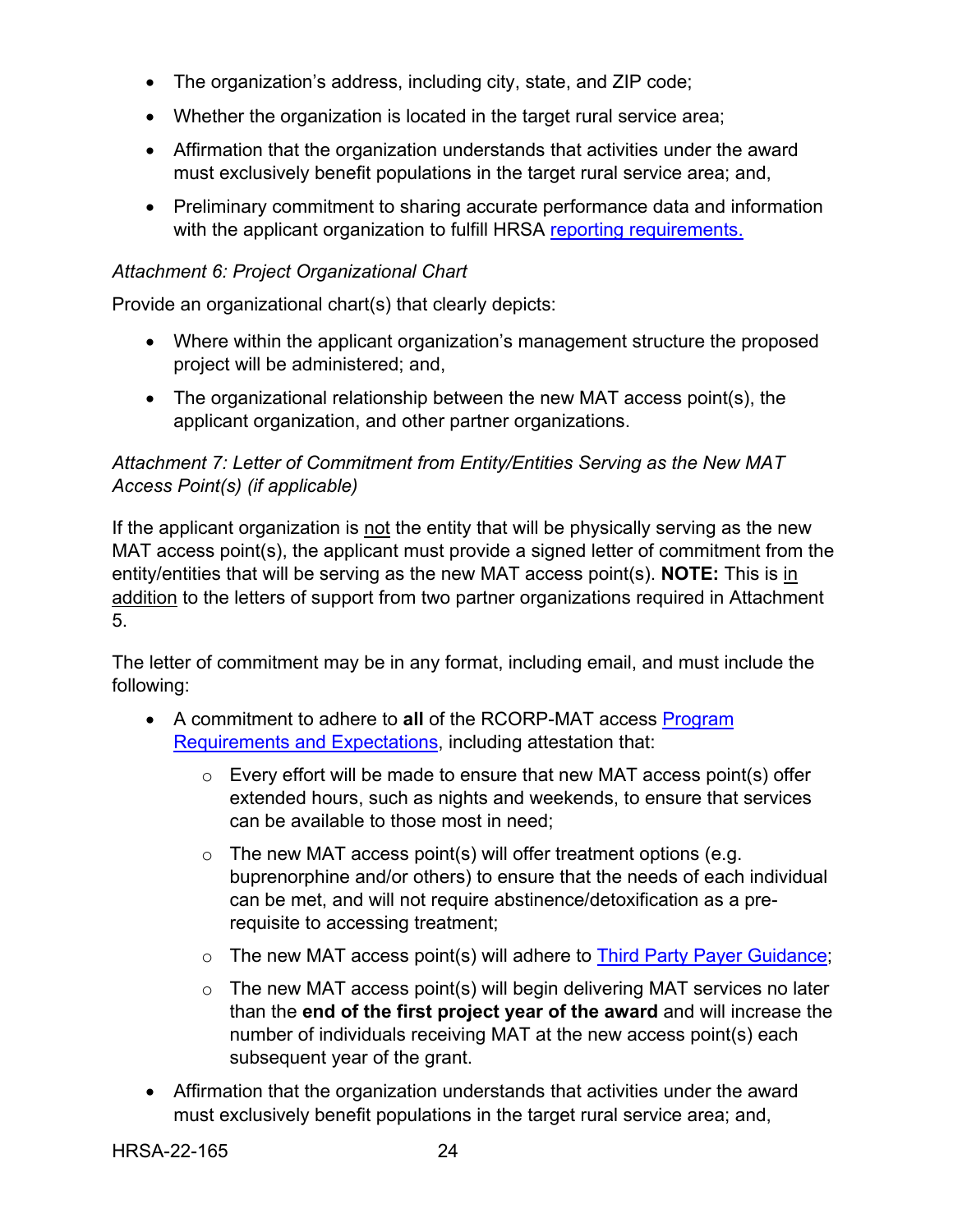• Commitment to share accurate performance data and information with the applicant organization to fulfill HRSA [reporting requirements.](#page-41-0)

## *Attachment 8: Exceptions to Partner Location Requirements (if applicable)*

While new MAT access point(s) must be located in physically located in HRSAdesignated rural areas, as defined by the [Rural Health Grants Eligibility Analyzer,](https://data.hrsa.gov/tools/rural-health) HRSA recognizes that in certain cases key partners serving the target rural service area may not be physically located within that same area. Therefore, applicants may request an exception to enable partnerships outside of the target rural service area.

All exception requests must include a statement attesting that the non-rural partner is a primary service provider for the target rural service area, and that the partner will directly contribute to building health service delivery infrastructure within the target rural service area.

Applicants requesting this exception must also detail how the partnership will improve MAT treatment and recovery services within the target, HRSA-designated rural area(s).

### *Attachment 9: MAT Access Point Locations*

List the new access point(s) proposed including:

- Physical address (including city, state, and ZIP code),
- County and census tract (if partially rural county),
- Whether or not the new MAT access point is a mobile unit (yes/no)

### *Attachment 10: General Project Information*

Please provide the following information regarding your project and application:

- Project title
- Requested award amount
- Applicant organization name
- Applicant organization address *(street, city, state, ZIP)*
- Applicant organization facility type *(e.g., rural health clinic, critical access hospital, small rural hospital, tribe or tribal organization, etc.)*
- Project director name and title *(should be the same individual designated in Box8f of the SF-424 Application Form)*
- Project director contact information *(phone and email)*
- Data coordinator name and title
- Data coordinator contact information *(phone and email)*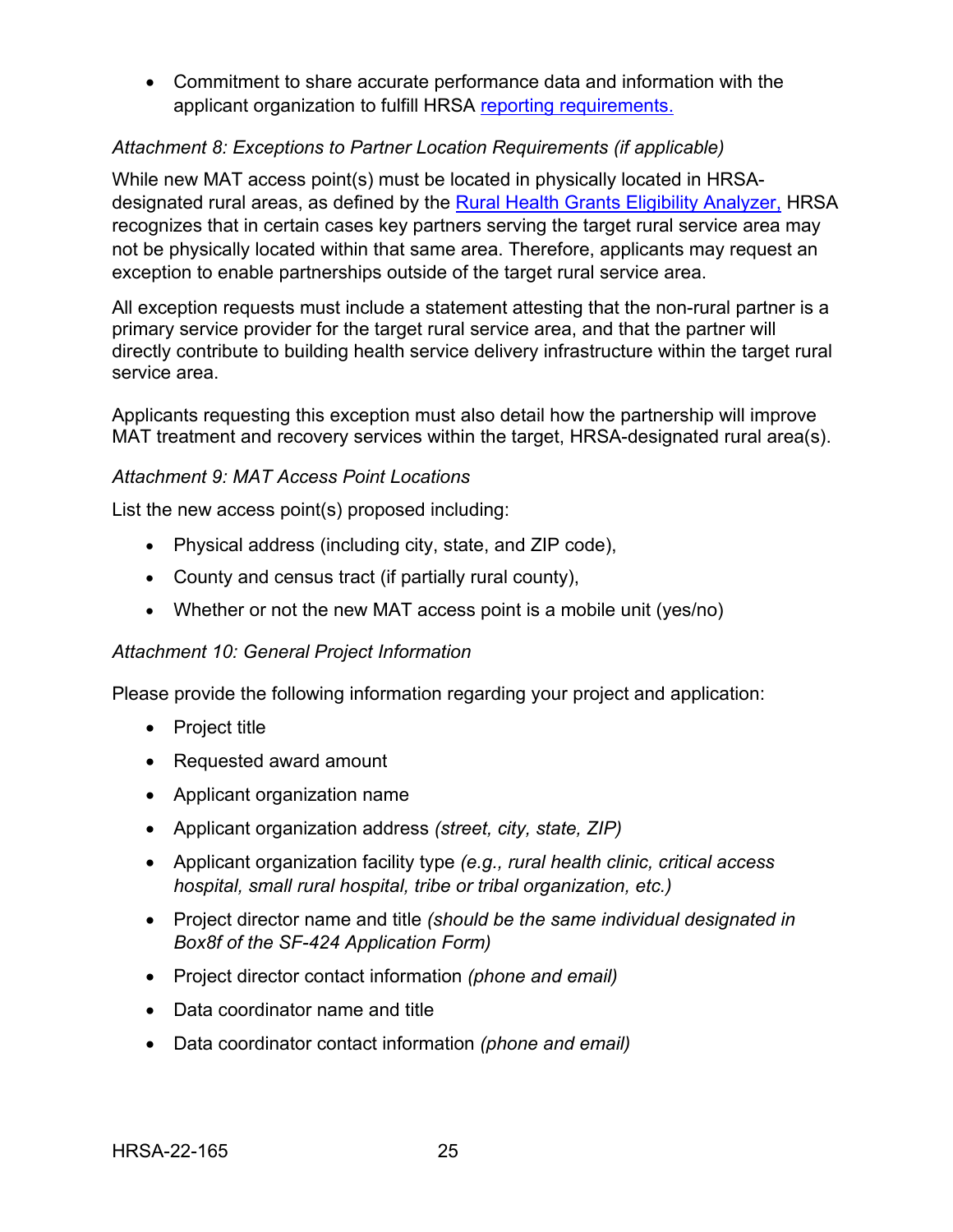- How the applicant **first** learned about this funding opportunity *(select one: State Office of Rural Health, HRSA News Release, Grants.gov, HRSA Project Officer, HRSA Website, Technical Assistance Provider, State/Local Health Department)*
- Is the applicant requesting an exception to partner location requirements in Attachment 8? *(Y/N)*
- Is the applicant organization a previous or current RCORP Award Recipient or Consortium Member? *If yes, specify: FY18, FY19, and/or FY20 RCORP-Planning; FY19 RCORP-MAT Expansion; FY19, FY20, FY21 RCORP-Implementation, FY20 RCORP-Neonatal Abstinence Program, FY21 RCORP-Psychostimulant Support*
- Indicate if applicant organization applied for FY22 RCORP-Behavioral Health Care Support and/or FY22 RCORP-Implementation? *(Y/N)*
- Provide the target service area for the proposed project:
	- *a.* Entirely rural counties *(list state and county name(s))*
	- b. Partially rural counties *(list state, county name, and census tract)*  Applicants should specify whether the area is in a HRSA-designated rural county or rural census tract in an urban county. To ascertain whether a particular county or census tract is rural, please refer to the [Rural Health Grants Eligibility Analyzer.](https://data.hrsa.gov/tools/rural-health)

## *Attachments 11–15: Other Relevant Documents*

Include here any other documents that are relevant to the application, including letters of support from non-partnering organizations, charity care policy, etc.

## <span id="page-29-0"></span>**3. Unique Entity Identifier (UEI) and System for Award Management (SAM)**

The UEI, a "new, non-proprietary identifier" assigned by the System for Award Management [\(SAM.gov\)](https://sam.gov/content/home), replaced the \*Data Universal Numbering System (DUNS) number.

Effective April 4, 2022:

- Register in SAM.gov and you will be assigned your UEI (SAM) within SAM.gov.
- You will no longer use UEI (DUNS) and that number will not be maintained in any Integrated Award Environment (IAE) systems (SAM.gov, CPARS, FAPIIS, eSRS, FSRS, FPDS-NG). For more details, visit the following webpages: [Planned UEI](https://www.grants.gov/web/grants/forms/planned-uei-updates.html)  [Updates in Grant Application Forms](https://www.grants.gov/web/grants/forms/planned-uei-updates.html) and [General Service Administration's UEI](https://www.gsa.gov/entityid)  **Update**

HRSA-22-165 26 You must register with SAM and continue to maintain active SAM registration with current information at all times when you have: an active federal award, an active application, or an active plan under consideration by an agency (unless you are an individual or federal agency that is exempted from those requirements under 2 CFR § 25.110(b) or (c), or you have an exception approved by the agency under 2 CFR  $\S$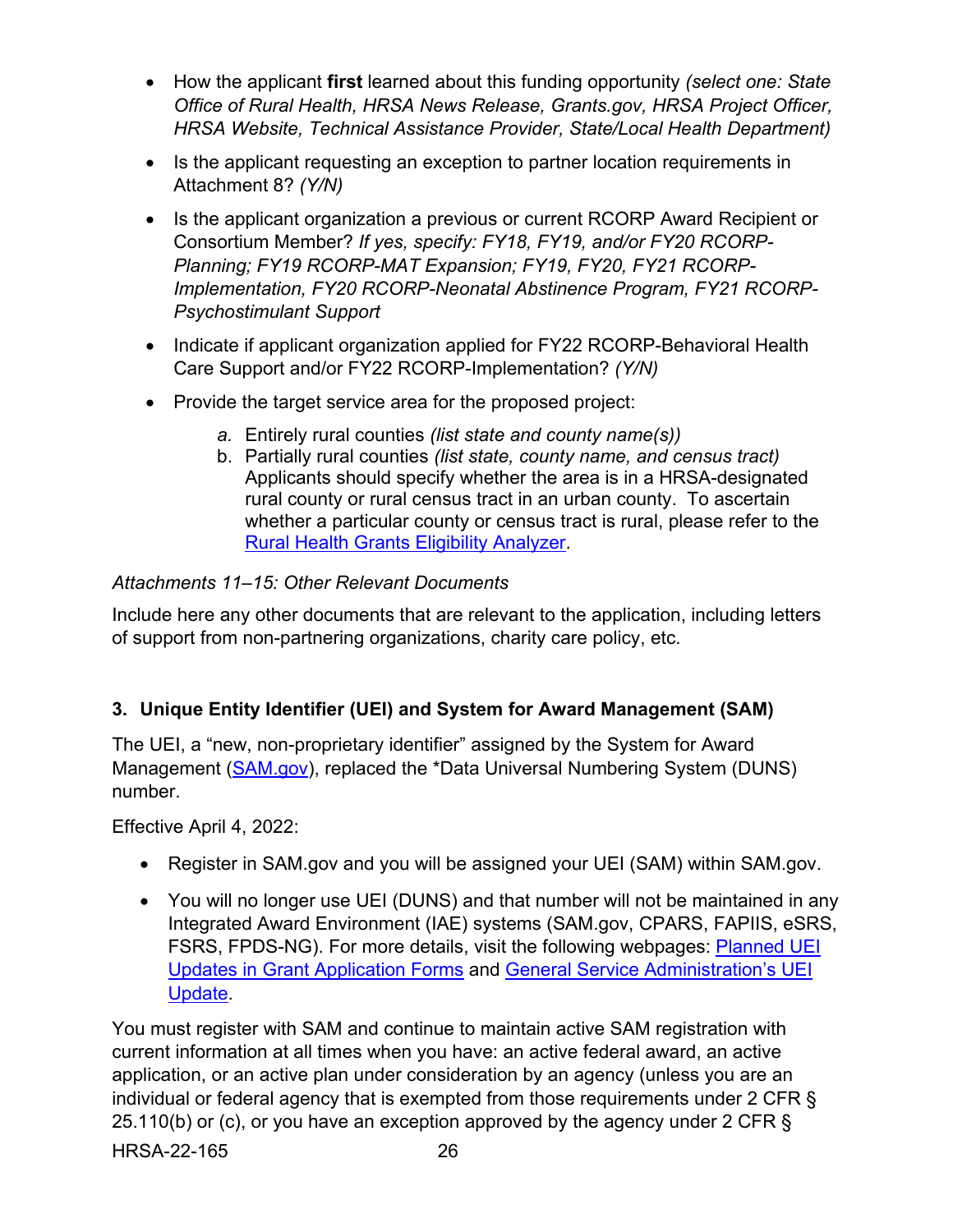25.110(d))**.** For your SAM registration, you must submit a notarized letter appointing the authorized Entity Administrator.

If you are chosen as a recipient, HRSA will not make an award until you have complied with all applicable SAM requirements. If you have not fully complied with the requirements by the time HRSA is ready to make an award, you may be deemed not qualified to receive an award, and HRSA may use that determination as the basis for making an award to another applicant.

If you have already completed Grants.gov registration for HRSA or another federal agency, confirm that the registration is still active and that the Authorized Organization Representative (AOR) has been approved.

The Grants.gov registration process requires information in two separate systems:

- System for Award Management (SAM) [\(https://sam.gov/content/home](https://sam.gov/content/home) | SAM.gov [Knowledge Base\)](https://www.fsd.gov/gsafsd_sp?id=gsa_kb_view2&kb_id=f66d8e6cdb76d4100d73f81d0f9619c6)
- Grants.gov [\(https://www.grants.gov/\)](https://www.grants.gov/)

For more details, see Section 3.1 of HRSA's *SF-424 [Application Guide.](http://www.hrsa.gov/grants/apply/applicationguide/sf424guide.pdf)*

In accordance with the Federal Government's efforts to reduce reporting burden for recipients of federal financial assistance, the general certification and representation requirements contained in the Standard Form 424B (SF-424B) – Assurances – Non-Construction Programs, and the Standard Form 424D (SF-424D) – Assurances – Construction Programs, have been standardized. Effective January 1, 2020, the forms themselves are no longer part of HRSA's application packages instead, the updated common certification and representation requirements will be stored and maintained within SAM. Organizations or individuals applying for federal financial assistance as of January 1, 2020, must validate the federally required common certifications and representations annually through [SAM.gov.](https://sam.gov/content/home)

**If you fail to allow ample time to complete registration with SAM or Grants.gov, you will not be eligible for a deadline extension or waiver of the electronic submission requirement.**

## <span id="page-30-1"></span><span id="page-30-0"></span>**4. Submission Dates and Times**

### **Application Due Date**

The application due date under this NOFO is *July 29, 2022 at 11:59 p.m. ET*. HRSA suggests you submit your application to Grants.gov at least **3 calendar days before the deadline** to allow for any unforeseen circumstances. See Section 8.2.5 – Summary of emails from Grants.gov in HRSA's *[SF-424 Application Guide](http://www.hrsa.gov/grants/apply/applicationguide/sf424guide.pdf)* for additional information.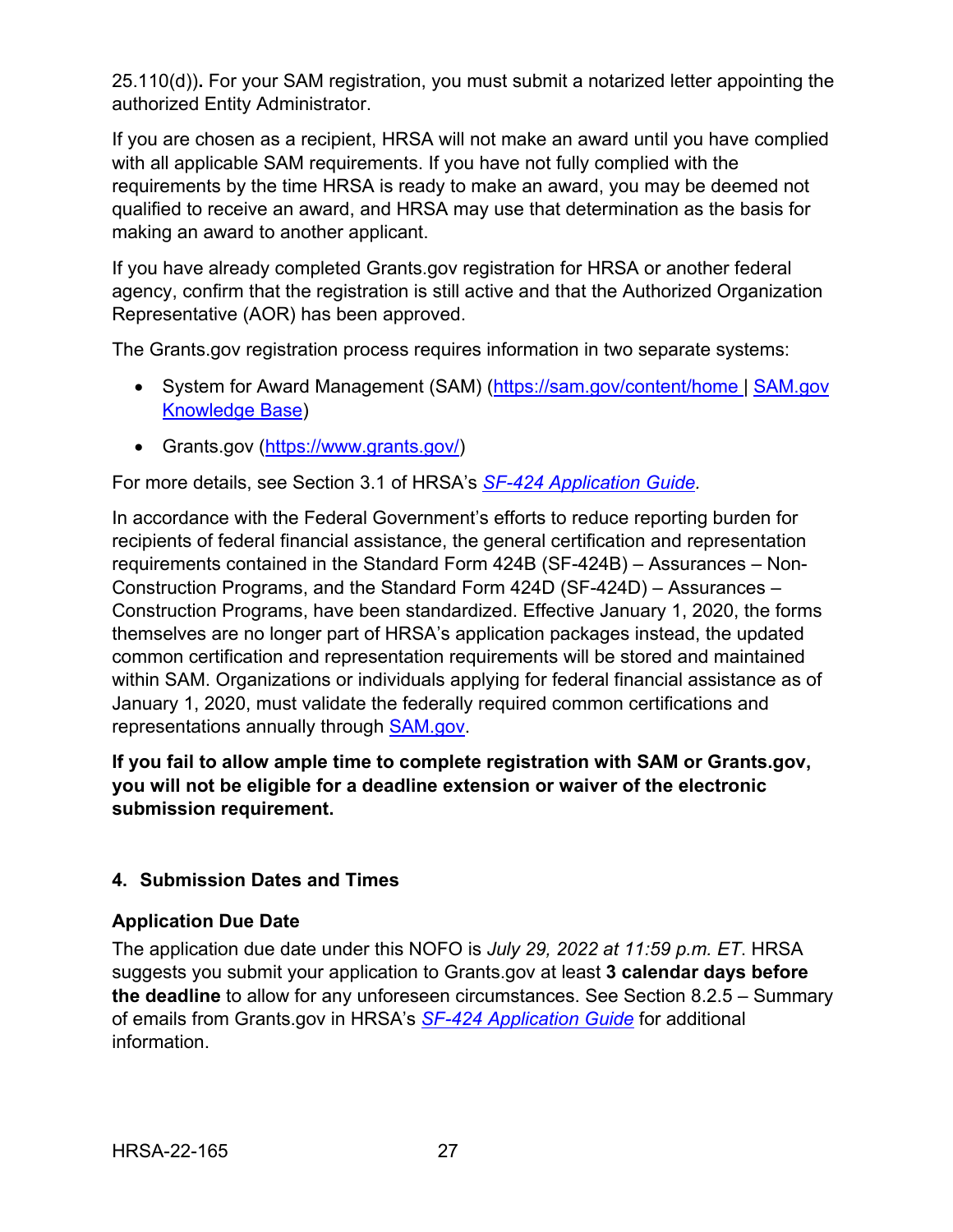### <span id="page-31-0"></span>**5. Intergovernmental Review**

RCORP-MAT Access is subject to the provisions of Executive Order 12372, as implemented by 45 CFR part 100.

See Section 4.1 ii of HRSA's *SF-424 [Application Guide](http://www.hrsa.gov/grants/apply/applicationguide/sf424guide.pdf)* for additional information.

## <span id="page-31-1"></span>**6. Funding Restrictions**

You may request funding for a period of performance of up to 3 years, at no more than \$1,000,000 per year (inclusive of direct **and** indirect costs). Awards to support projects beyond the first budget year will be contingent upon Congressional appropriation, satisfactory progress in meeting the project's objectives, and a determination that continued funding would be in the best interest of the Federal Government.

The General Provisions in Division H of the Consolidated Appropriations Act, 2022 (P.L. 117-103 apply to this program. See Section 4.1 of HRSA's *SF-424 Application Guide* for additional information. Note that these or and other restrictions will apply in following fiscal years, as required by law.

You cannot use funds under this notice for the following purposes:

- To acquire real property;
- To purchase syringes;
- For construction:
- To pay for any equipment costs not directly related to the purposes for which this grant is awarded;
- To pay down bad debt. Bad debt is debt that has been determined to be uncollectable, including losses (whether actual or estimated) arising from uncollectable accounts and other claims. Related collection and legal costs arising from such debts after they have been determined to be uncollectable are also unallowable;
- To pay the difference between the cost to a provider for performing a service and the provider's negotiated rate with third-party payers (i.e., anticipated shortfall); and
- To supplant any services/funding sources that already exist in the service area(s).

You are required to have the necessary policies, procedures, and financial controls in place to ensure that your organization complies with all legal requirements and restrictions applicable to the receipt of federal funding including statutory restrictions on specific uses of funding. It is imperative that you review and adhere to the list of statutory restrictions on the use of funds detailed in Section 4.1 of HRSA's *[SF-424](http://www.hrsa.gov/grants/apply/applicationguide/sf424guide.pdf) [Application Guide](http://www.hrsa.gov/grants/apply/applicationguide/sf424guide.pdf)*. Like all other applicable grants requirements, the effectiveness of these policies, procedures, and controls is subject to audit.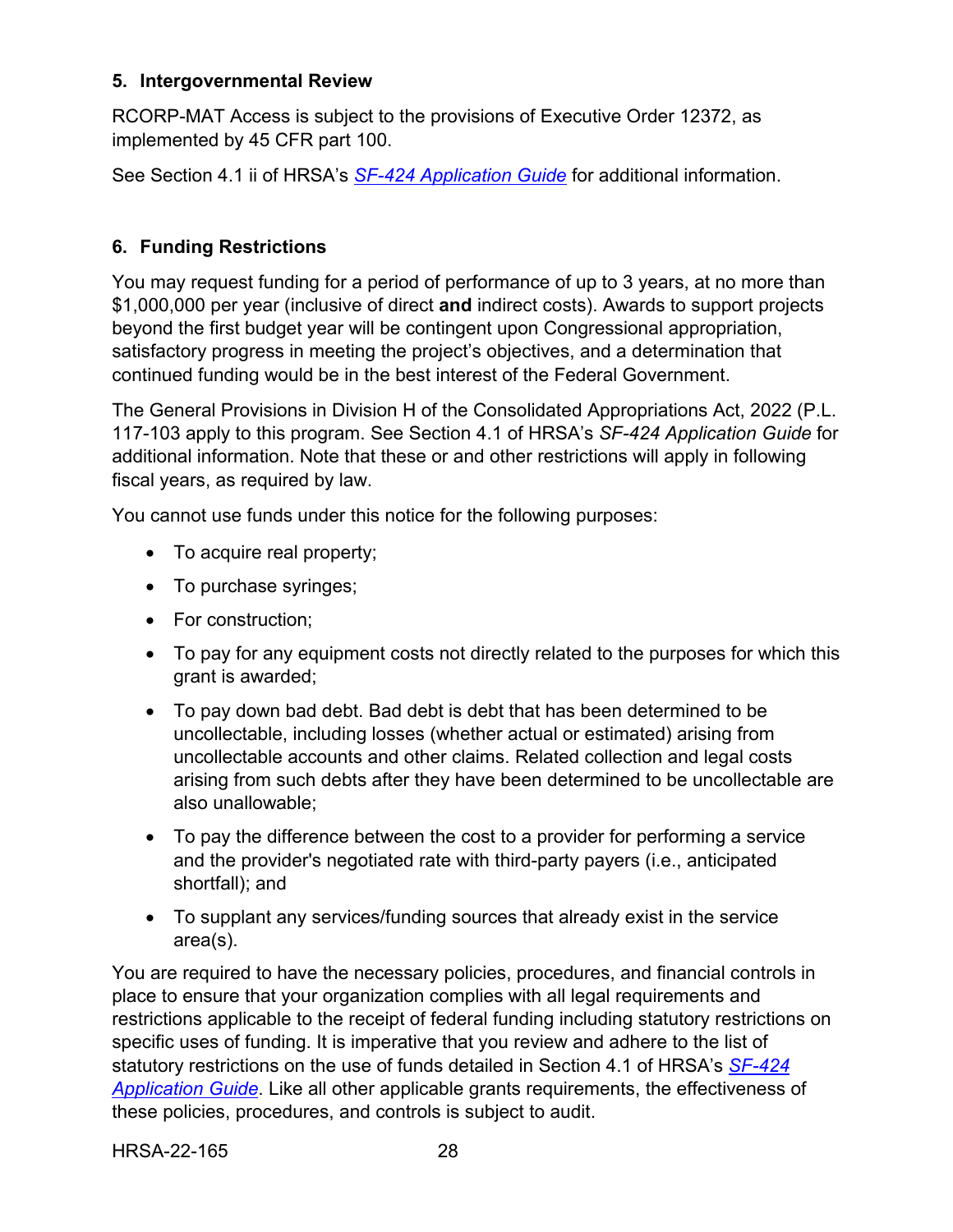Be aware of the requirements for HRSA recipients and subrecipients at 2 CFR § 200.216 regarding prohibition on certain telecommunications and video surveillance services or equipment. For details, see the **HRSA Grants Policy [Bulletin Number: 2021-](https://www.hrsa.gov/sites/default/files/hrsa/grants/manage/grants-policy-bulletin-2021.pdf)** [01E.](https://www.hrsa.gov/sites/default/files/hrsa/grants/manage/grants-policy-bulletin-2021.pdf)

All program income generated as a result of awarded funds must be used for approved project-related activities. Any program income earned by the recipient must be used under the addition/additive alternative. You can find post-award requirements for program income at [45 CFR § 75.307.](https://www.ecfr.gov/cgi-bin/retrieveECFR?gp=1&SID=4d52364ec83fab994c665943dadf9cf7&ty=HTML&h=L&r=PART&n=pt45.1.75)

# <span id="page-32-0"></span>**V. Application Review Information**

### <span id="page-32-1"></span>**1. Review Criteria**

HRSA has procedures for assessing the technical merit of applications to provide for an objective review and to assist you in understanding the standards against which your application will be reviewed. HRSA has indicators for each review criterion to assist you in presenting pertinent information related to that criterion and to provide the reviewer with a standard for evaluation.

Reviewers will evaluate and score the merit of your application based upon these criteria.

Six review criteria are used to review and rank RCORP-MAT Access applications. Below are descriptions of the review criteria and their scoring points.

Criterion 1: NEED (15 points) – Corresponds to Section IV's [Introduction](#page-14-1) and [Needs](#page-14-2)  **[Assessment](#page-14-2)** 

- <span id="page-32-2"></span>• The quality and extent to which the applicant organization clearly and succinctly summarizes the proposed project and how it relates to program goals.
- The extent to which the applicant provides supporting data from appropriate, timely sources that clearly demonstrates the need of the rural target population. If the applicant is unable to locate appropriate and accurate data, the extent to which they provide an explanation for why the data could not be found and how they will leverage the RCORP-MAT access award to strengthen the quality and availability of SUD/OUD data in their target rural service area.
- The extent to which the applicant provides detailed, quantitative descriptions of the characteristics of the target rural population as requested in Section IV's [Needs Assessment.](#page-14-2)
- The extent to which the applicant clearly describes existing SUD/OUD-related prevention, treatment, and recovery support services in the target rural service area, including MAT and associated workforce. If no specific SUD/OUD services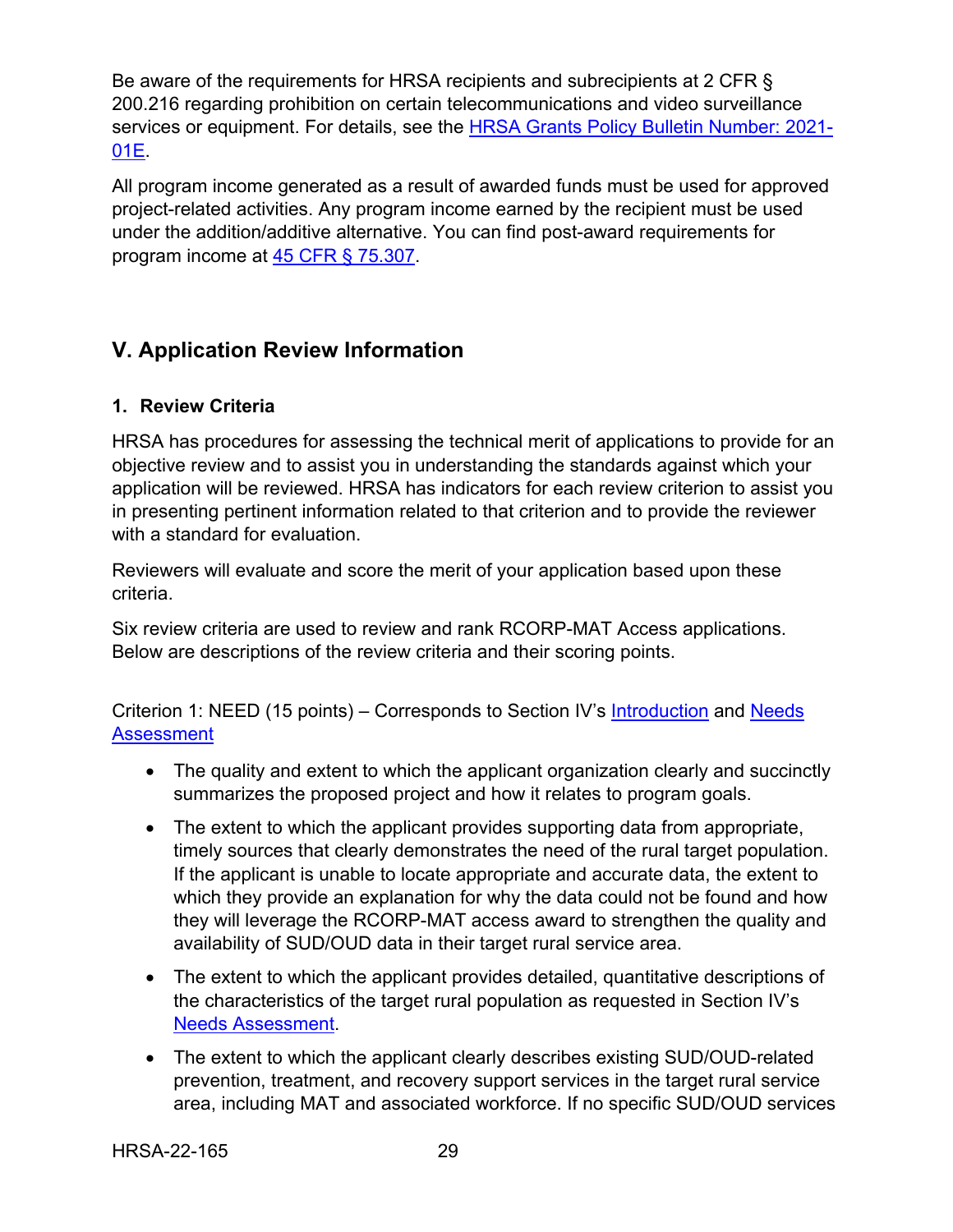exist within in the target rural service area, the extent to which applicants describe how and where individuals with SUD are receiving care.

- The extent to which the applicant clearly describes how the proposed project will complement, and not duplicate, any existing services or other efforts within the target rural service area, including any RCORP awards held either by the applicant organization or other entities.
- The extent to which the applicant provides a detailed description of the prevalence and impact of SUD/OUD in the target rural service area.
- The clarity and comprehensiveness with which the applicant describes the capacity and need at the proposed new MAT access point(s), as requested Section IV's [Needs Assessment.](#page-14-2)
- The clarity and comprehensiveness with which the applicant describes the community services available within the service area to support MAT and recovery.
- The clarity and comprehensiveness with which the applicant describes barriers to access MAT in the target rural service area, as requested in Section IV's [Needs Assessment.](#page-14-2)
- The extent to which the applicant provides a clear overview of pharmacy access within the target rural service area as it relates to filling prescriptions for MAT.

<span id="page-33-1"></span>If no pharmacy exists within the target rural service area, the extent to which the applicant clearly describes where and how individuals with SUD are filling MAT prescriptions.

<span id="page-33-0"></span>Criterion 2: RESPONSE (35 points) – Corresponds to Section IV's [Methodology,](#page-16-0) Work [Plan,](#page-18-0) and [Resolution of Challenges](#page-19-0)

### **Methodology (25 points)**

### **Overarching Methodology (10 points)**

- The extent to which the applicant clearly and specifically demonstrates that the proposal is for a new MAT access point.
- The extent to which the applicant demonstrates that all proposed strategies are clear, actionable, data-driven and needs-based.
- The extent to which the applicant clearly and specifically demonstrates that they will begin delivering MAT services no later than by the end of the first project year of the award.
- The extent to which the applicant describes a reasonable, actionable plan to continually increase patient volume and reimbursement for services throughout the entire period of performance.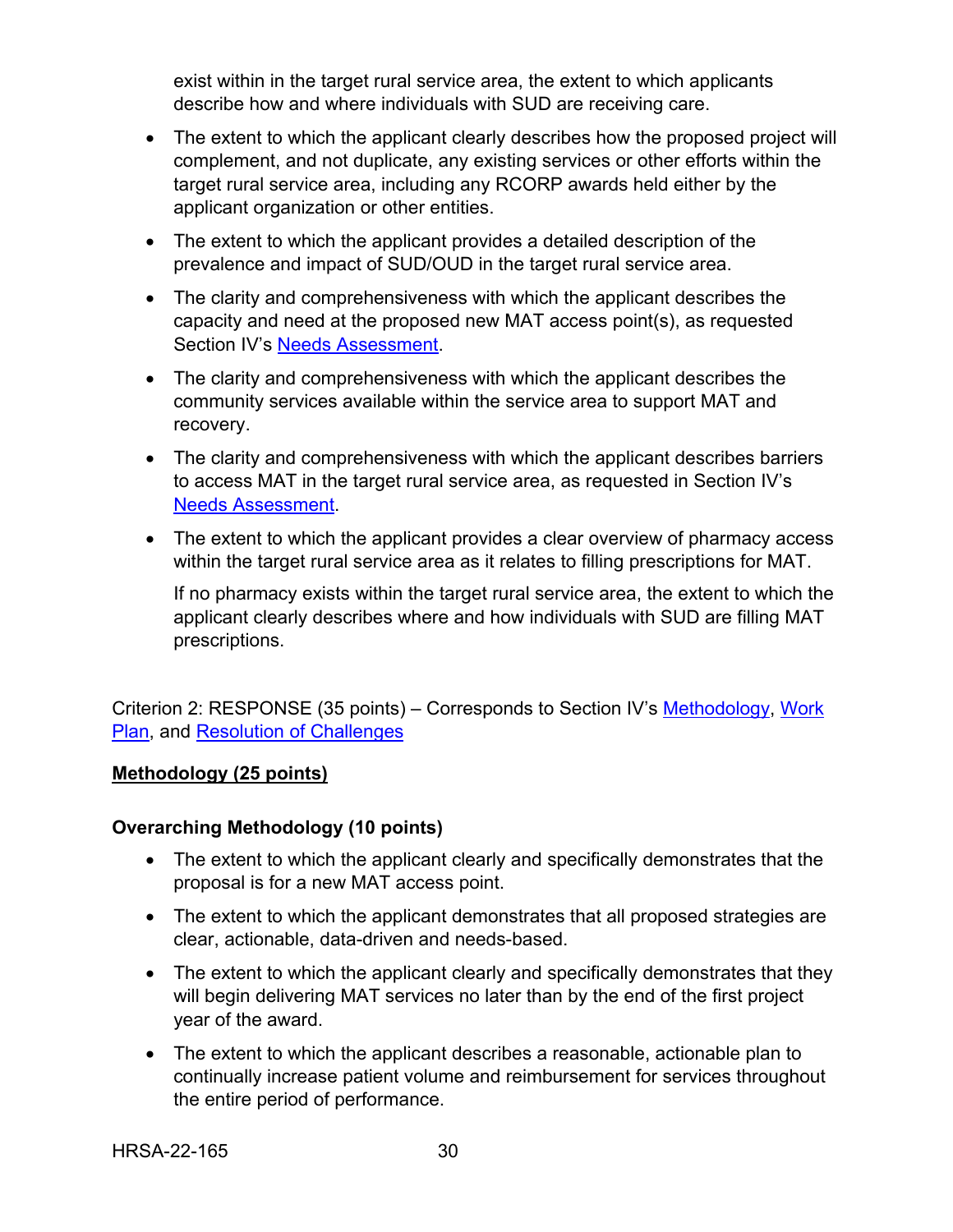- The extent to which the applicant proposes clear, specific, and actionable strategies to address the full spectrum of SUD/OUD treatment, including MAT and recovery support services, in an integrated and coordinated manner.
- The extent to which the applicant proposes clear, specific, and actionable strategies to ensure a "whole-person" approach to MAT, accounting for the specific needs and characteristics of impacted populations including individuals with SUD/OUD and their families and caregivers.
- The clarity and comprehensiveness of the applicant's proposed approach to address disparities in access to MAT and supportive services.

## **Goal-Specific Methodology (15 points)**

*Goal 1 - Establish new MAT access points to provide both medications and supportive services to individuals with SUD/OUD in rural communities*

- The extent to which the applicant clearly describes in detail the location of the new MAT access point(s), including a description of the facility/facilities in which services will be provided.
- The extent to which the applicant clearly describes why the chosen modalities for care delivery (i.e. office visits, telehealth, mobile unit, etc.), are the most appropriate and effective approach for the target population.
- The extent to which the applicant describes how FDA-approved medication options for OUD, including buprenorphine and/or others, will be offered and administered in the new MAT access point(s) based on the needs of the individual and evidence-based practice.
- The extent to which the applicant describes in detail how supportive services, including (but not limited to) counseling and behavioral therapies, will be integrated and coordinated with the provision of medication.
- The extent to which the applicant clearly describes how they will ensure that the services provided through the new MAT access point(s) are accessible and available to the target population, including (but not limited to) offering extended hours (such as nights and weekends) and **not** requiring abstinence/detoxification as a pre-requisite from treatment.
- The extent to which the applicant clearly describes how services provided through the new MAT access point(s) will address the needs of the identified target population, including those who historically suffered from poorer health outcomes, health disparities, and other inequities as compared to the rest of the population.

## *Goal 2 - Enhance the MAT workforce through recruitment, training, and the development of peer mentorship networks;*

• The extent to which the applicant details clear and actionable strategies for how grant funds will be used to recruit, hire, and retain interdisciplinary teams of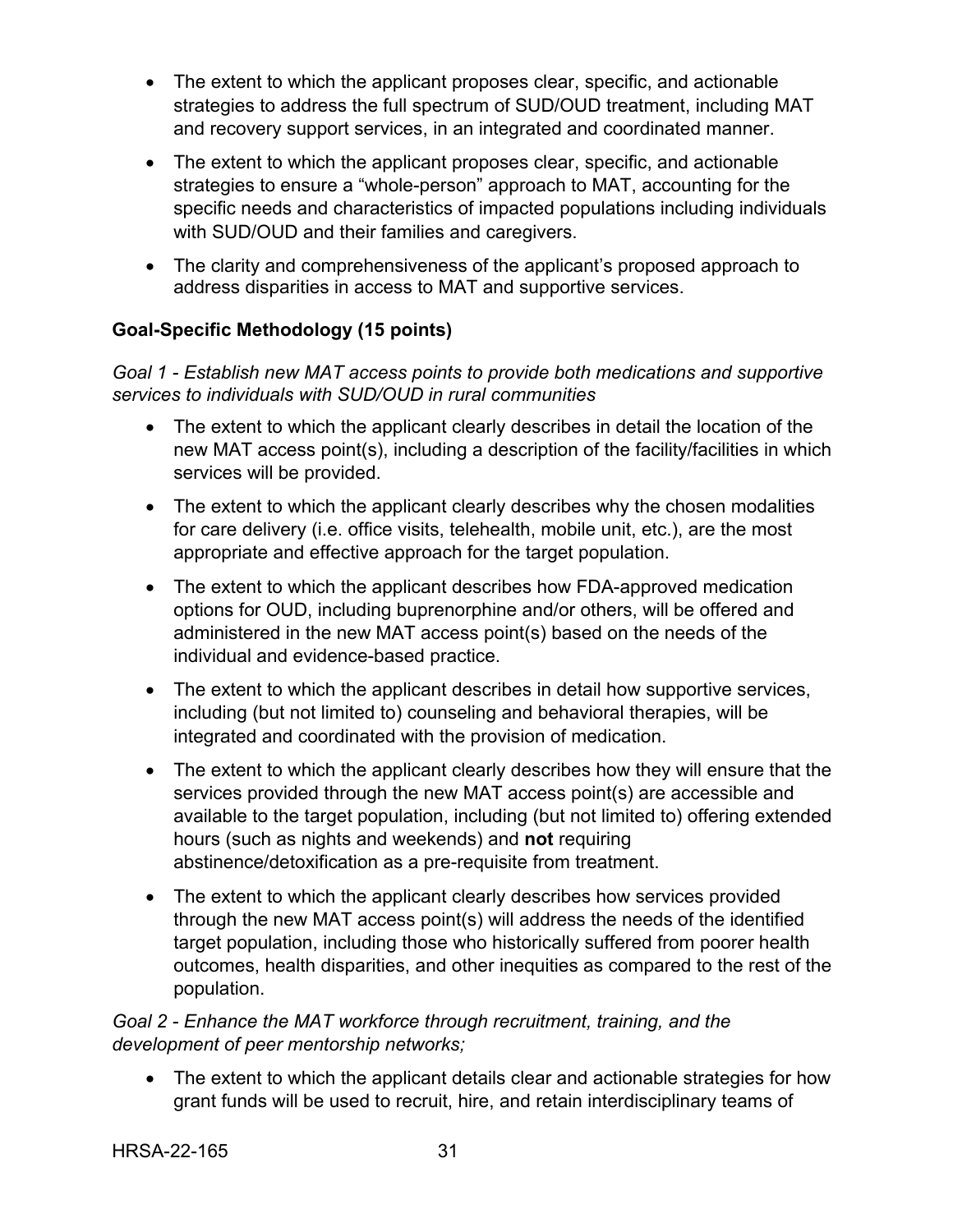SUD/OUD clinical providers, social service providers, and support staff who can provide MAT services at the new MAT access point(s).

- The extent to which the applicant describes reasonable and actionable strategies for how they will support **clinical MAT providers and providers of supportive services** through approaches including (but not limited to) professional development opportunities, trainings, certifications, mentorship, etc.
- The extent to which the applicant describes a clear strategy for utilizing the learning collaborative and other HRSA-funded technical assistance resources to operationalize and sustain a network of peer mentors that will support and grow the clinical MAT workforce.

## *Goal 3 - Build community capacity and infrastructure to support more effective and efficient MAT service provision; and,*

- The extent to which the applicant describes specific and actionable strategies for how they will provide new, or expand access to existing, community resources to maximize the ability of MAT clients to achieve sustained, long-term recovery.
- The extent to which the applicant describes specific, actionable strategies for how they will build and strengthen partnerships to ensure integrated, coordinated access to community resources.
- The extent to which the applicant describes specific, actionable strategies for how the MAT Access point(s) will coordinate with other medical providers to ensure that MAT clients are able to access comprehensive care for non-SUD/OUD healthcare needs, in order to support sustained recovery.
- The extent to which the applicant describes specific, actionable strategies for how the new MAT access point(s) will coordinate and integrate service delivery with other MAT initiation sites, such as correctional facilities, hospital emergency departments, pharmacies, etc.

## *Goal 4 - Ensure sustainability of the new MAT access points through improved billing and coding, as well as enrollment of eligible individuals into health insurance.*

- The extent to which the applicant describes specific and actionable strategies for how they will train clinical, social service, and administrative staff to optimize reimbursement for patient encounters through proper coding and billing across insurance types.
- The extent to which the applicant describes specific and actionable strategies for maximizing reimbursement for MAT services, including ensuring that eligible individuals are enrolled into health insurance and collaborating state Medicaid agencies and other payers to explore payment and reimbursement options.
- The extent to which the applicant describes specific and actionable strategies for ensuring that community services and other non-billable supportive services will be sustained after the end of the period of performance.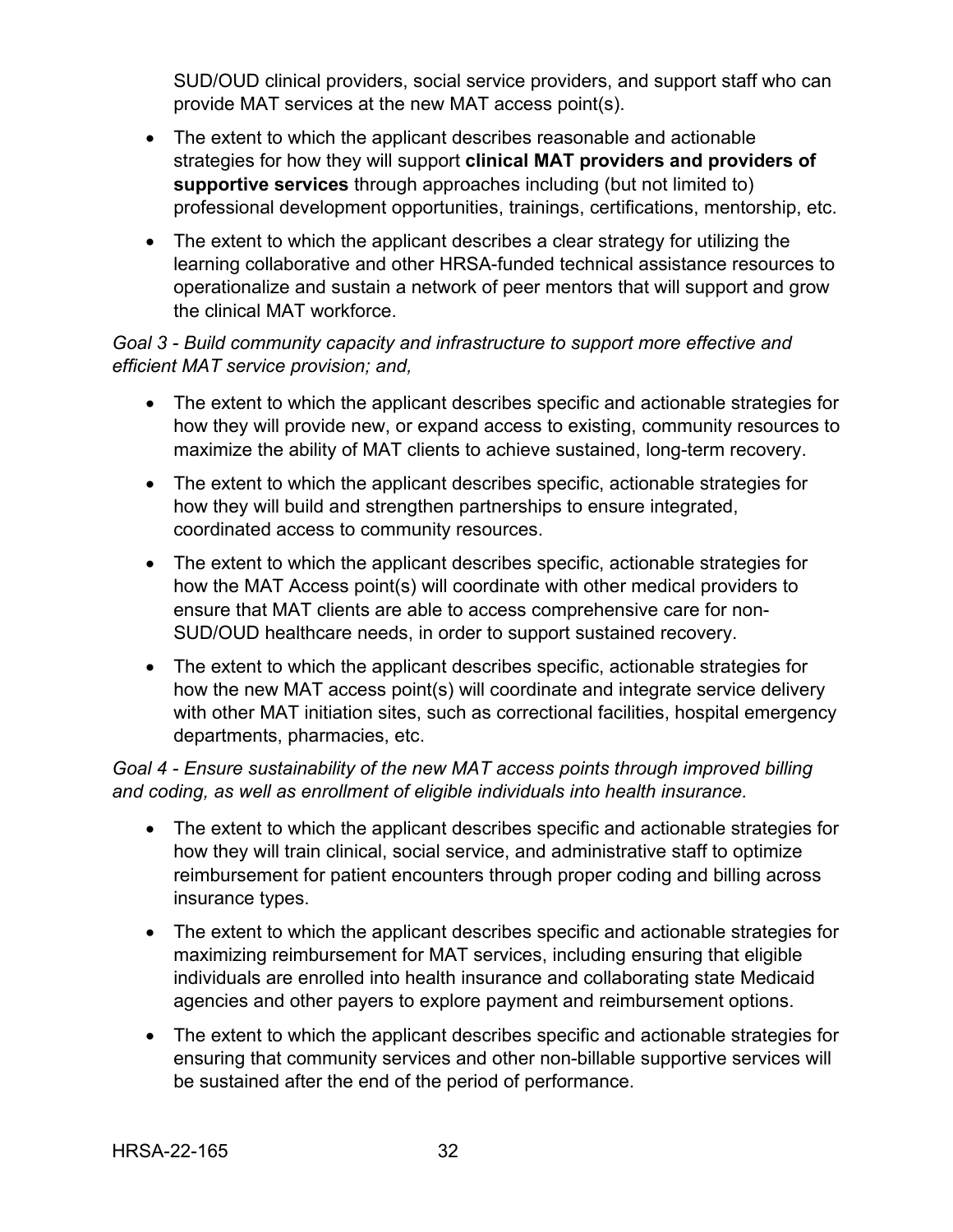#### **Work Plan (8 points)**

- The extent to which the activities in the work plan clearly align with the goals of RCORP-MAT Access.
- The extent to which the work plan includes all of the elements specified Section IV's [Work Plan](#page-18-0) as follows: specific activities the applicant will undertake to achieve all program goals; responsible individual(s) and/or partner(s) for each activity; timeframes to accomplish all activities; how the proposed activity will ultimately increase the capacity for sustainable MAT service provision in the target rural service area.
- The extent to which the work plan reflects a three-year period of performance.

#### **Resolution of Challenges (2 points)**

• The extent to which the applicant describes both internal and external challenges they are likely to face in implementing their proposed work plan, and the quality of the solutions proposed to address them.

Criterion 3: EVALUATIVE MEASURES (10 points) – Corresponds to Section IV's [Evaluation and Technical Support Capacity](#page-19-1) and [Organizational Information](#page-20-0)

- The clarity and comprehensiveness of the applicant's proposed process for tracking, collecting, aggregating, and reporting data and information from all partners to fulfill [HRSA reporting requirements.](#page-41-0)
- The extent to which the applicant clearly and specifically describes how the applicant organization will support and enable partners to collect accurate data in response to HRSA reporting requirements.
- The extent to which the applicant demonstrates they have the capacity for, and commits to, working with a HRSA-funded evaluator to take part in a larger, RCORP-wide evaluation.

<span id="page-36-0"></span>Criterion 4: IMPACT (10 points) – Corresponds to Section IV's [Evaluation and Technical](#page-19-1)  [Support Capacity](#page-19-1) and [Methodology](#page-16-0)

- The clarity and comprehensiveness of the applicant's proposed plan for updating participating entities, the target rural service area, and the broader public on the program's activities, lessons learned, and success stories;
- The extent to which the applicant provides a detailed, reasonable plan for ensuring that services are fully sustainable by the end of the three-year period of performance.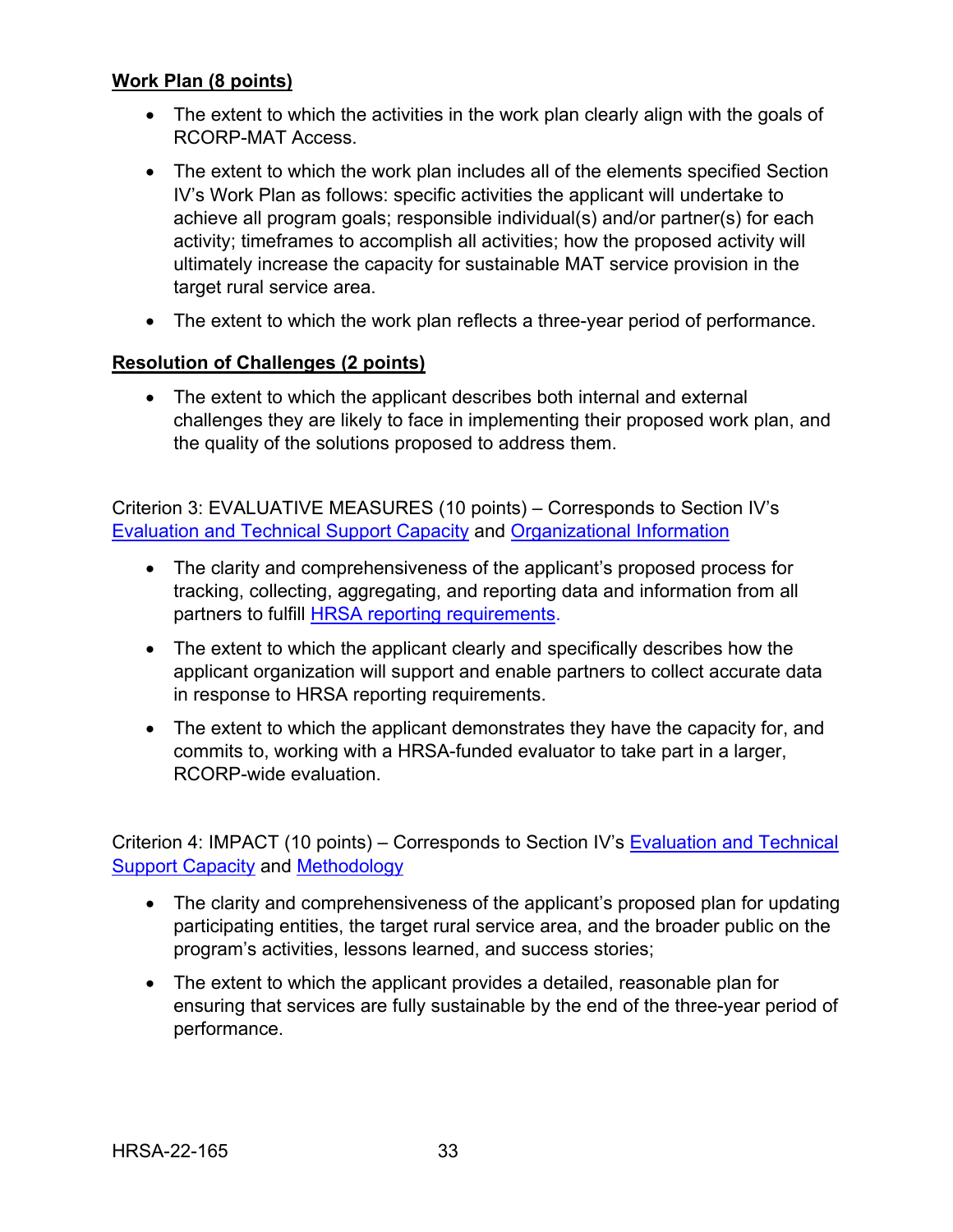<span id="page-37-0"></span>Criterion 5: RESOURCES/CAPABILITIES (25 points) – Corresponds to Section IV's [Organizational Information](#page-20-0)

### **Organizational Overview (8 points)**

- The clarity and comprehensiveness with which the applicant provides all of the requested information in Section IV's [Organizational Information](#page-20-0) - "Organizational overview."
- The extent to which the applicant provides an organizational chart(s) that clearly where within the applicant organization's management structure the proposed project will be administered and the organizational relationship between the new MAT access point(s), the applicant organization, and other partner organizations.
- The extent to which the applicant demonstrates the ability to immediately operationalize the proposed approach upon receipt of the award.

### **Staffing Plan (9 points)**

- The extent to which the applicant provides a clear and coherent staffing plan that includes all of the information for each proposed project staff member as requested in Section IV's [Organizational Information](#page-20-0) – "Staffing Plan."
- The extent to which the staffing plans identifies a Project Director with at least 0.25 FTE who meets the requirements as specified in Section IV's [Organizational Information](#page-20-0) – "Staffing Plan."
- The extent to which the applicant designates individuals to fulfill the required positions in the project, as described in the Section IV's [Organizational](#page-20-0)  [Information](#page-20-0) – "Staffing Plan."
- The extent to which the staffing plan has a direct link to the activities proposed in the work plan.
- The extent to which all proposed staff members have the appropriate qualifications and expertise to fulfill their roles and responsibilities on the award, as described in their biographical sketches.
- If there are any positions that are vacant at the time of application, the extent to which the applicant includes in the staffing plan a clear timeline and specific, actionable process for rapidly filling these positions, as well as a projected start date

### **Partner Organizations (8 points)**

- The extent to which the applicant clearly demonstrates partnerships with at least other entities that will support achievement of program goals.
- The extent to which the applicant includes a pharmacy as one of the two required partnerships. If the applicant did not include a pharmacy as one of the two required partnerships, the extent to which the applicant provides a strong,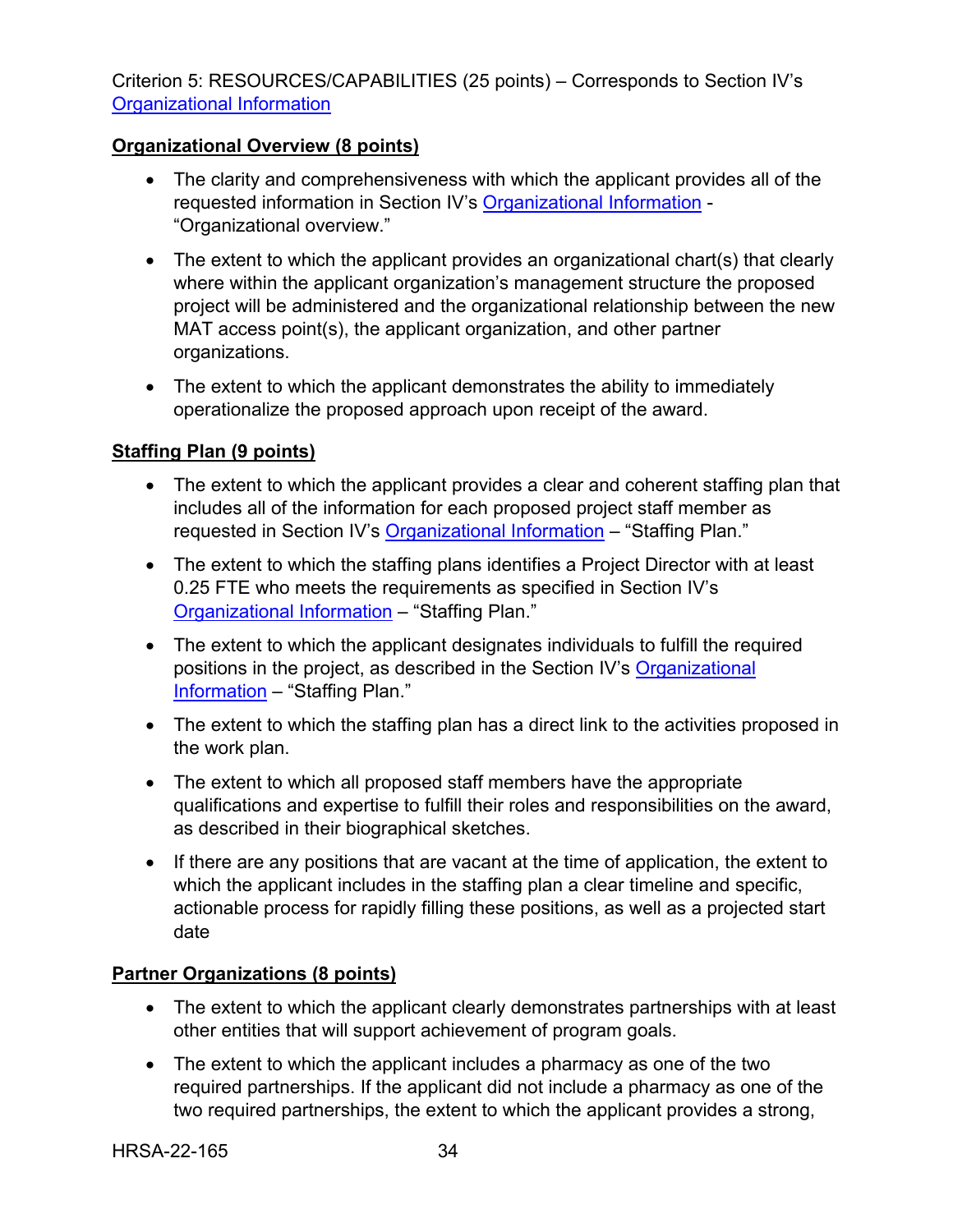reasonable justification for why a partnership with pharmacy could not be established, and clearly addresses how the project will ensure integration with pharmacy services.

- The extent to which the applicant provides the all of the required information for each proposed partner organization, as described in Section IV's [Organizational](#page-20-0)  [Information](#page-20-0) – "Partner Organizations."
- The extent to which the applicant provides letters of support from, at a minimum, two partner organizations.
- The extent to which the letters of support include all of the information requested in Section IV's [Organizational Information](#page-20-0) – "Letters of Support."

Criterion 6: SUPPORT REQUESTED (5 points) – Corresponds to Section IV's [Budget](#page-23-0) and [Budget Narrative](#page-24-0) sections

- The reasonableness of the proposed budget for each year of the period of performance in relation to the proposed work plan.
- The extent to which the proposed budget and budget narrative reflect a shift from capacity building activities to service delivery and sustainability over the course of the three-year period of performance.

## <span id="page-38-0"></span>**2. Review and Selection Process**

The objective review process provides an objective evaluation of applications to the individuals responsible for making award decisions. The highest ranked applications receive consideration for award within available funding ranges. HRSA may also consider assessment of risk and the other pre-award activities described in Section 3 below. See Section 5.3 of HRSA's *SF-424 [Application Guide](http://www.hrsa.gov/grants/apply/applicationguide/sf424guide.pdf)* for more details.

## **NOTE: HRSA will NOT fund proposals that do not demonstrate that they are a new MAT access point.**

## <span id="page-38-1"></span>**3. Assessment of Risk**

HRSA may elect not to fund applicants with management or financial instability that directly relates to the organization's ability to implement statutory, regulatory, or other requirements [\(45 CFR § 75.205\)](https://www.ecfr.gov/cgi-bin/retrieveECFR?gp=1&SID=4d52364ec83fab994c665943dadf9cf7&ty=HTML&h=L&r=PART&n=pt45.1.75).

HRSA reviews applications receiving a favorable objective review for other considerations that include past performance, as applicable; cost analysis of the project/program budget; assessment of your management systems, ensuring continued applicant eligibility; and compliance with any public policy requirements, including those requiring just-in-time submissions. HRSA may ask you to submit additional programmatic or administrative information (such as an updated budget or "other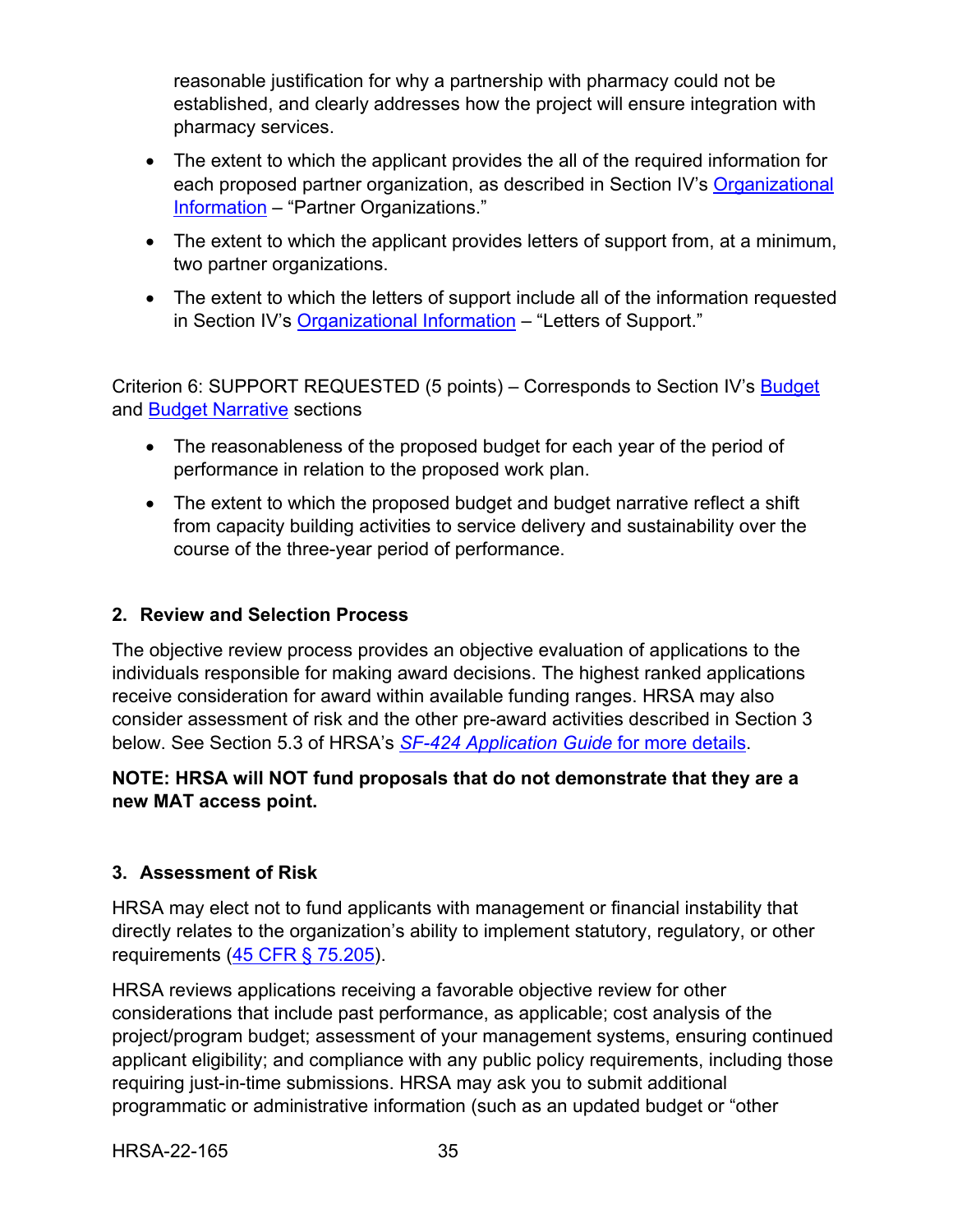support" information) or to undertake certain activities (such as negotiation of an indirect cost rate) in anticipation of an award. However, even at this point in the process, such requests do not guarantee that HRSA will make an award. Following review of all applicable information, HRSA's approving and business management officials will determine whether HRSA can make an award, if special conditions are required, and what level of funding is appropriate.

Award decisions are discretionary and are not subject to appeal to any HRSA or HHS official or board.

HRSA is required to review and consider any information about your organization that is in the [Federal Awardee Performance and Integrity Information System \(FAPIIS\).](https://www.fapiis.gov/) You may review and comment on any information about your organization that a federal awarding agency previously entered. HRSA will consider your comments, in addition to other information in [FAPIIS](https://www.fapiis.gov/) in making a judgment about your organization's integrity, business ethics, and record of performance under federal awards when completing the review of risk as described in [45 CFR § 75.205 HHS Awarding Agency Review of Risk](https://www.ecfr.gov/cgi-bin/retrieveECFR?gp=1&SID=4d52364ec83fab994c665943dadf9cf7&ty=HTML&h=L&r=PART&n=pt45.1.75)  [Posed by Applicants.](https://www.ecfr.gov/cgi-bin/retrieveECFR?gp=1&SID=4d52364ec83fab994c665943dadf9cf7&ty=HTML&h=L&r=PART&n=pt45.1.75)

HRSA will report to FAPIIS a determination that an applicant is not qualified (45 CFR § [75.212\)](https://www.ecfr.gov/cgi-bin/retrieveECFR?gp=1&SID=4d52364ec83fab994c665943dadf9cf7&ty=HTML&h=L&r=PART&n=pt45.1.75).

# <span id="page-39-0"></span>**VI. Award Administration Information**

### <span id="page-39-1"></span>**1. Award Notices**

HRSA will release the Notice of Award (NOA) on or around the start date of September 30, 2022. See Section 5.4 of HRSA's *SF-424 [Application Guide](http://www.hrsa.gov/grants/apply/applicationguide/sf424guide.pdf)* for additional information.

### <span id="page-39-2"></span>**2. Administrative and National Policy Requirements**

See Section 2.1 of HRSA's *SF-424 [Application Guide](http://www.hrsa.gov/grants/apply/applicationguide/sf424guide.pdf)*.

If you are successful and receive a NOA, in accepting the award, you agree that the award and any activities thereunder are subject to:

- all provisions of 45 CFR part 75, currently in effect or implemented during the period of the award,
- other federal regulations and HHS policies in effect at the time of the award or implemented during the period of award, and
- applicable statutory provisions.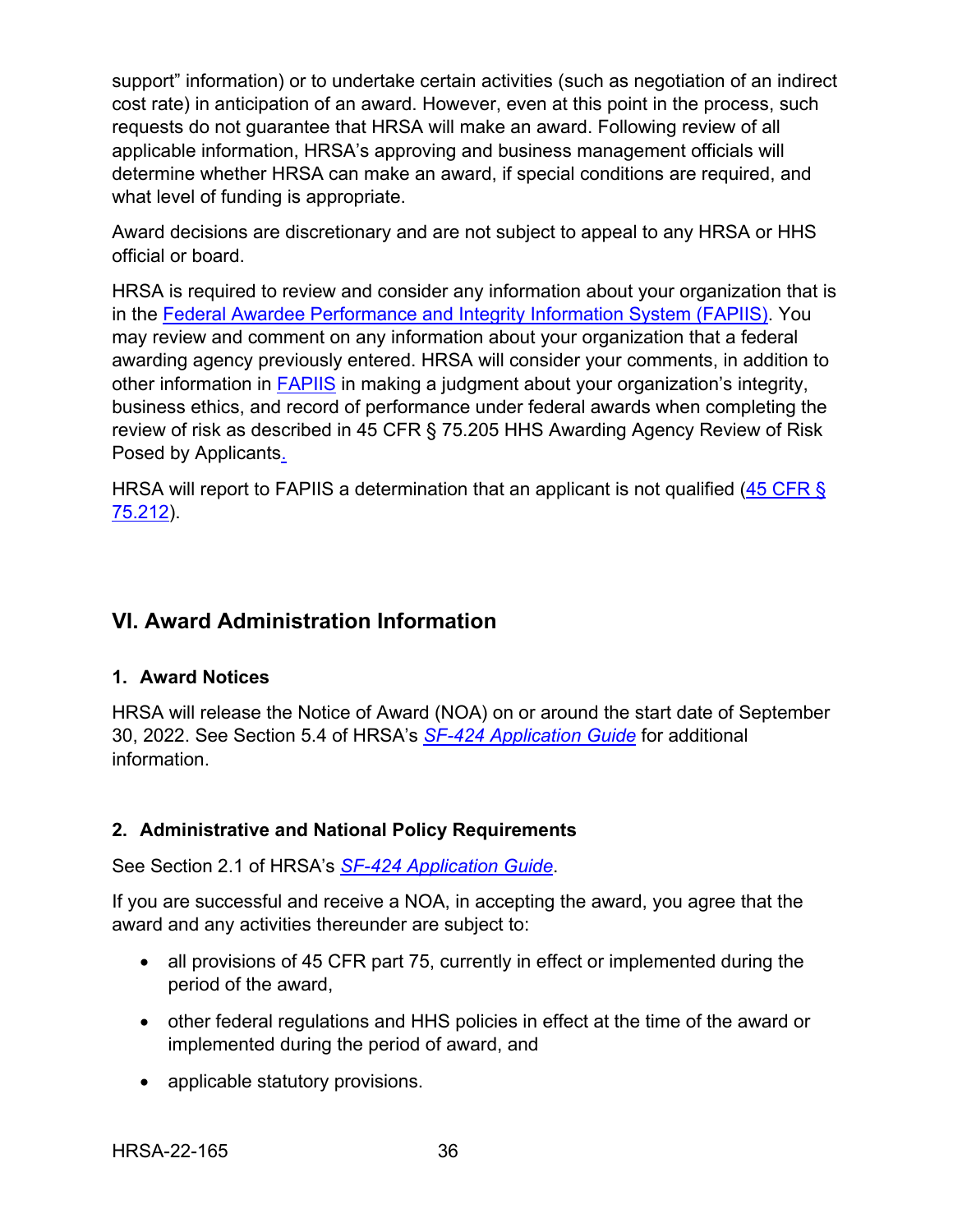## **Accessibility Provisions and Non-Discrimination Requirements**

Should you successfully compete for an award, recipients of federal financial assistance (FFA) from HHS must administer their programs in compliance with federal civil rights laws that prohibit discrimination on the basis of race, color, national origin, disability, age and, in some circumstances, religion, conscience, and sex (including gender identity, sexual orientation, and pregnancy). This includes ensuring programs are accessible to persons with limited English proficiency and persons with disabilities. The HHS Office for Civil Rights (OCR) provides guidance on complying with civil rights laws enforced by HHS. See [Providers of Health Care and Social Services](https://www.hhs.gov/civil-rights/for-providers/provider-obligations/index.html) and [HHS](https://www.hhs.gov/civil-rights/for-individuals/nondiscrimination/index.html)  [Nondiscrimination Notice.](https://www.hhs.gov/civil-rights/for-individuals/nondiscrimination/index.html)

- Recipients of FFA must ensure that their programs are accessible to persons with limited English proficiency. For guidance on meeting your legal obligation to take reasonable steps to ensure meaningful access to your programs or activities by limited English proficient individuals, see [Fact Sheet on the Revised HHS LEP](https://www.hhs.gov/civil-rights/for-individuals/special-topics/limited-english-proficiency/fact-sheet-guidance/index.html)  [Guidance](https://www.hhs.gov/civil-rights/for-individuals/special-topics/limited-english-proficiency/fact-sheet-guidance/index.html) and [Limited English Proficiency.](https://www.lep.gov/)
- For information on your specific legal obligations for serving qualified individuals with disabilities, including reasonable modifications and making services accessible to them, see [Discrimination on the Basis of Disability.](http://www.hhs.gov/ocr/civilrights/understanding/disability/index.html)
- HHS-funded health and education programs must be administered in an environment free of sexual harassment. See [Discrimination on the Basis of Sex.](https://www.hhs.gov/civil-rights/for-individuals/sex-discrimination/index.html)
- For guidance on administering your program in compliance with applicable federal religious nondiscrimination laws and applicable federal conscience protection and associated anti-discrimination laws, see [Conscience Protections](https://www.hhs.gov/conscience/conscience-protections/index.html)  [for Health Care Providers](https://www.hhs.gov/conscience/conscience-protections/index.html) and [Religious Freedom.](https://www.hhs.gov/conscience/religious-freedom/index.html)

Please contact the [HHS Office for Civil Rights](https://www.hhs.gov/ocr/about-us/contact-us/index.html) for more information about obligations and prohibitions under federal civil rights laws or call 1-800-368-1019 or TDD 1-800- 537-7697.

The HRSA Office of Civil Rights, Diversity, and Inclusion (OCRDI) offers technical assistance, individual consultations, trainings, and plain language materials to supplement OCR guidance and assist HRSA recipients in meeting their civil rights obligations. Visit [OCRDI's website](https://www.hrsa.gov/about/organization/bureaus/ocrdi#recipients) to learn more about how federal civil rights laws and accessibility requirements apply to your programs, or contact OCRDI directly at [HRSACivilRights@hrsa.gov.](mailto:HRSACivilRights@hrsa.gov)

## [Executive Order on Worker Organizing and Empowerment](https://www.whitehouse.gov/briefing-room/presidential-actions/2021/04/26/executive-order-on-worker-organizing-and-empowerment/)

Pursuant to the Executive Order on Worker Organizing and Empowerment (E.O. 14025), HRSA strongly encourages applicants to support worker organizing and collective bargaining and to promote equality of bargaining power between employers and employees. This may include the development of policies and practices that could be used to promote worker power. Applicants can describe their plans and specific activities to promote this activity in the application narrative.

HRSA-22-165 37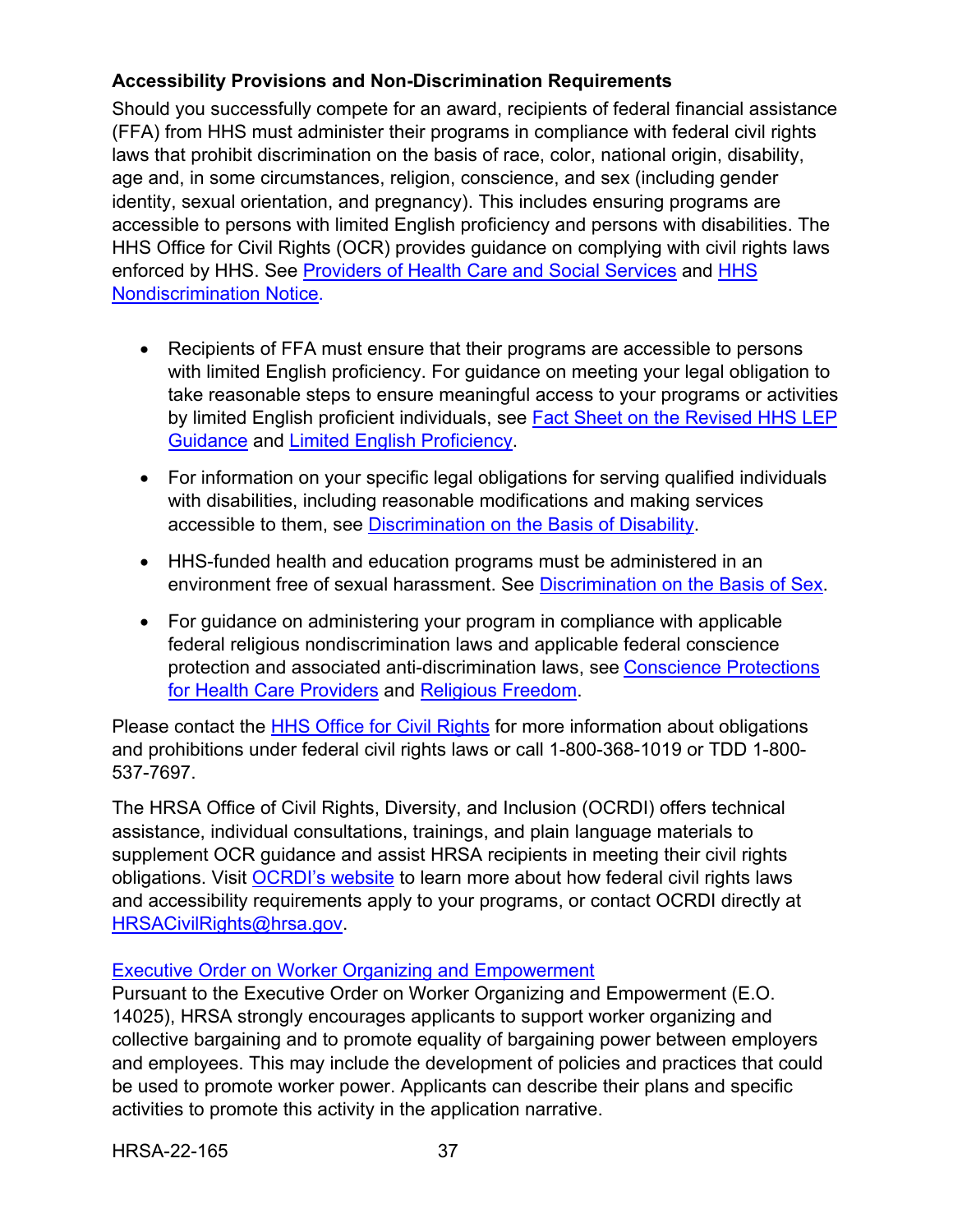### **Requirements of Subawards**

The terms and conditions in the NOA apply directly to the recipient of HRSA funds. The recipient is accountable for the performance of the project, program, or activity; the appropriate expenditure of funds under the award by all parties; and all other obligations of the recipient, as cited in the NOA. In general, the requirements that apply to the recipient, including public policy requirements, also apply to subrecipients under awards, and it is the recipient's responsibility to monitor the compliance of all funded subrecipients. See [45 CFR § 75.101 Applicability](https://www.ecfr.gov/cgi-bin/retrieveECFR?gp=1&SID=4d52364ec83fab994c665943dadf9cf7&ty=HTML&h=L&r=PART&n=pt45.1.75) for more details.

## **Data Rights**

All publications developed or purchased with funds awarded under this notice must be consistent with the requirements of the program. Pursuant to 45 CFR § 75.322(b), the recipient owns the copyright for materials that it develops under an award issued pursuant to this notice, and HHS reserves a royalty-free, nonexclusive, and irrevocable right to reproduce, publish, or otherwise use those materials for federal purposes, and to authorize others to do so. In addition, pursuant to 45 CFR § 75.322(d), the Federal Government has the right to obtain, reproduce, publish, or otherwise use data produced under this award and has the right to authorize others to receive, reproduce, publish, or otherwise use such data for federal purposes, e.g., to make it available in governmentsponsored databases for use by others. If applicable, the specific scope of HRSA rights with respect to a particular grant-supported effort will be addressed in the NOA. Data and copyright-protected works developed by a subrecipient also are subject to the Federal Government's copyright license and data rights.

# <span id="page-41-0"></span>**3. Reporting**

Award recipients must comply with Section 6 of HRSA's *SF-424 [Application Guide](http://www.hrsa.gov/grants/apply/applicationguide/sf424guide.pdf)* **and** the following reporting and review activities:

- 1) **Behavioral Health Disparities Impact Statement.** This statement will build on the methods specified in the application and will describe how the recipient will reduce behavioral health care disparities in the target rural service area and continuously monitor and measure the project's impact on health care disparities to inform process and outcome improvements. This statement will be modeled from the [Substance Abuse and Mental](https://www.samhsa.gov/grants/grants-management/disparity-impact-statement) Health Services [Administration \(SAMHSA\) Disparities Impact Statement \(DIS\),](https://www.samhsa.gov/grants/grants-management/disparity-impact-statement) and will entail developing a plan to improve access to care, use of service and outcomes related to behavioral health care disparities of the identified subpopulation(s) within the target rural service area. If you are awarded, HRSA will provide additional guidance.
- 2) **Sustainability Plan**. The award recipient will submit a comprehensive sustainability plan to ensure the sustainability of project activities beyond the period of performance, including a business plan. HRSA will provide additional information during the period of performance.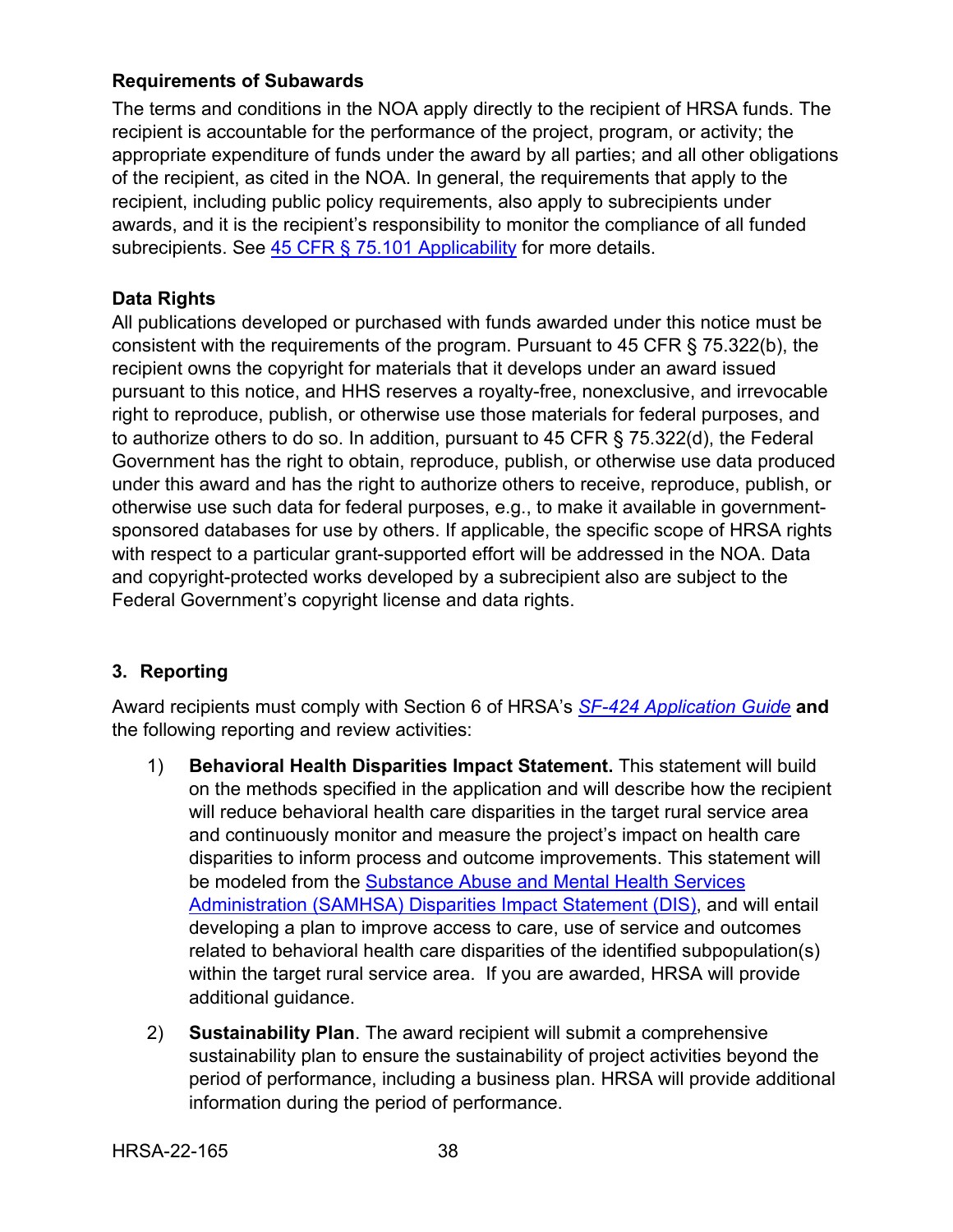3) **Performance Integrity Management System (PIMS) Reports**. The award recipient must submit quantitative performance reports on an annual basis. These data should reflect the performance of all partners, not just the applicant organization. If awarded, applicants will receive an Onboarding Package, which will include the performance measures for reporting in PIMS, as well as additional data collection and reporting guidance.

**Note**: Applicants will be expected to provide baseline data 90 days after award receipt. HRSA will provide additional information during the period of performance.

- 4) **Non-Competing Continuation Progress Report (NCC)**. Award recipients must submit a Non-Competing Continuation Progress Report to HRSA on an annual basis. Submission and HRSA approval of your NCC triggers the budget period renewal and release of subsequent year funds. This report demonstrates award recipient progress on program-specific goals. Further information will be provided in the NOA.
- 5) **Federal Financial Report (FFR)**. Award recipients must submit the FFR (SF-425) no later than January 30 for each budget period. The report is an accounting of expenditures under the project that year. The recipient must submit financial reports electronically through EHBs. HRSA will provide more detailed information in the NOA.
- 6) **Integrity and Performance Reporting.** The NOA will contain a provision for integrity and performance reporting in [FAPIIS,](https://www.fapiis.gov/) as required in [45 CFR part 75](https://www.ecfr.gov/cgi-bin/retrieveECFR?gp=1&SID=4d52364ec83fab994c665943dadf9cf7&ty=HTML&h=L&r=PART&n=pt45.1.75)  [Appendix XII.](https://www.ecfr.gov/cgi-bin/retrieveECFR?gp=1&SID=4d52364ec83fab994c665943dadf9cf7&ty=HTML&h=L&r=PART&n=pt45.1.75)

Note that the OMB revisions to Guidance for Grants and Agreements termination provisions located at [2 CFR § 200.340 - Termination](https://www.ecfr.gov/cgi-bin/text-idx?SID=da67ef9e79256f1b11e99d2ecb083228&mc=true&node=se2.1.200_1340&rgn=div8) apply to all federal awards effective August 13, 2020. No additional termination provisions apply unless otherwise noted.

# <span id="page-42-0"></span>**VII. Agency Contacts**

You may request additional information and/or technical assistance regarding business, administrative, or fiscal issues related to this NOFO by contacting:

Eric Brown Grants Management Specialist Division of Grants Management Operations, OFAM Health Resources and Services Administration 5600 Fishers Lane Rockville, MD 20857 Telephone: (301) 945-9844 Email: [ebrown@hrsa.gov](mailto:ebrown@hrsa.gov)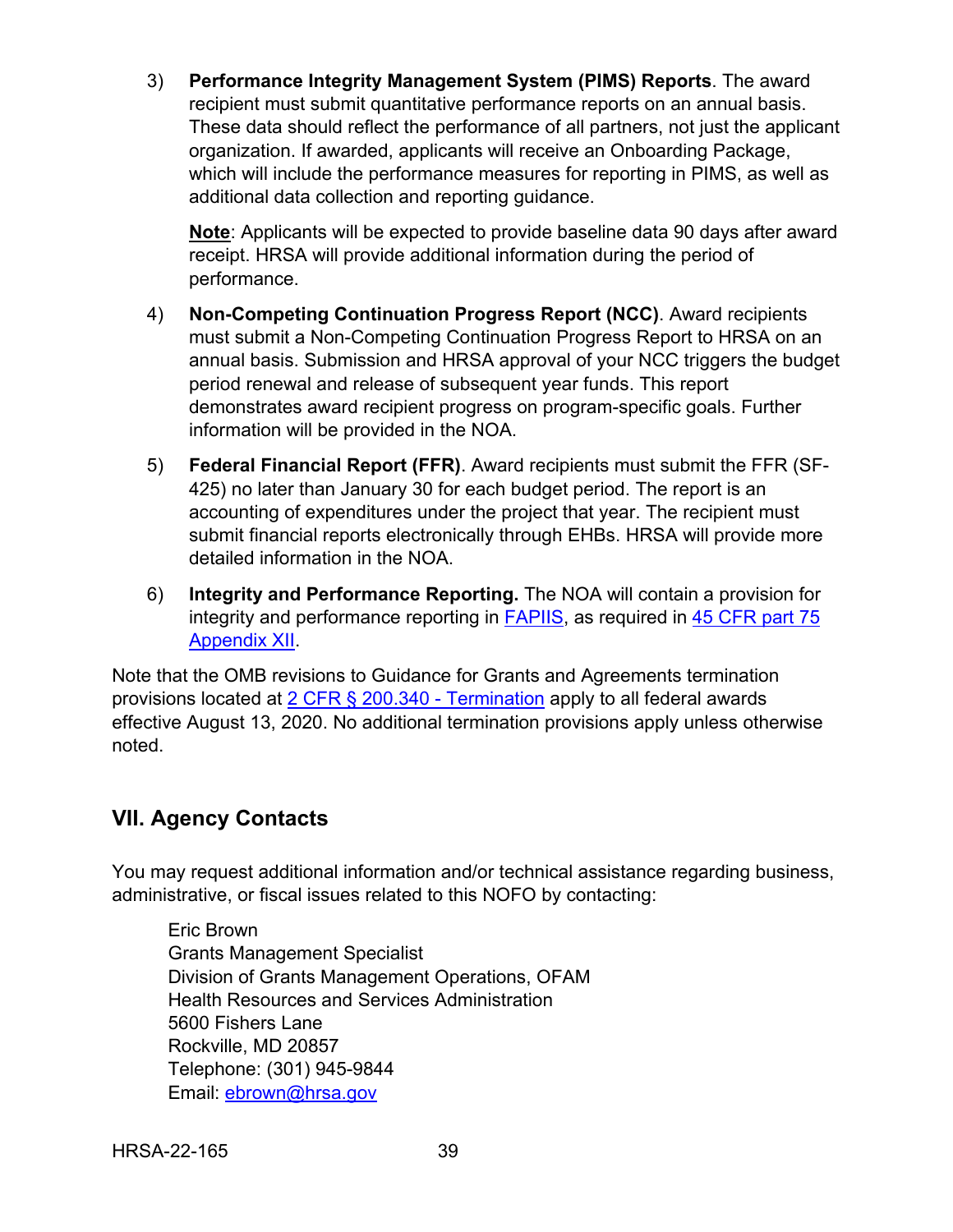You may request additional information regarding the overall program issues and/or technical assistance related to this NOFO by contacting:

Anna Swanson Public Health Analyst, Federal Office of Rural Health Policy Attn: RCORP-MAT Access Health Resources and Services Administration 5600 Fishers Lane Rockville, MD 20857 Telephone: (301) 443-2398 Email: [ruralopioidresponse@hrsa.gov](mailto:ruralopioidresponse@hrsa.gov) 

You may need assistance when working online to submit your application forms electronically. Always obtain a case number when calling for support. For assistance with submitting the application in Grants.gov, contact Grants.gov 24 hours a day, 7 days a week, excluding federal holidays at:

Grants.gov Contact Center Telephone: 1-800-518-4726 (International callers dial 606-545-5035) Email: [support@grants.gov](mailto:support@grants.gov) [Self-Service Knowledge Base](https://gditshared.servicenowservices.com/hhs_grants?pt=Grants) 

Successful applicants/recipients may need assistance when working online to submit information and reports electronically through [HRSA's Electronic Handbooks \(EHBs\).](https://grants.hrsa.gov/2010/WebEPSExternal/Interface/Common/AccessControl/Login.aspx) Always obtain a case number when calling for support. For assistance with submitting in the EHBs, contact the HRSA Contact Center, Monday–Friday, 7 a.m. to 8 p.m. ET, excluding federal holidays at:

HRSA Contact Center Telephone: (877) 464-4772 / (877) Go4-HRSA TTY: (877) 897-9910 Web: <http://www.hrsa.gov/about/contact/ehbhelp.aspx>

# <span id="page-43-0"></span>**VIII. Other Information**

### **Technical Assistance**

HRSA has scheduled the following webinar:

Day and Date: Thursday, June 23, 2022 Time:  $2 - 3$  p.m. ET Weblink:<https://hrsa-gov.zoomgov.com/j/1600963647>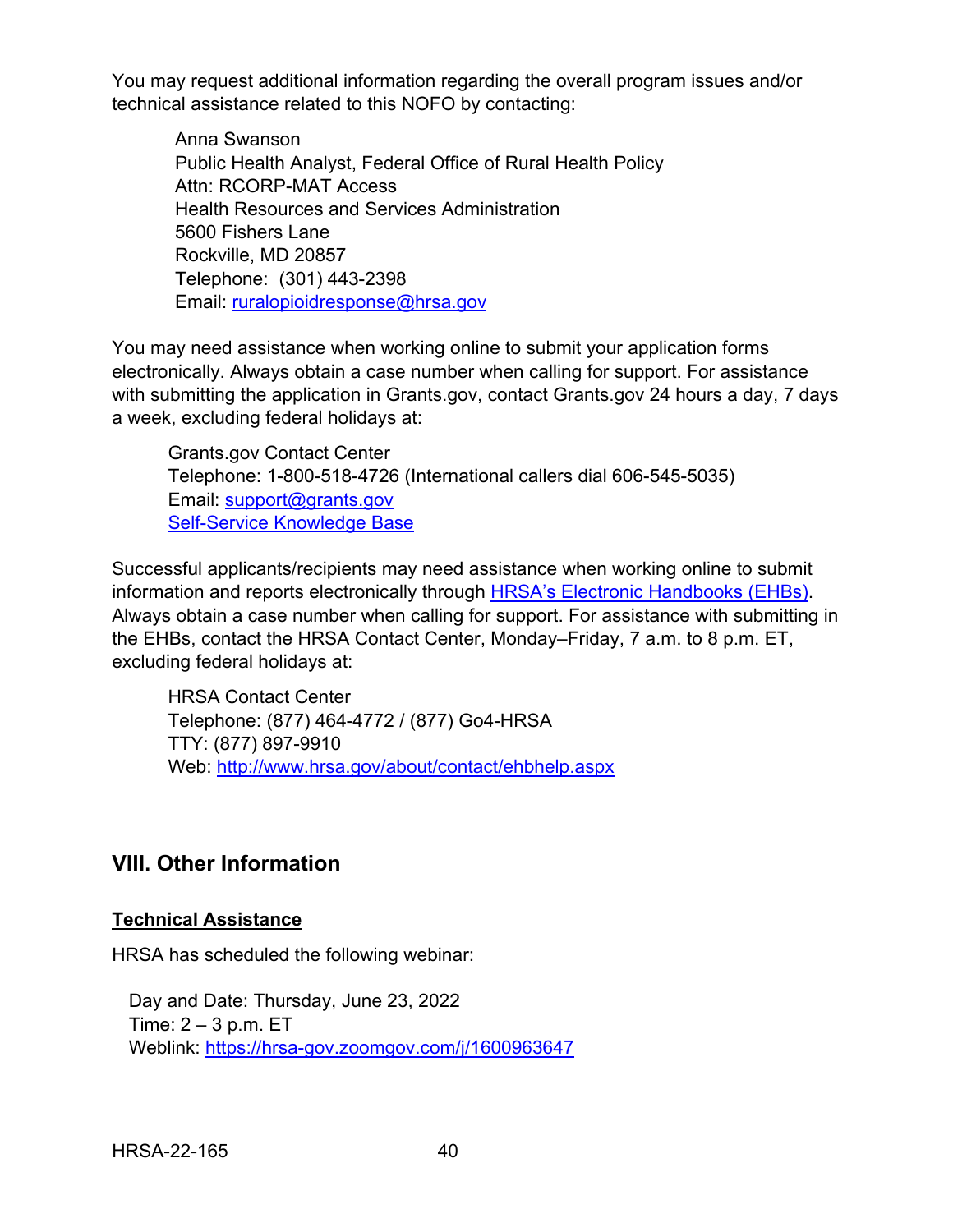Attendees without computer access or computer audio can use the dial-in information below.

Call-In Number: 1-833-568-8864 Participant Code: 160 096 3647

HRSA will record the webinar. For a recording of the webinar, please email [ruralopioidresponse@hrsa.gov](mailto:ruralopioidresponse@hrsa.gov)

## **Tips for Writing a Strong Application**

See Section 4.7 of HRSA's *SF-424 [Application Guide](http://www.hrsa.gov/grants/apply/applicationguide/sf424guide.pdf)*.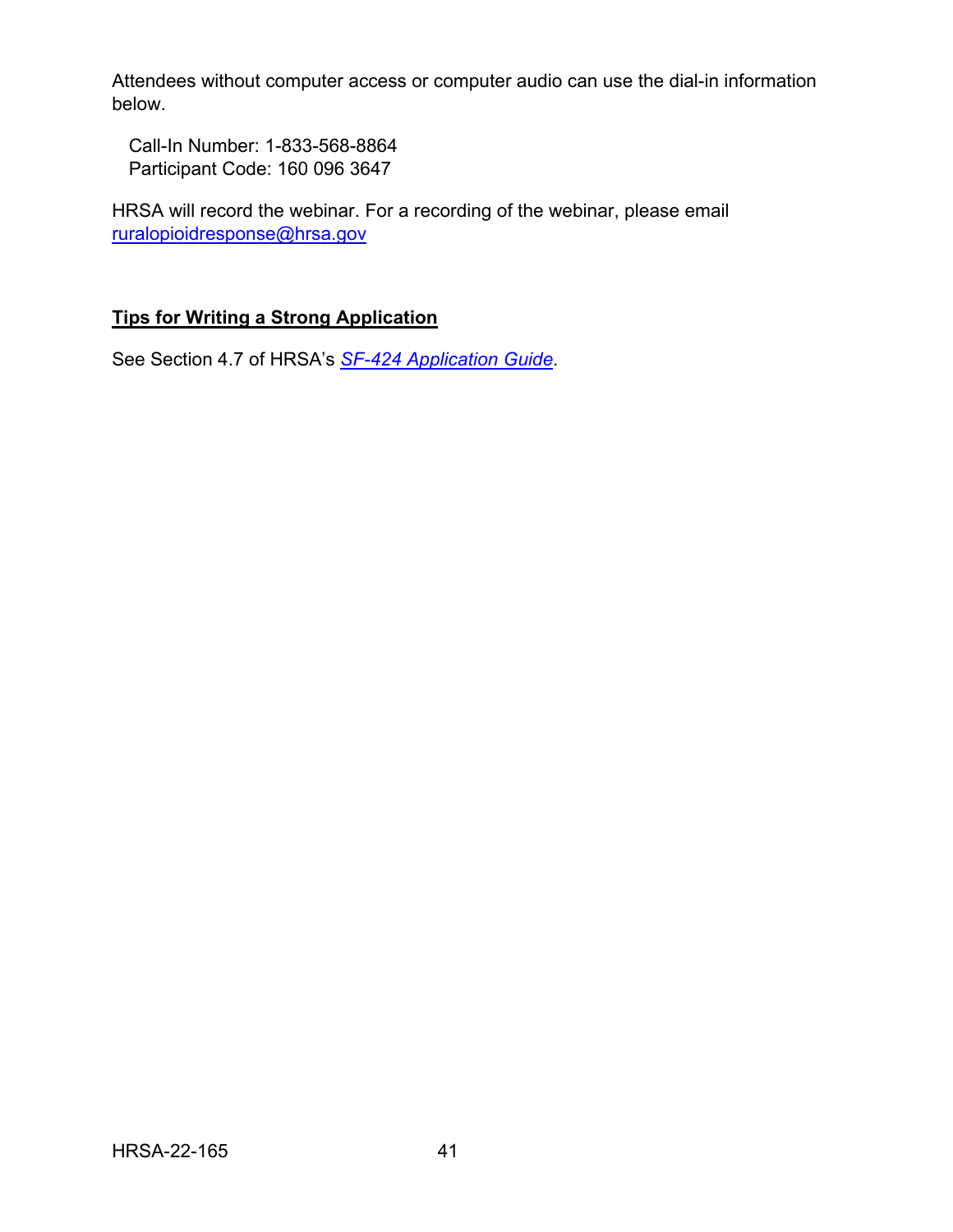# <span id="page-45-0"></span>**Appendix A: Page Limit Worksheet**

The purpose of this worksheet is to give you a tool to ensure the number of pages uploaded into your application is within the specified [page limit.](#page-9-1) (Do not submit this worksheet as part of your application.)

The Standard Forms listed in column 1 do not count against the page limit; however, attachments to the Standard Forms listed in column 2 do count toward the page limit. For example, the Budget Narrative Attachment Form does not count, however the attachment uploaded in that form does count against the page limit.

| <b>Standard Form Name</b><br>(Forms themselves<br>do not count against<br>the page limit) | <b>Attachment File Name</b><br>(Unless otherwise noted,<br>attachments count<br>against the page limit)                                  | # of Pages<br>Applicant Instruction -<br>Enter the number of<br>pages of the<br>attachment to the<br><b>Standard Form</b> |
|-------------------------------------------------------------------------------------------|------------------------------------------------------------------------------------------------------------------------------------------|---------------------------------------------------------------------------------------------------------------------------|
| <b>Application for Federal</b><br>Assistance (SF-424 -<br>Box 14)                         | Areas Affected by Project<br>(Cities, Counties, States,<br>$etc.$ )                                                                      | My attachment $=$ _____<br>pages                                                                                          |
| <b>Application for Federal</b><br>Assistance (SF-424 -<br>Box 16)                         | <b>Additional Congressional</b><br><b>District</b>                                                                                       | My attachment $=$<br>pages                                                                                                |
| <b>Application for Federal</b><br>Assistance (SF-424 -<br>Box 20)                         | Is the Applicant Delinquent<br>On Any Federal Debt?                                                                                      | My attachment $=$<br>pages                                                                                                |
| <b>Attachments Form</b>                                                                   | Attachment 1: Work Plan                                                                                                                  | My attachment =<br>pages                                                                                                  |
| <b>Attachments Form</b>                                                                   | Attachment 2: Staffing Plan                                                                                                              | My attachment $=$<br>pages                                                                                                |
| <b>Attachments Form</b>                                                                   | <b>Attachment 3: Staff</b><br><b>Biographical Sketches</b>                                                                               | My attachment =<br>pages                                                                                                  |
| <b>Attachments Form</b>                                                                   | Attachment 4: List of<br><b>Partner Organizations</b>                                                                                    | (Does not count against<br>the page limit)                                                                                |
| <b>Attachments Form</b>                                                                   | Attachment 5: Letters of<br><b>Support from Two Partner</b><br>Organizations                                                             | My attachment =<br>pages                                                                                                  |
| <b>Attachments Form</b>                                                                   | Attachment 6: Project<br><b>Organizational Chart</b>                                                                                     | My attachment $=$<br>pages                                                                                                |
| <b>Attachments Form</b>                                                                   | Attachment 7: Letter of<br><b>Commitment from</b><br><b>Entity/Entities Serving as</b><br>the New MAT Access<br>Point(s) (if applicable) | My attachment $=$<br>pages                                                                                                |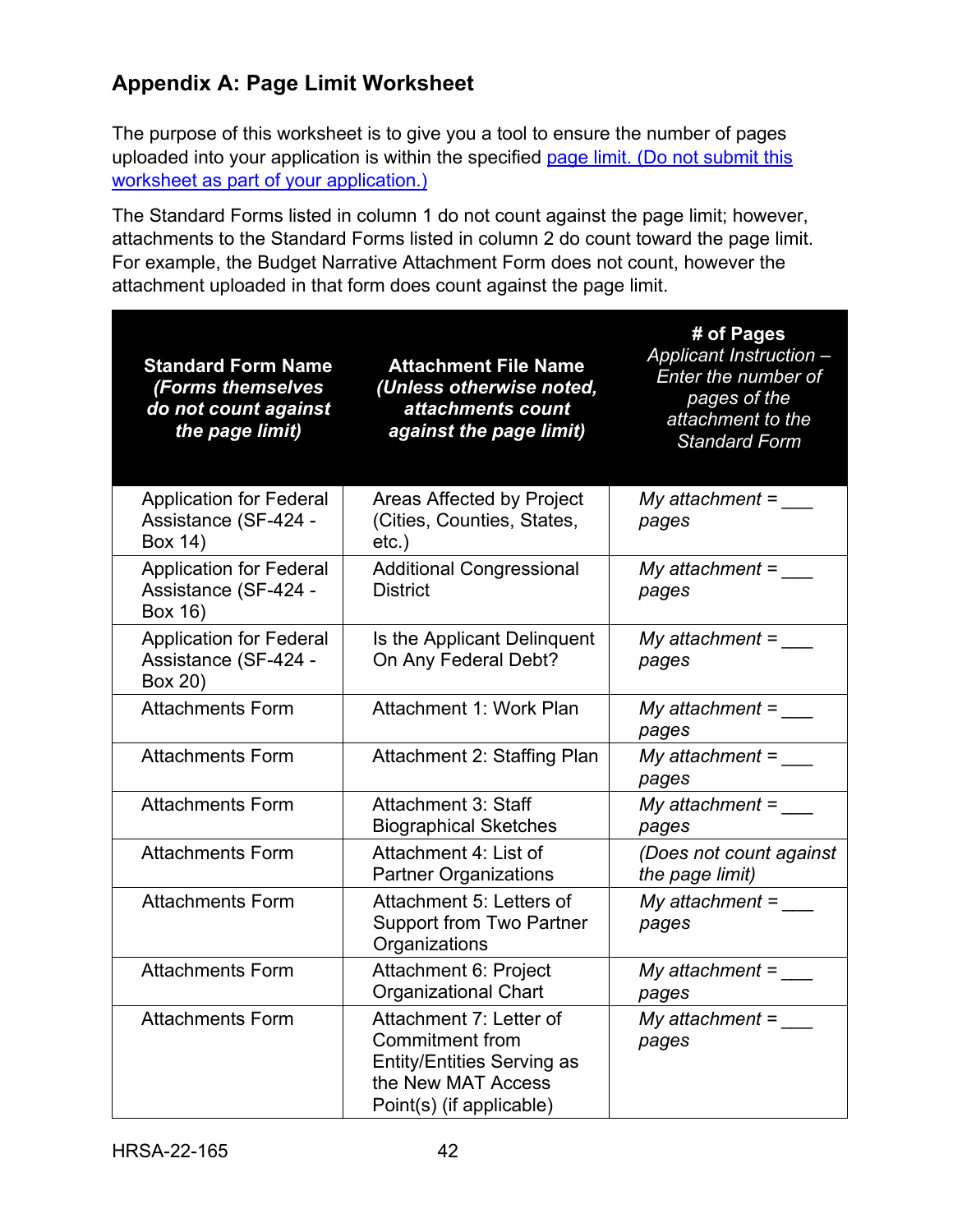| <b>Standard Form Name</b><br>(Forms themselves<br>do not count against<br>the page limit) | <b>Attachment File Name</b><br>(Unless otherwise noted,<br>attachments count<br>against the page limit) | # of Pages<br>Applicant Instruction -<br>Enter the number of<br>pages of the<br>attachment to the<br><b>Standard Form</b> |
|-------------------------------------------------------------------------------------------|---------------------------------------------------------------------------------------------------------|---------------------------------------------------------------------------------------------------------------------------|
| <b>Attachments Form</b>                                                                   | <b>Attachment 8: Exceptions</b><br>to Partner Location<br>Requirements (if<br>applicable)               | My attachment = $\rule{1em}{0.15mm}$<br>pages                                                                             |
| <b>Attachments Form</b>                                                                   | <b>Attachment 9: MAT Access</b><br><b>Point Locations</b>                                               | My attachment $=$<br>pages                                                                                                |
| <b>Attachments Form</b>                                                                   | Attachment 10: General<br><b>Project Information</b>                                                    | My attachment =<br>pages                                                                                                  |
| <b>Attachments Form</b>                                                                   | Attachment 11-15: Other<br><b>Relevant Documents</b>                                                    | My attachment =<br>pages                                                                                                  |
| Project/Performance<br><b>Site Location Form</b>                                          | <b>Additional Performance</b><br>Site Location(s)                                                       | $My$ attachment =<br>pages                                                                                                |
| <b>Project Narrative</b><br><b>Attachment Form</b>                                        | <b>Project Narrative</b>                                                                                | My attachment $=$<br>pages                                                                                                |
| <b>Budget Narrative</b><br><b>Attachment Form</b>                                         | <b>Budget Narrative</b>                                                                                 | My attachment $=$ _____<br>pages                                                                                          |
| # of Pages Attached to Standard Forms                                                     |                                                                                                         | <b>Applicant Instruction:</b><br>Total the number of<br>pages in the boxes<br>above.                                      |
| Page Limit for HRSA-22-165 is 80 pages                                                    |                                                                                                         | My total $=$<br>pages                                                                                                     |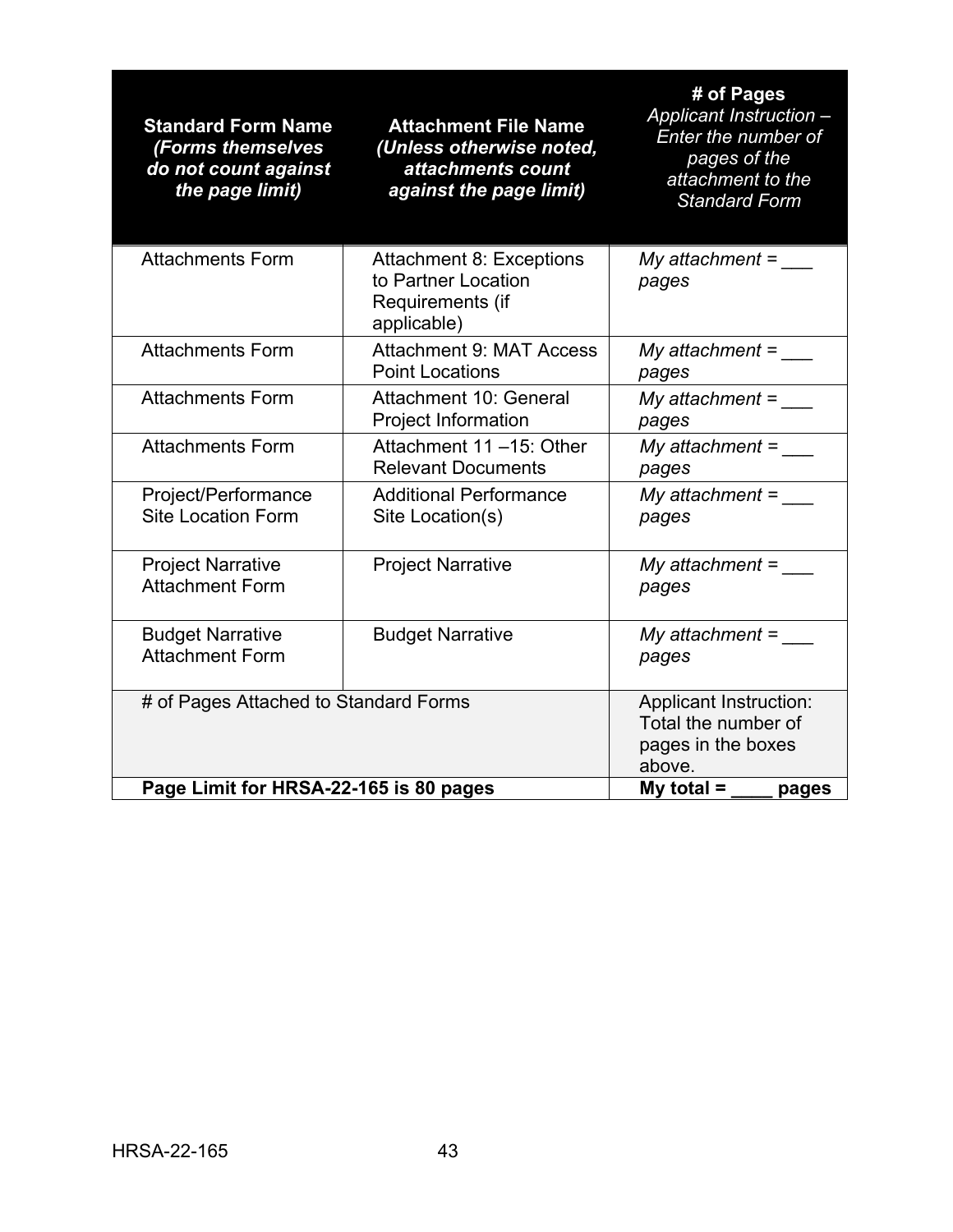# <span id="page-47-0"></span>**Appendix B: Examples of Allowable Activities**

#### **1. Establish new MAT access points to provide both medications and supportive services to individuals with SUD/OUD in rural communities;**

- a. Perform minor renovations to facilitate co-location of SUD, behavioral health, and primary care services. Note: please reference the [Funding](#page-31-1)  [Restrictions section](#page-31-1) of the NOFO for more information of minor renovations.
- b. Advance telehealth direct care and consultation approaches to MAT. Note that the Drug Enforcement Agency (DEA) has issued a clarification of current law allowing the prescribing of MAT via telehealth under certain circumstances.
- c. Address other SUD-related needs of the target population, given that many individuals with OUD are polysubstance users or have co-occurring conditions.

#### **2. Enhance the MAT workforce through recruitment, training, and the development of peer mentorship networks;**

- a. Train providers on evidence based methods such as Motivational Interviewing, Cognitive Behavioral Therapy etc.
- b. Set up a [Project ECHO](https://hsc.unm.edu/echo/what-we-do/about-the-echo-model.html) site within the target rural service area.

#### **3. Build community capacity and infrastructure to support more effective and efficient MAT service provision; and,**

- a. Provide support for pregnant and postpartum women to enter and adhere to family centered OUD treatment, reduce the risk of relapse, and prevent, and reduce and manage medical complications in the newborn and other children, using approaches that minimize stigma and other barriers to care, and to support the long-term recovery of the women.
- b. Set up a family room at the new MAT access point where individuals can safely bring their children to MAT appointments, if needed
- c. Increase education access among the target population; job-readiness trainings; establishing a campaign to recruit or increase employers that hire people in recovery etc.
- **4. Ensure sustainability of the new MAT access points through improved billing and coding, as well as enrollment of eligible individuals into health insurance.**
	- a. Provide health navigators at relevant community events directed at persons in recovery to enroll eligible individuals into health insurance.
	- b. Train staff on billing and coding for telehealth SUD services.
	- c. Conduct reviews of reimbursement summaries at the new MAT access point to ensure most accurate billing and coding is being applied.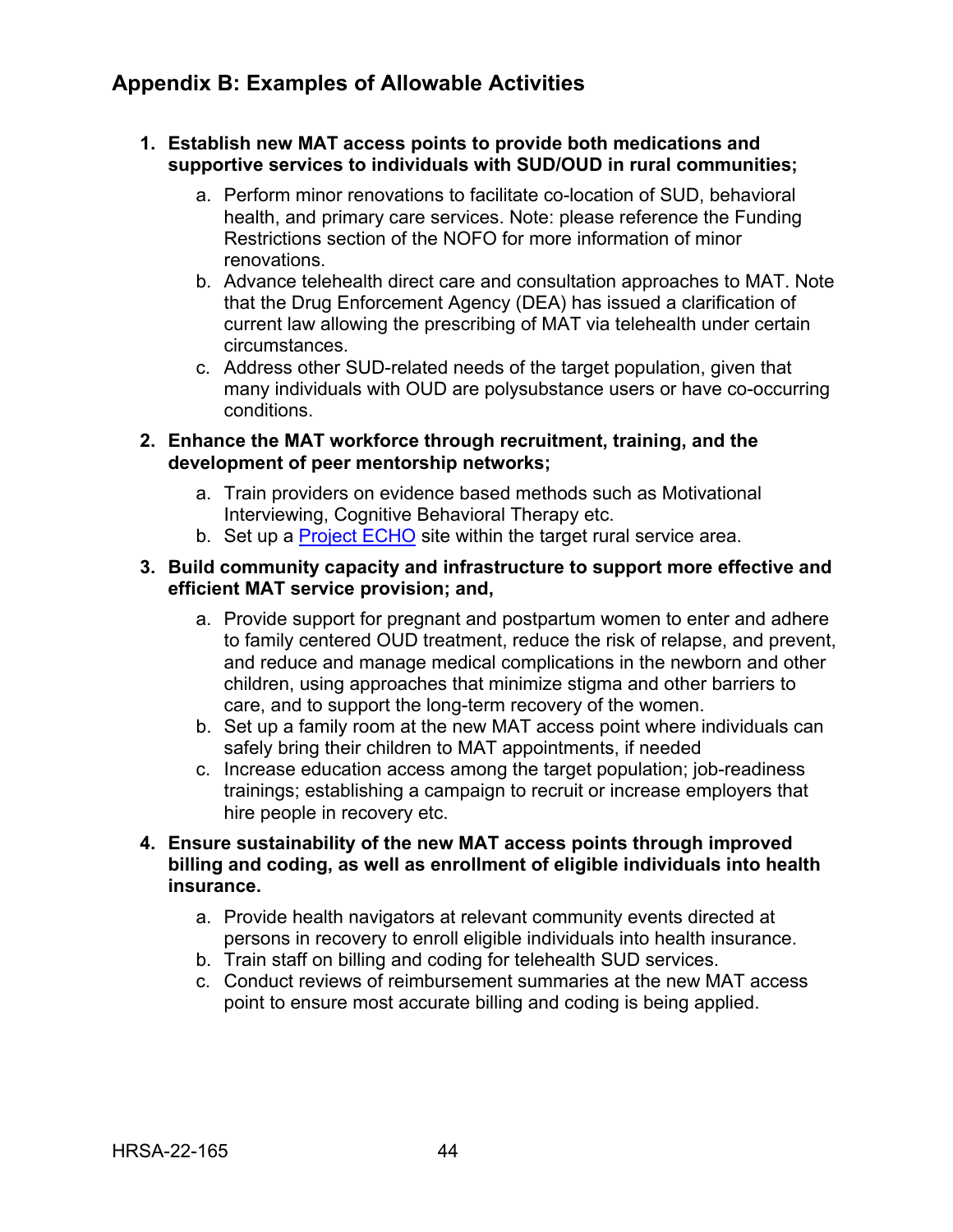# <span id="page-48-0"></span>**Appendix C: Potential Partner Organizations**

Examples of potential partner organizations include, but are not limited to:

- Community Members, such as:
	- o Individuals in Recovery;
	- o Youth;
	- o Parents;
	- o Grandparents;
	- o Individuals who have historically suffered from poorer health outcomes, health disparities, and other inequities, as compared to the rest of the target population;
- Health care providers, such as:
	- o Pharmacies;
	- o Critical access hospitals or other hospitals;
	- o Rural health clinics
	- o Local or state health departments;
	- o Federally qualified health centers;
	- o Ryan White HIV/AIDS clinics and community-based organizations;
	- o Substance abuse treatment providers;
	- o Mental and behavioral health organizations or providers;
	- o Opioid Treatment Programs;
- HIV and HCV prevention organizations;
- Entities that are owned or managed by people from minority groups;
- Single State Agencies (SSAs);
- Prisons;
- Primary Care Offices;
- State Offices of Rural Health;
- Law enforcement:
- Cooperative Extension System Offices;
- Emergency Medical Services entities;
- School systems;
- Primary Care Associations;
- Poison control centers;
- Maternal, Infant, and Early Childhood Home Visiting Program local implementing agencies;
- Universities;
- Healthy Start sites; and
- Other social service agencies and organizations.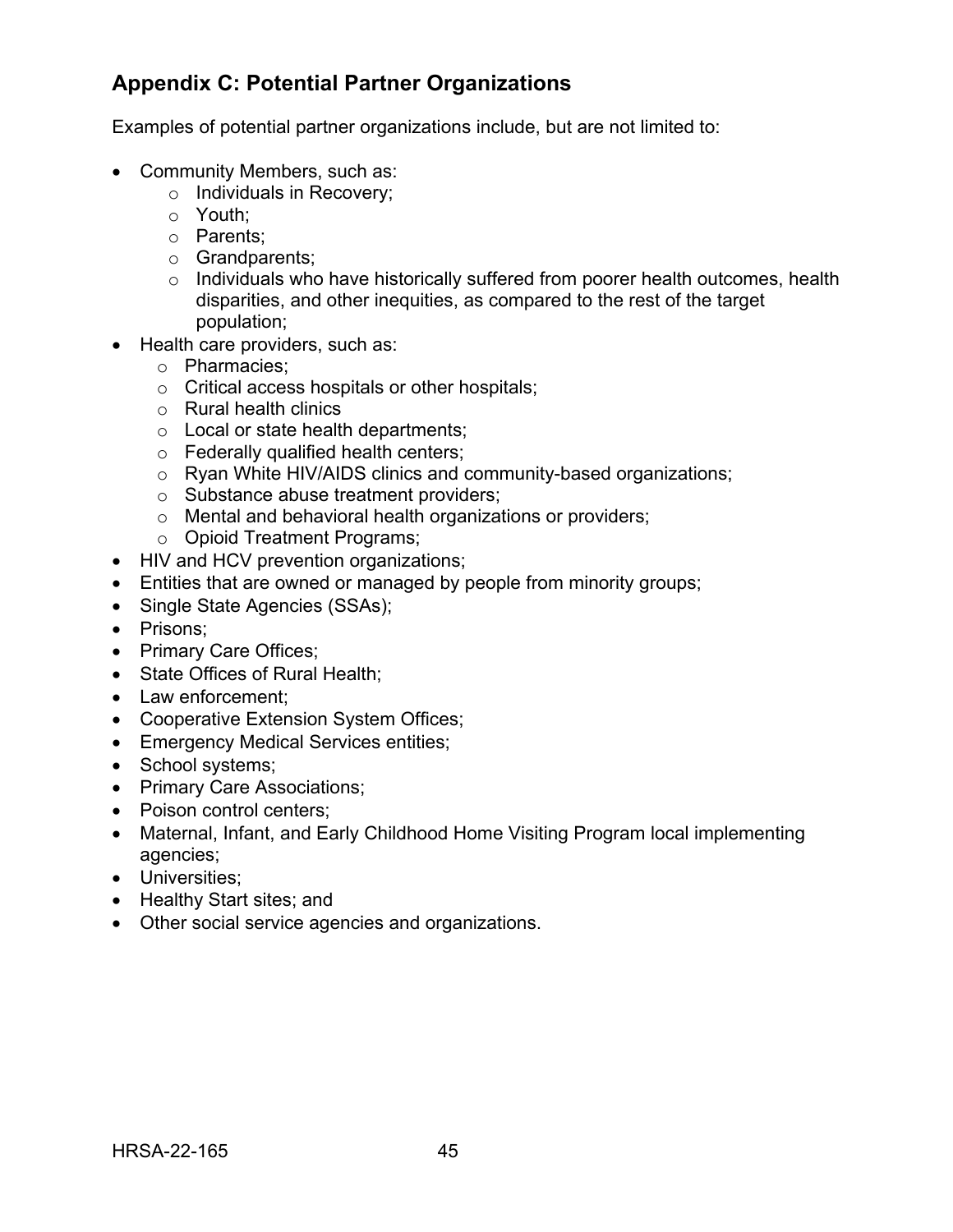# <span id="page-49-0"></span>**Appendix D: Resources for Applicants**

Several sources offer data and information that may help you in preparing the application. You are especially encouraged to review the reference materials available at the following websites. Please note HRSA is not affiliated with all of the resources provided. Inclusion of a non-federal resource on this list does not constitute endorsement by HRSA, or a guarantee that the information provided in the non-federal resource is accurate:

#### *HRSA Resources:*

• **HRSA Rural Communities Opioid Response Program (RCORP) Website**  Provides information regarding HRSA's RCORP initiative. Website:<https://www.hrsa.gov/rural-health/rcorp> RCORP Technical Assistance website:<https://www.rcorp-ta.org/> RCORP-Rural Centers of Excellence on Substance Use Disorder: <https://www.hrsa.gov/rural-health/rcorp/rcoe>

#### • **HRSA Opioids Website**

Offers information regarding HRSA-supported opioid resources, technical assistance and training.

Website:<https://www.hrsa.gov/opioids>

#### • **HRSA Data Warehouse**

Provides maps, data, reports and dashboard to the public. The data integrate with external sources, such as the U.S. Census Bureau, providing information about HRSA's grants, loan and scholarship programs, health centers and other public health programs and services.

Website:<https://datawarehouse.hrsa.gov/>

#### • **Ending the HIV Epidemic: A Plan for America**

Learn how HRSA—in conjunction with other key HHS agencies, including the Centers for Disease Control and Prevention (CDC), the National Institutes of Health (NIH), the Indian Health Service (IHS), and the Substance Abuse and Mental Health Services Administration (SAMHSA)—is supporting the President's new initiative to reduce new HIV infections by 75 percent in the next five years and by 90 percent in the next 10 years.

Website:<https://www.hiv.gov/federal-response/ending-the-hiv-epidemic/overview>

#### • **UDS Mapper**

The UDS Mapper is a mapping and decision-support tool driven primarily from data within the Uniform Data System. It is designed to help inform users about the current geographic extent of U.S. federal (Section 330) Health Center Program award recipients and look-alikes. Applicants can use this resource to locate other collaborative partners.

Website:<https://www.udsmapper.org/index.cfm>

#### • **National Health Service Corps (NHSC)**

HRSA's Bureau of Health Workforce administers the NHSC Loan Repayment Program, which is authorized to provide loan repayment to primary health care professionals in exchange for a commitment to serve in a Health Professional Shortage Area.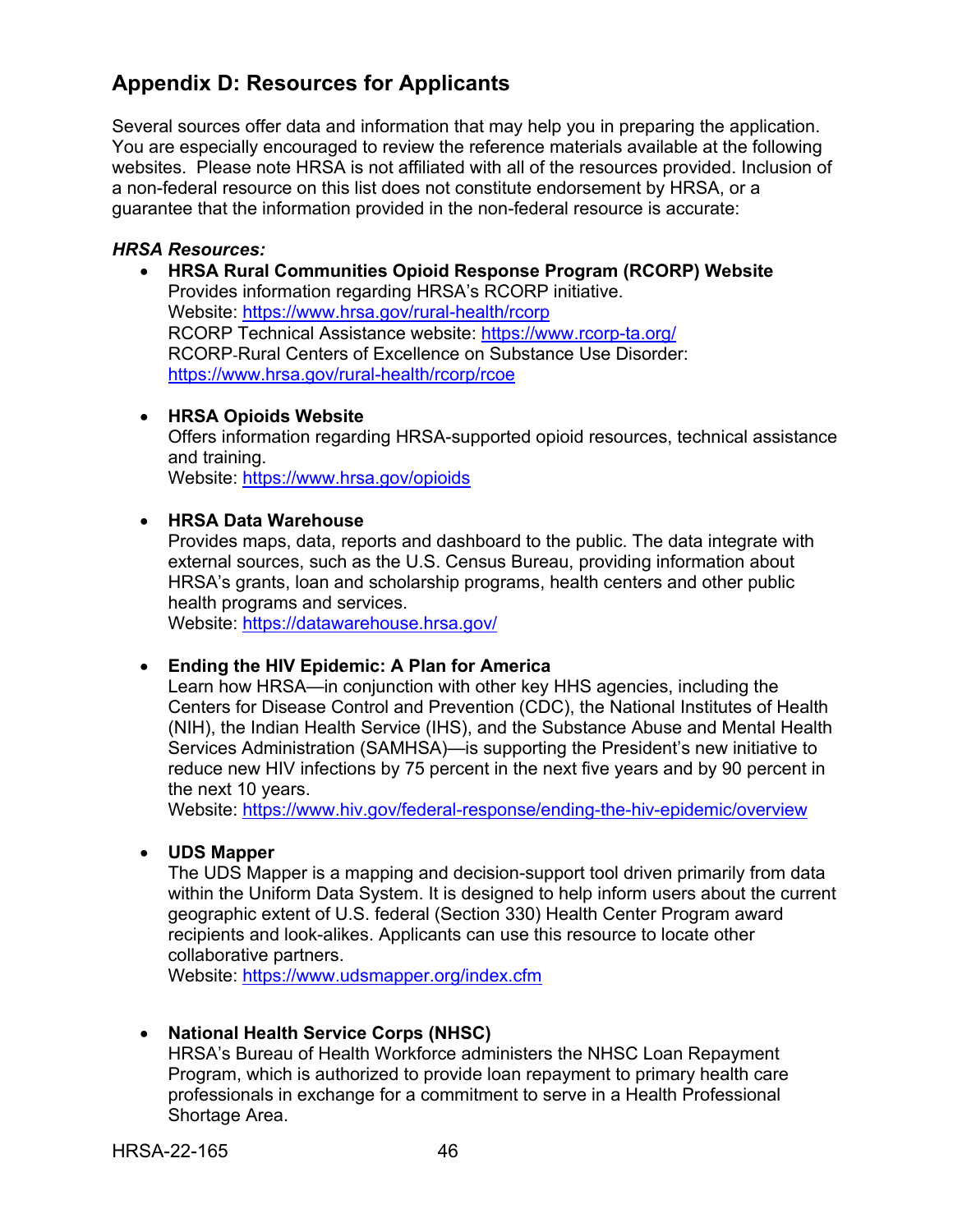- o For general information about NHSC, please visit:<https://nhsc.hrsa.gov/>
- $\circ$  For state point of contacts, please visit here: <https://nhsc.hrsa.gov/sites/helpfullcontacts/drocontactlist.pdf>
- **Primary Care Offices (PCOs)**

The PCOs are state-based offices that provide assistance to communities seeking health professional shortage area designations and recruitment assistance as NHSC-approved sites. To locate contact information for all of the PCOs, visit here: <https://bhw.hrsa.gov/shortage-designation/hpsa/primary-care-offices>

#### *Other Resources:*

- **American Society of Addiction Medicine (ASAM)**  Offers a wide variety of resources on addiction for physicians and the public. Website:<https://www.asam.org/resources/the-asam-criteria/about>
- **Case Study: Medication Assisted Treatment Program for Opioid Addiction**  Learn about Vermont's Hub & Spoke Model for treating opioid addiction here: [http://www.astho.org/Health-Systems-Transformation/Medicaid-and-Public-Health-](http://www.astho.org/Health-Systems-Transformation/Medicaid-and-Public-Health-Partnerships/Case-Studies/Vermont-MAT-Program-for-Opioid-Addiction/)[Partnerships/Case-Studies/Vermont-MAT-Program-for-Opioid-Addiction/](http://www.astho.org/Health-Systems-Transformation/Medicaid-and-Public-Health-Partnerships/Case-Studies/Vermont-MAT-Program-for-Opioid-Addiction/)
- **Centers for Disease Control and Prevention (CDC)**

Offers a wide variety of opioid-related resources, including nationwide data, statespecific information, prescription drug monitoring programs, and other useful resources, such as the *Guideline for Prescribing Opioids for Chronic Pain*. Website:<https://www.cdc.gov/drugoverdose/opioids/index.html>

- o *Linking People with Opioid Use Disorder to Medication Treatment: A Technical Package of Policy, Programs, and Practices:*  This package offers guidance for developing and implementing effective linkage to care strategies for health care professionals and community leaders in public health, education, criminal justice, social services, business, and government who are working to increase access and linkage to MOUD, **https://www.cdc.gov/drugoverdose/pdf/pubs/Linkage-to-Care\_Edited-PDF\_508-3-15-2022.pdf**
- o *Managing HIV and Hepatitis C Outbreaks Among People Who Inject Drugs: A Guide for State and Local Health Departments (March 2018):*  [https://www.cdc.gov/hiv/pdf/programresources/guidance/cluster-outbreak/cdc](https://www.cdc.gov/hiv/pdf/programresources/guidance/cluster-outbreak/cdc-hiv-hcv-pwid-guide.pdf)[hiv-hcv-pwid-guide.pdf](https://www.cdc.gov/hiv/pdf/programresources/guidance/cluster-outbreak/cdc-hiv-hcv-pwid-guide.pdf)
- o **National Center for Health Statistics**  Provides health statistics for various populations. Website:<http://www.cdc.gov/nchs/>
- o **Syringe Services Programs**  For more information on these programs and how to submit a Determination of Need request visit here:<https://www.cdc.gov/hiv/risk/ssps.html>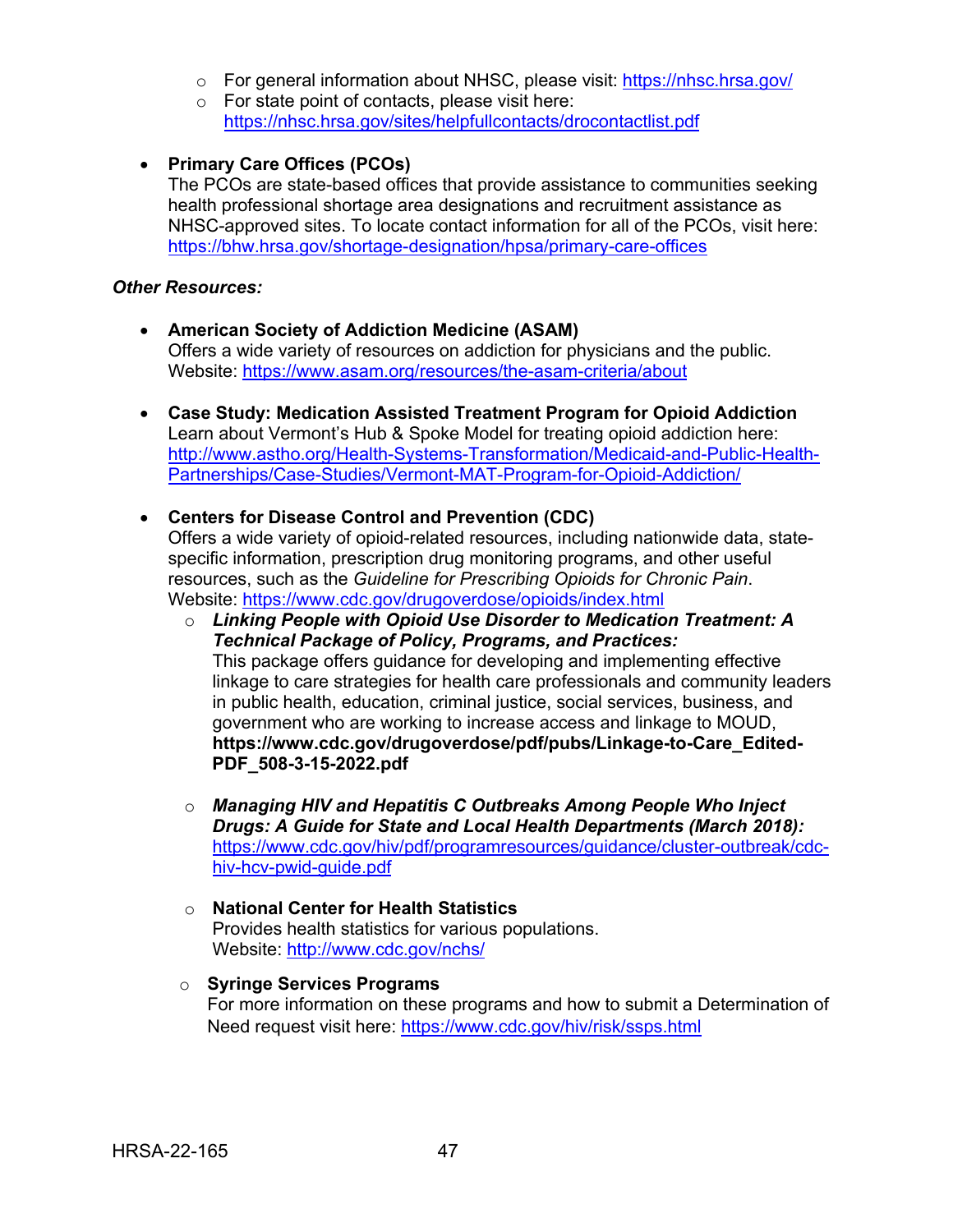• **Community Health Systems Development Team at the Georgia Health Policy Center** 

Offers a library of resources on topics such as collaboration, network infrastructure, and strategic planning.

Website:<http://ruralhealthlink.org/Resources/ResourceLibrary.aspx>

#### • **Legal Services Corporation**

Legal Services Corporation (LSC) is an independent nonprofit established by Congress in 1974 to provide financial support for civil legal aid to low-income Americans.

Website:<https://www.lsc.gov/>

• **National Area Health Education Center (AHEC) Organization** 

The National AHEC Organization supports and advances the AHEC Network to improve health by leading the nation in recruitment, training and retention of a diverse health work force for underserved communities.

Website:<http://www.nationalahec.org/>

• **National Association of County and City Health Officials (NACCHO)** NACCHO created a framework that demonstrates how building consortiums among local health departments, community health centers, health care organizations, offices of rural health, hospitals, nonprofit organizations, and the private sector is essential to meet the needs of rural communities.

Website:<http://archived.naccho.org/topics/infrastructure/mapp/>

#### • **National Institutes of Health (NIH)**

- o **HEALing Communities Study:** Learn about the multi-site implementation research study launched by NIH and SAMHSA to test the impact of an integrated set of evidence-based practices across health care, behavioral health, justice, and other community-based settings. Website: [https://heal.nih.gov/research/research-to-practice/healing](https://heal.nih.gov/research/research-to-practice/healing-communities)[communities](https://heal.nih.gov/research/research-to-practice/healing-communities)
- o **National Institute on Drug Abuse (NIDA):** NIDA advances science on the causes and consequences of drug use and addiction and applies that knowledge to improve individual and public health. Website:<https://www.drugabuse.gov/about-nida>
- **National Opinion Research Center (NORC) at the University of Chicago— Overdose Mapping Tool**

NORC and the Appalachian Regional Commission have created the Overdose Mapping Tool to allow users to map overdose hotspots in Appalachia and overlay them with data that provide additional context to opioid addiction and death. Website:<http://overdosemappingtool.norc.org/>

• **National Organization of State Offices of Rural Health (NOSORH)—Toolkit**  NOSORH published a report on lessons learned from HRSA's Rural Opioid Overdose Reversal Grant Program and compiled a number of tools and resources communities can use to provide education and outreach to various stakeholders. Website:<https://nosorh.org/rural-opioid-overdose-reversal-program/>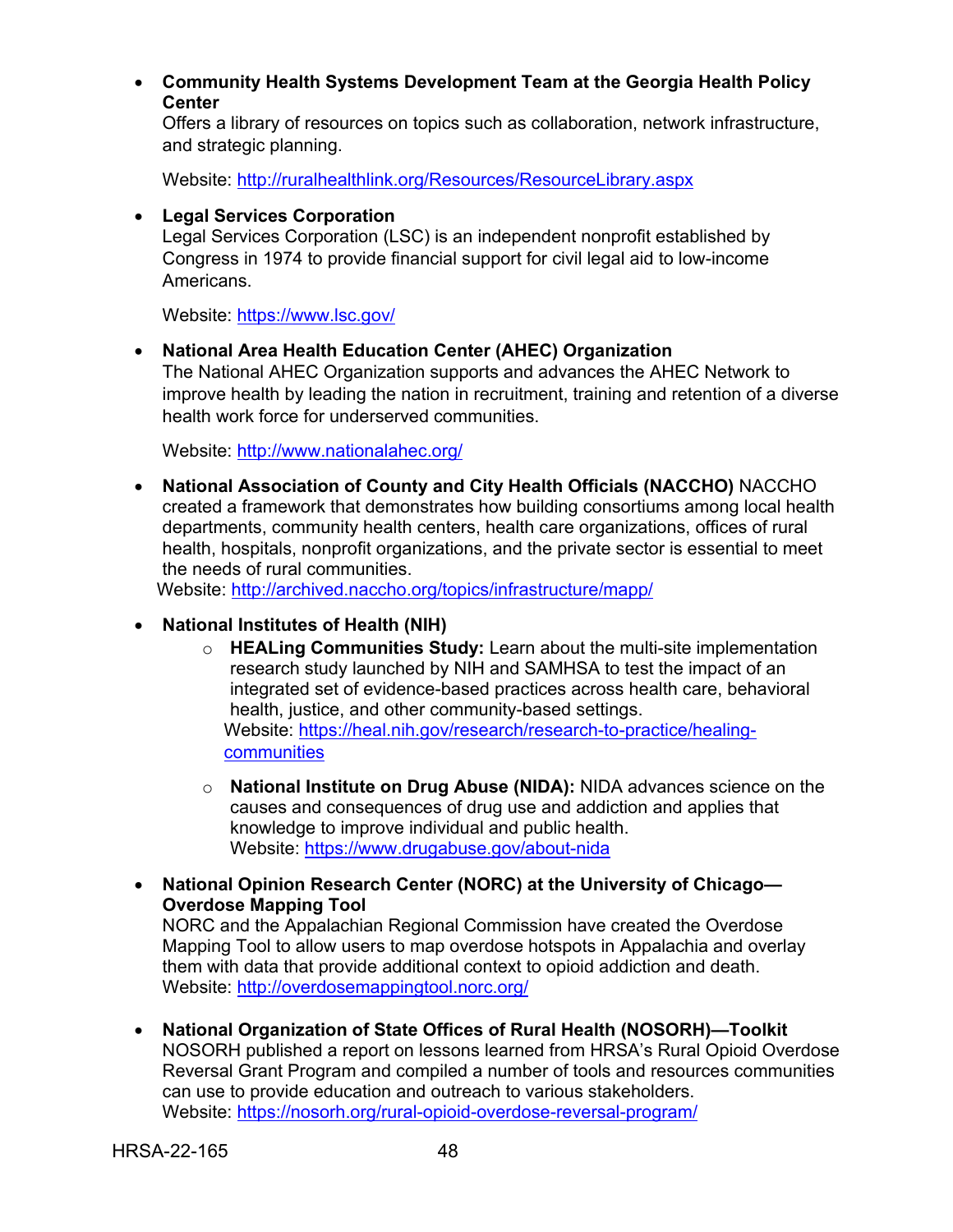#### • **Providers Clinical Support System**

PCSS is a program funded by the Substance Abuse and Mental Health Services Administration (SAMHSA) created in response to the opioid overdose epidemic to train primary care providers in the evidence-based prevention and treatment of opioid use disorders (OUD) and treatment of chronic pain. Website:<https://pcssnow.org/>

#### • **Primary Care Associations (PCAs)**

To locate contact information for all of the PCAs, visit here: <http://www.nachc.org/about-nachc/state-affiliates/state-regional-pca-listing/>

#### • **Rural Health Information Hub – Community Health Gateway**

Offers evidence-based toolkits for rural community health, including systematic guides, rural health models and innovations, and examples of rural health projects other communities have undertaken.

Website:<https://www.ruralhealthinfo.org/community-health>

- o **Rural Health Information Hub Rural Response to Opioid Crisis**  Provides activities underway to address the opioid crisis in rural communities at the national, state, and local levels across the country. Website:<https://www.ruralhealthinfo.org/topics/opioids>
- o **Rural Health Information Hub Rural Prevention and Treatment of Substance Abuse Toolkit**  Provides best practices and resources that organizations can use to

implement substance abuse prevention and treatment programs. Website:<https://www.ruralhealthinfo.org/toolkits/substance-abuse>

#### • **Rural Health Research Gateway**

Provides access to projects and publications of the HRSA-funded Rural Health Research Centers, 1997-present, including projects pertaining to substance use disorder.

Website:<http://www.ruralhealthresearch.org/>

• **Substance Abuse and Mental Health Services Administration (SAMHSA)** Offers a wide variety of resources on the opioid epidemic, including data sources, teaching curriculums, evidence-based and best practices, and information on national strategies and initiatives.

Website:<https://www.samhsa.gov/>

#### o **SAMHSA Evidence-Based Practices Resource Center**

Contains a collection of scientifically based resources for a broad range of audiences, including Treatment Improvement Protocols, toolkits, resource guides, clinical practice guidelines, and other science-based resources. Website:<https://www.samhsa.gov/ebp-resource-center>

o **SAMHSA State Targeted Response to the Opioid Crisis Grants**  This program awards grants to states and territories and aims to address the opioid crisis by increasing access to treatment, reducing unmet treatment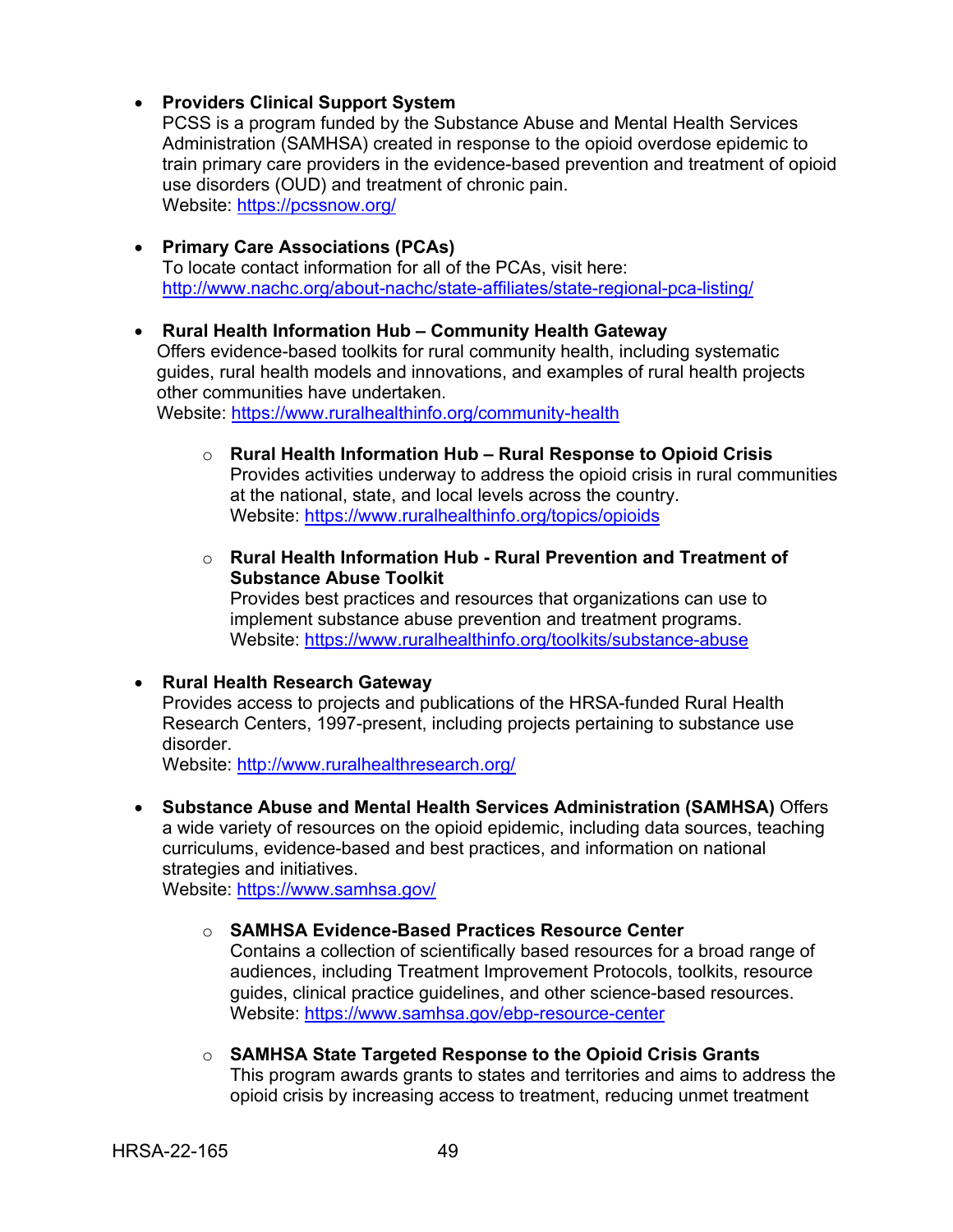need, and reducing opioid overdose related deaths through the provision of prevention, treatment and recovery activities for OUD. List of individual grant award activities:

[https://www.samhsa.gov/sites/default/files/grants/pdf/other/ti-17-014-opioid](https://www.samhsa.gov/sites/default/files/grants/pdf/other/ti-17-014-opioid-str-abstracts.pdf)[str-abstracts.pdf](https://www.samhsa.gov/sites/default/files/grants/pdf/other/ti-17-014-opioid-str-abstracts.pdf)

#### o **SAMHSA State Opioid Response Grants**

The program aims to address the opioid crisis by increasing access to medication-assisted treatment using the three FDA-approved medications for the treatment of opioid use disorder, reducing unmet treatment need, and reducing opioid overdose related deaths through the provision of prevention, treatment and recovery activities for opioid use disorder (OUD) (including prescription opioids, heroin and illicit fentanyl and fentanyl analogs) Website:<https://www.samhsa.gov/grants/grant-announcements/ti-18-015> List of awarded states: [https://www.hhs.gov/about/news/2019/09/04/state](https://www.hhs.gov/about/news/2019/09/04/state-opioid-response-grants-by-state.html)[opioid-response-grants-by-state.html](https://www.hhs.gov/about/news/2019/09/04/state-opioid-response-grants-by-state.html)

#### o **SAMHSA Peer Recovery Resources**

- <https://www.samhsa.gov/brss-tacs>
- [https://www.samhsa.gov/brss-tacs/recovery-support-tools/peers/core](https://www.samhsa.gov/brss-tacs/recovery-support-tools/peers/core-competencies-peer-workers)[competencies-peer-workers](https://www.samhsa.gov/brss-tacs/recovery-support-tools/peers/core-competencies-peer-workers)

### • **Other Opioid Use Disorder Resources**

- o "TIP 63: Medications for Opioid Use Disorder" [https://store.samhsa.gov/product/TIP-63-Medications-for-Opioid-Use-](https://store.samhsa.gov/product/TIP-63-Medications-for-Opioid-Use-Disorder-Full-Document/PEP20-02-01-006)[Disorder-Full-Document/PEP20-02-01-006](https://store.samhsa.gov/product/TIP-63-Medications-for-Opioid-Use-Disorder-Full-Document/PEP20-02-01-006)
- $\circ$  "The ASAM National Practice Guideline for the Treatment of Opioid Use Disorder – 2020 Focused Update" [https://www.asam.org/Quality-Science/quality/2020-national-practice](https://www.asam.org/Quality-Science/quality/2020-national-practice-guideline)[guideline](https://www.asam.org/Quality-Science/quality/2020-national-practice-guideline)

### • **State Offices of Rural Health (SORHs)**

All 50 states have a SORH. These offices vary in size, scope, organization, and in services and resources, they provide. The general purpose of each SORH is to help their individual rural communities build health care delivery systems. List of and contact information for each SORH: [https://nosorh.org/nosorh](https://nosorh.org/nosorh-%20members/nosorh-members-browse-by-state/)[members/nosorh-members-browse-by-state/](https://nosorh.org/nosorh-%20members/nosorh-members-browse-by-state/) 

- **State Rural Health Associations (SRHAs)**  To locate contact information for all of the SRHAs, visit here: <https://www.ruralhealthweb.org/programs/state-rural-health-associations>
- **U.S. Department of Agriculture (USDA)**  Provides information and resources—including relevant USDA funding opportunities such as the Community Facilities Loan and Grant Program—for rural communities that want to address the opioid epidemic. Visitors can also share feedback on what prevention, treatment and recovery actions have been effective in addressing the opioid epidemic in their rural communities. Website:<https://www.usda.gov/topics/opioids> and <https://www.outreach.usda.gov/USDALocalOffices.htm>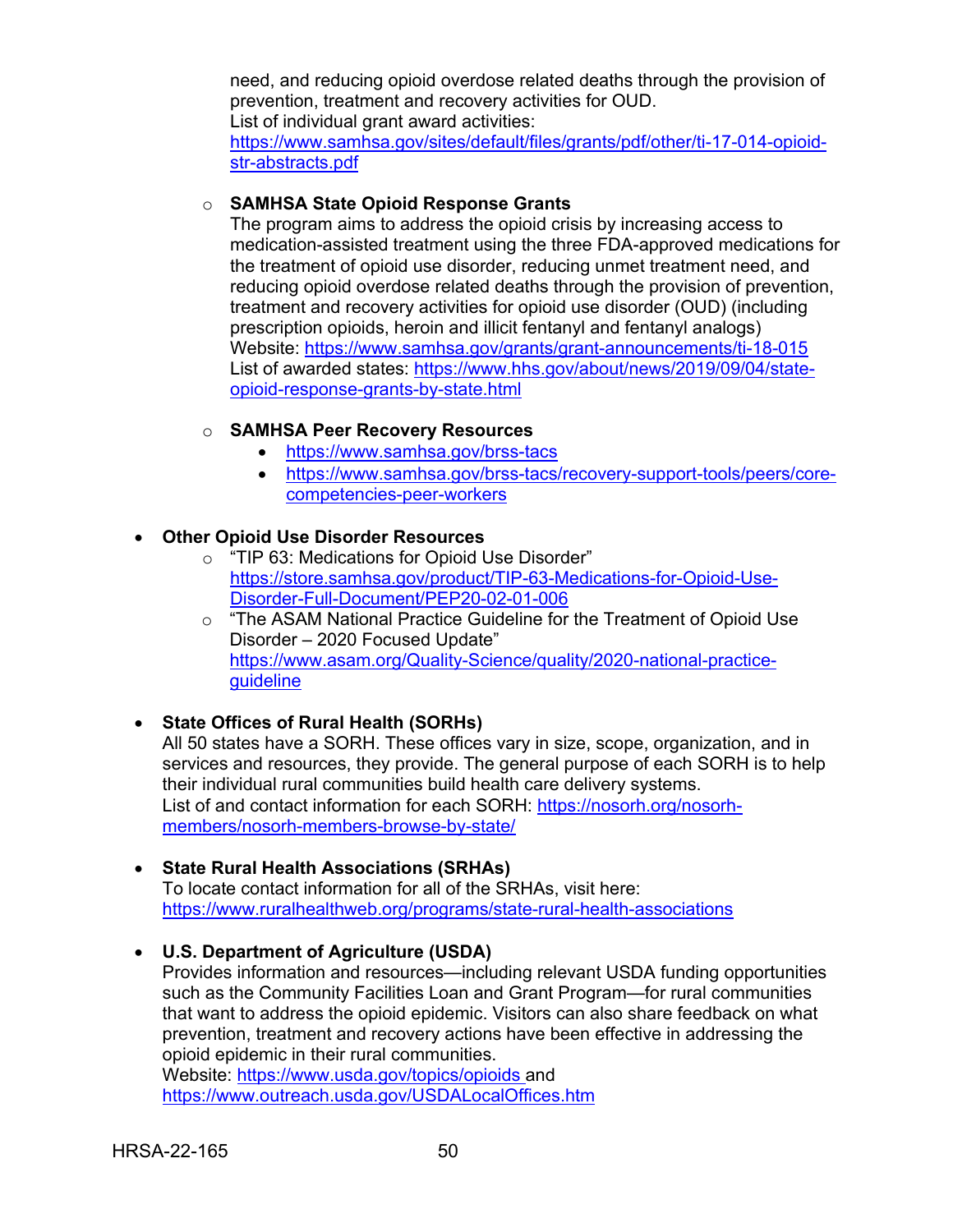#### • **U.S. Department of Labor**

- o **Federal Bonding Program:** The U.S. Department of Labor established The Federal Bonding Program in 1966 to provide Fidelity Bonds for "at-risk," hardto-place job seekers. The bonds cover the first six months of employment at no cost to the job applicant or the employer. Website: [https://nicic.gov/federal-bonding-program-us-department-labor](https://nicic.gov/federal-bonding-program-us-department-labor-initiative)[initiative](https://nicic.gov/federal-bonding-program-us-department-labor-initiative)
- o **Work Opportunity Tax Credit:** The Work Opportunity Tax Credit (WOTC) is a federal tax credit available to employers for hiring individuals from certain target groups who have consistently faced significant barriers to employment. Website:<https://www.doleta.gov/business/incentives/opptax/>

#### • **U.S. Department of Health and Human Services (HHS)**

- o **National Opioids Crisis Help and Resources**: Provides resources and information about the opioid epidemic, including HHS' 5- point strategy to combat the opioid crisis. Website:<https://www.hhs.gov/opioids/>
- o **Healthy People 2030 (HP2030)**: HP2030 establishes national health objectives with targets and monitors and catalyzes progress over time to measure the impact of research and prevention efforts. RCORP encourages applicants to integrate the HP2030 objectives and targets into RCORP-MAT Access efforts to improve health outcomes Website:<https://health.gov/healthypeople>
- o **Healthy Rural Hometown Initiative**: the HHS Rural Health Task Force developed the "Healthy Rural Hometown Initiative" (HRHI). The HRHI is an effort that seeks to address the underlying factors that are driving growing rural health disparities related to the five leading causes of avoidable death (heart disease, cancer, unintentional injury/substance use, chronic lower respiratory disease, and stroke). Website:<https://www.hhs.gov/sites/default/files/hhs-rural-action-plan.pdf>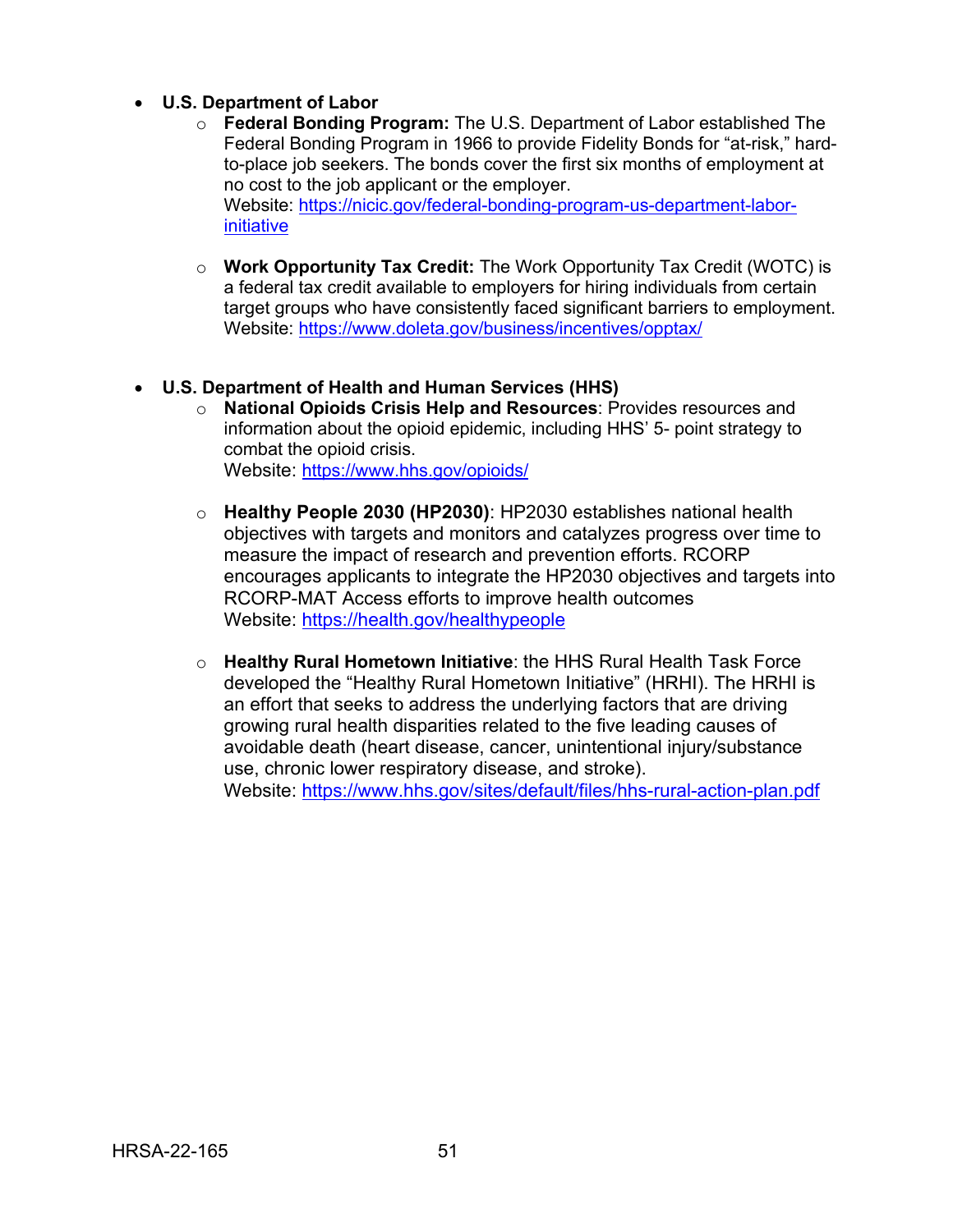# <span id="page-55-0"></span>**Appendix E: National Health Service Corps Information**

HRSA encourages award recipients to leverage National Health Service Corps funding to strengthen the SUD workforce in rural communities. The Further Consolidated Appropriations Act, 2022 (H.R. 2471) appropriated funding to the NHSC for the purpose of expanding and improving access to quality Opioid Use Disorder (OUD) and other SUD treatment in underserved areas nationwide. A portion of the NHSC's funding will be used for rural workforce expansion to combat the opioid epidemic, which has had a particularly significant impact on rural communities. Accordingly, the NHSC Rural Community LRP will make loan repayment awards in coordination with the Rural Communities Opioid Response Program (RCORP) initiative within the Federal Office of Rural Health Policy (FORHP).

A part of this initiative, the NHSC Rural Community Loan Repayment Program (LRP) aims to help eligible sites recruit and retain medical, nursing, and behavioral/mental health clinicians with specific training and credentials. These clinicians are part of an integrated care team who provide evidence-based SUD treatment and counselling in eligible communities of need, designated as Health Professional Shortage Areas (HPSAs).

The NHSC will make awards of up to \$100,000 for three years of full-time service to eligible providers under the NHSC Rural Community LRP. HRSA seeks providers with Drug Addiction Treatment Act of 2000 (DATA) waivers (authorized under 21 U.S.C. § 823(g)(2)) and SUD-licensed or SUD-certified professionals to provide quality evidencebased SUD treatment health care services at SUD treatment facilities located in Health Professional Shortage Areas (HPSAs). The NHSC Rural Community LRP expanded access to substance use disorder (SUD) treatment by adding several new disciplines to include pharmacists, registered nurses, SUD counselors and nurse anesthetists. The NHSC will provide a funding preference for applicants serving at rural NHSC-approved SUD treatment facilities that are RCORP Consortium member sites.

### **Eligibility**

To be eligible for NHSC service, a provider must:

- Be a U.S. citizen or national;

- Currently work, or have applied to work by July 18 of the current year, at an NHSCapproved site;

- Have unpaid government or commercial loans for school tuition, reasonable educational expenses, and reasonable living expenses, segregated from all other debts; and

- Be licensed to practice in state where the employer site is located.

#### Eligible Occupations

Members of the SUD integrated treatment team who qualify for NHSC SUD expansion include:

HRSA-22-165 52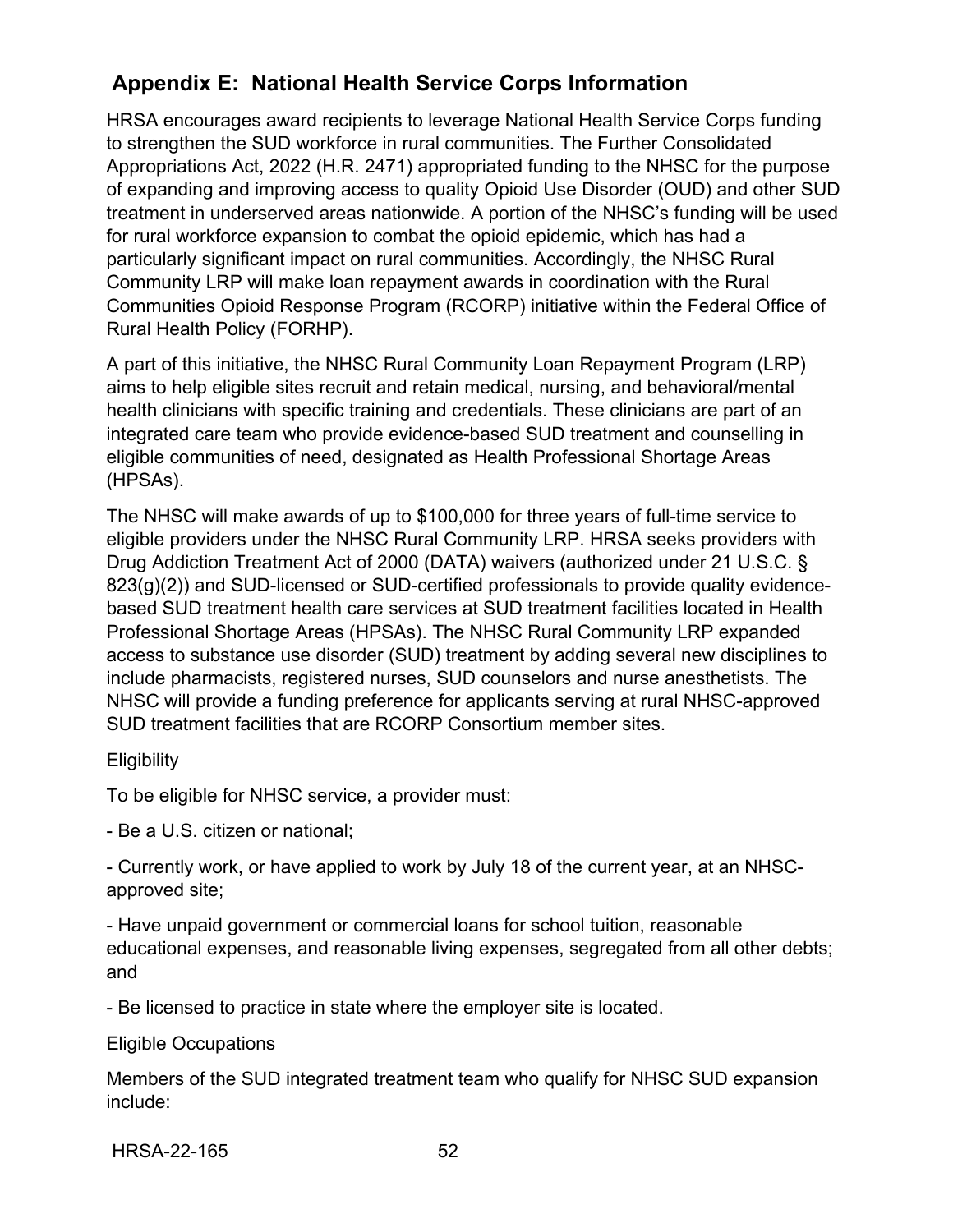#### *Primary Care:*

- Physician (MD or DO)
- Nurse Practitioner
- Certified Nurse Midwife
- Physical Assistant
- Substance Use Disorder Counselors
- Pharmacists
- Registered Nurses
- Certified Registered Nurse Anesthetists (RCORP NHSC LRP only)

#### *Mental Health:*

- Physicians (MD or DO)
- Health Service Psychologist
- Clinical Social Worker
- Psychiatric Nurse Specialist
- Marriage and Family Therapist
- Licensed Professional Counselor
- Physician Assistant
- Nurse Practitioners

#### **Eligible Site Criteria**

NHSC-approved sites must:

- Be located in and serve a [federally designated HPSA;](https://data.hrsa.gov/tools/shortage-area/by-address)

- Located in a Rural-Urban Commuting Area (RUCA) Census Tract and operates as a health care facility providing comprehensive outpatient services to populations residing in HPSAs;

- Be an outpatient facility providing SUD services;

- Utilize and prominently advertise a qualified discounted/sliding fee schedule (SFS) for individuals at or below 200 percent of the federal poverty level;

- Not deny services based on inability to pay or enrollment in Medicare, Medicaid, and Children's Health Insurance Program (CHIP);

- Ensure access to ancillary, inpatient, and specialty care;

- Have a credentialing process that includes a query of the National Practitioner Data Bank; and

- Meet all requirements listed in the NHSC Site Agreement.

For more complete information about site eligibility and the site application process, please see the [NHSC Site webpage](https://nhsc.hrsa.gov/sites) and the [NHSC Site Reference Guide.](https://nhsc.hrsa.gov/sites/default/files/nhsc/nhsc-sites/nhsc-site-reference-guide.pdf)

For a list of current NHSC-approved sites, please see HRSA's [Health Workforce Connector.](https://connector.hrsa.gov/connector/)

#### **Eligible Site Types**

- 1. Certified Rural Health Clinics;
- 2. State or Local Health Departments;
- 3. State and Federal Prisons;
- 4. Community Mental Health Centers;
- 5. School-Based Clinics;
- 6. Mobile Units/Clinics;
- 7. Free Clinics;
- 8. Critical Access Hospitals (CAH);

HRSA-22-165 53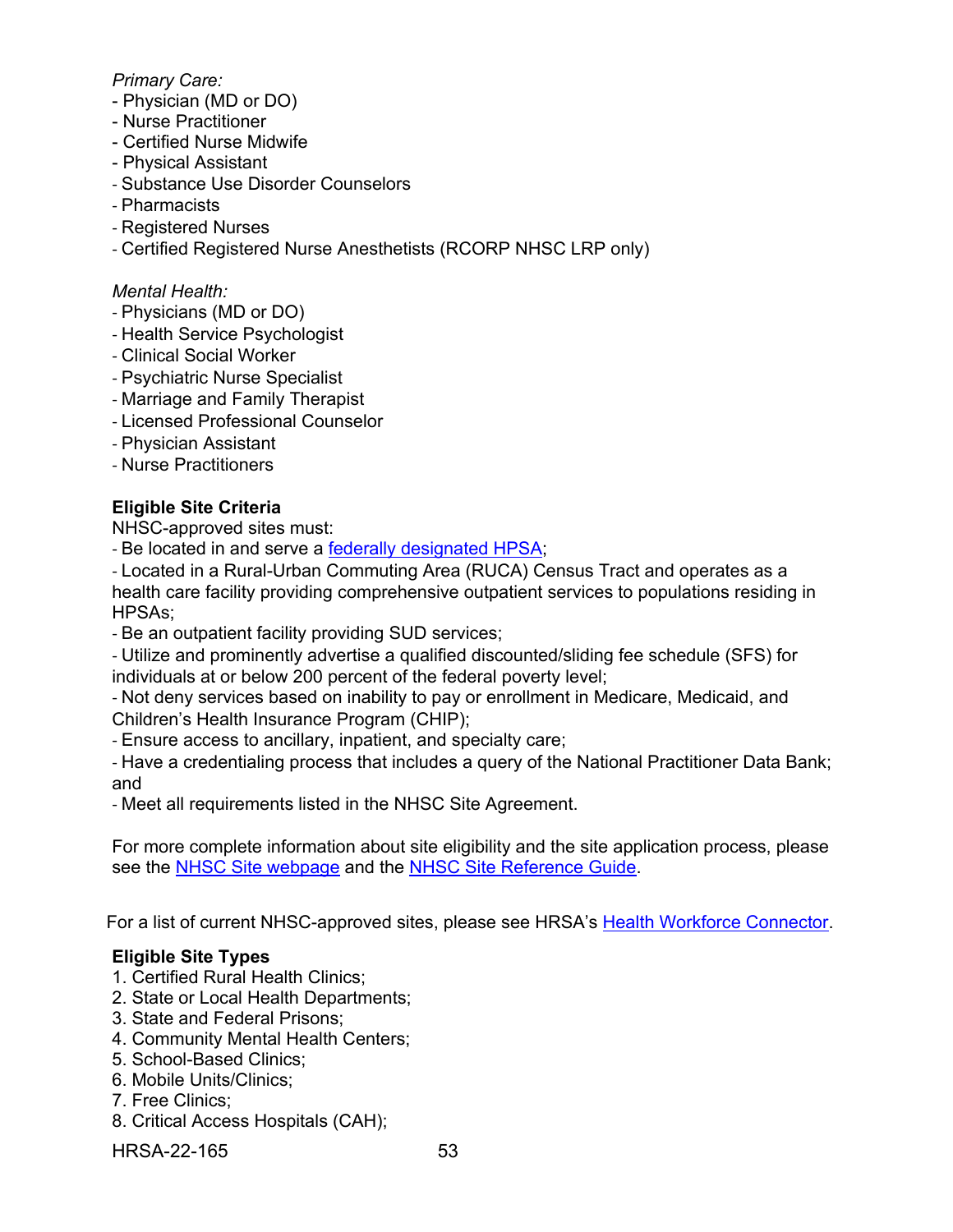- 9. Community Outpatient Facilities; and
- 10. Private Practices
- 11. Opioid Treatment Program (OTP);
- 12. Office-based Opioid Agonist Treatment (OBOT); and
- 13. Non-Opioid SUD treatment sites.

*Auto-Approval Process:* 

- 1. Federally-Qualified Health Centers (FQHC);
- 2. FQHC Look-Alikes;
- 3. American Indian Health Facilities: Indian Health Service (IHS) Facilities, Tribally-
- Operated 638 Health Programs, and Urban Indian Health Programs);
- 4. Federal Prisons; and
- 5. Immigration and Customs Enforcement.

Please note that all NHSC sites must deliver comprehensive mental/behavioral health on an outpatient basis, with the exception of CAHs and IHS hospitals. NHSC-approved sites must provide services for free or on a SFS to low-income individuals, and:

1. Offer a full (100 percent) discount to those at or below 100 percent of the federal poverty level

- 2. Offer discounts on a sliding scale up to 200 percent of the federal poverty level;
- 3. Use the most recent [HHS Poverty Guidelines;](https://aspe.hhs.gov/topics/poverty-economic-mobility/poverty-guidelines)
- 4. Utilize family size and income to calculate discounts (not assets or other factors); and
- 5. Have this process in place for a minimum of 6 months.

Note:

• A health care organization of a consortium must receive NHSC site approval prior to members of their workforce applying for NHSC Rural Community Loan Repayment Program.

• Consortium members do not receive auto-approval based on their RCORP status. Consortium members must meet all [NHSC site eligibility criteria.](https://nhsc.hrsa.gov/sites/eligibility-requirements) All NHSC sites, except SUD treatment facilities, Critical Access Hospitals and Indian Health Service Hospitals, are required to provide an appropriate set of services for the community and population they serve. NHSC-approved sites must provide services for free or on a sliding fee schedule to low-income individuals. More information can be found [here.](https://nhsc.hrsa.gov/sites/default/files/nhsc/nhsc-sites/nhsc-site-reference-guide.pdf)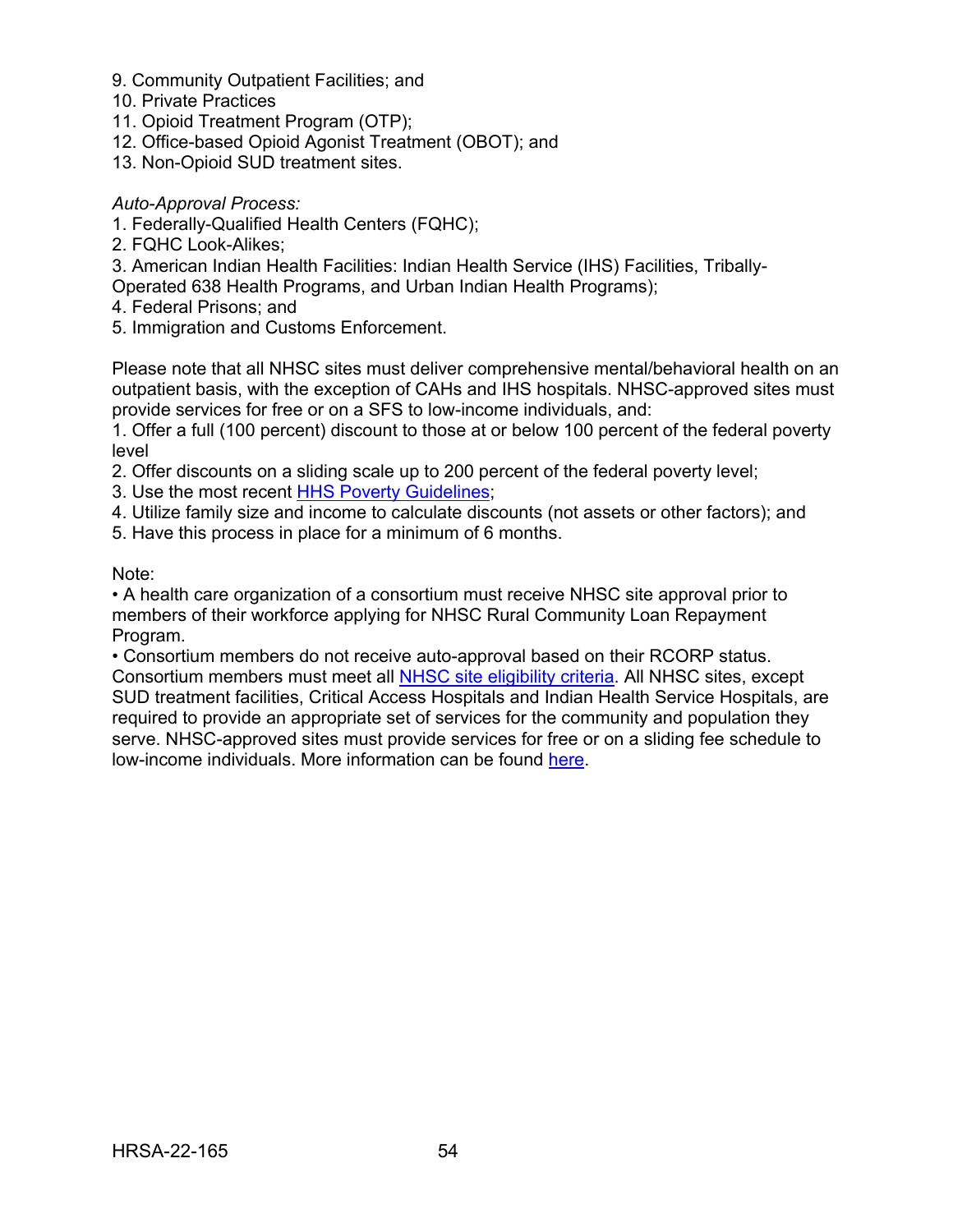# <span id="page-58-0"></span>**Appendix F: Third-Party Payer Guidance**

Award recipients should ensure that all services covered by reimbursement are be billed and every reasonable effort is made to obtain payment from third-party payers. Only after award recipients receive a final determination from the insurer regarding lack of full reimbursement can the RCORP-MAT Access grant be used to cover the cost of services for underinsured individuals.

RCORP-MAT Access grant funds can also be used to cover the cost of services for uninsured patients. **No individuals should be denied services due to an inability to pay.**

*RCORP-MAT Access funds cannot be used for the following purposes:* 

- To supplant existing funding sources;
- To pay down bad debt. Bad debt is debt that has been determined to be uncollectable, including losses (whether actual or estimated) arising from uncollectable accounts and other claims. Related collection and legal costs arising from such debts after they have been determined to be uncollectable are also unallowable.
- To pay the difference between the costs to a provider for performing a service and the provider's negotiated rate with third-party payers (i.e., anticipated shortfall).

For all applicants (regardless of charity care or sliding fee policy):

- RCORP-MAT Access funds can be used to pay the co-insurance, out-of-pocket expenses, and/or co-payment for patients who are unable to pay for prevention, treatment, and recovery services provided by the RCORP-MAT Access grant.
- Applicants must include a line item(s) in the RCORP-MAT Access budget under "Other" for subsidized care with a detailed description of how the estimate was derived. For each project year, the justification should include the anticipated number of patients and encounters that would be covered by the grant; the payer mix of the patient population; the type and average cost of services that would be subsidized; and a rationale for why grant funds are needed to subsidize the cost of services.
- If the funds will be used by partners that are subcontractors on the RCORP-MAT Access grant to subsidize care, then applicants must include line item(s) under "Contractual" for these costs. The budget narrative must provide a detailed justification for how each consortium member arrived at their estimate based on the above guidance.

For providers that have a charity care policy—i.e., a policy to provide health care services free of charge (or where only partial payment is expected not to include contractual allowances for otherwise insured patients) to individuals who meet certain financial criteria:

• You must include the provider's documented charity care policy as an attachment to the application.

For Federally Qualified Health Centers (FQHCs): FQHCs must adhere to health center requirements around [Sliding Fee Discounts.](https://bphc.hrsa.gov/programrequirements/compliancemanual/chapter-9.html)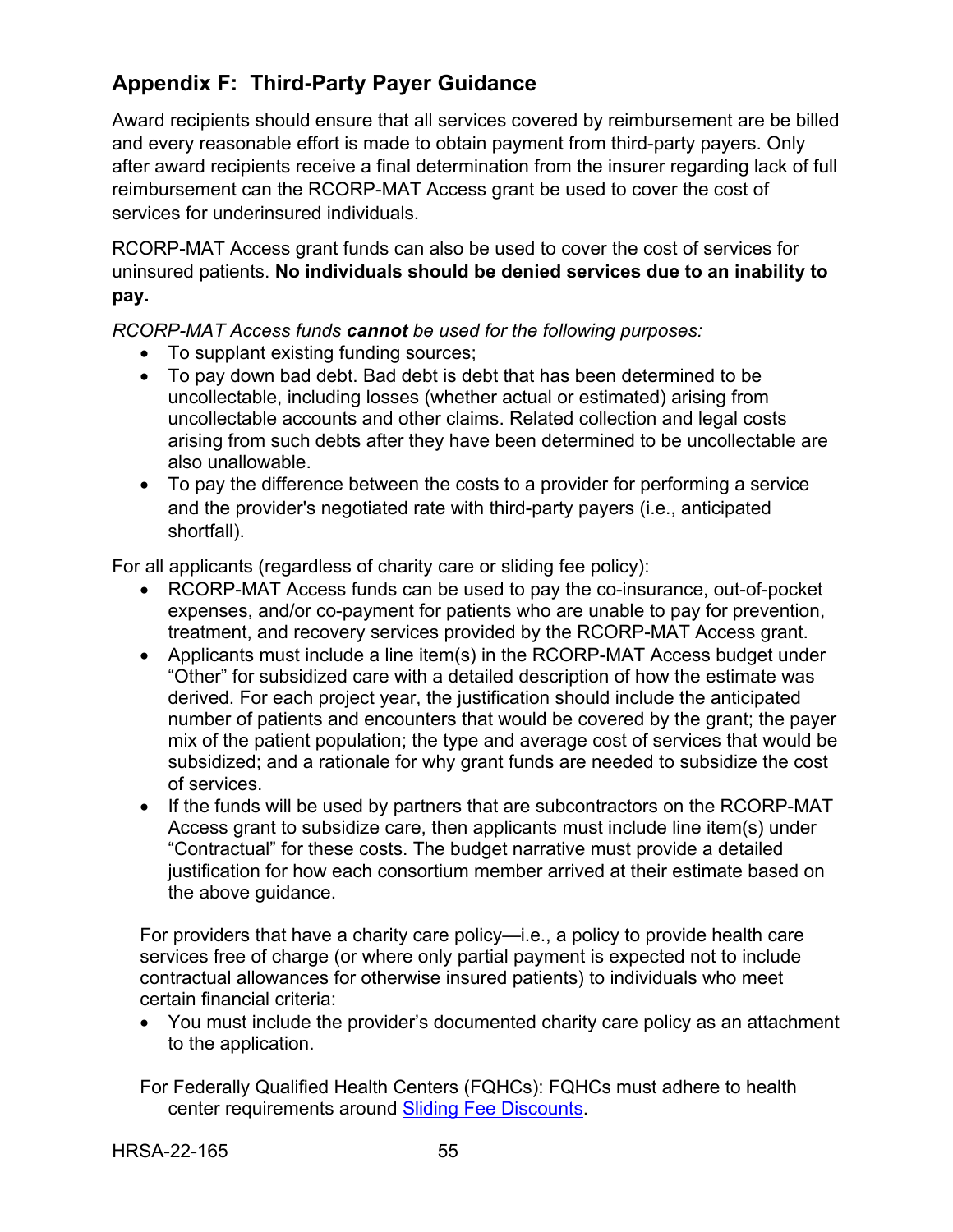# <span id="page-59-0"></span>**Appendix G: MAT Access Point Examples**

RCORP-MAT Access funds must be used to establish a **new** MAT access point(s), and **not** for expanding an existing MAT access point(s). MAT cannot currently be a clinical service offered at the proposed access point(s).

### **HRSA will NOT fund proposals that do not demonstrate that they are a new MAT access point.**

Please see below for illustrative examples what does and does not constitute a new MAT access point for the purposes of this program. Note that this is **not** an exhaustive list; there may be additional examples of entities that do and do not qualify as new MAT access points. If you are unsure of whether your entity will qualify as a new MAT access point for the purposes of this program, please reach out Kiley Diop: kdiop@hrsa.gov.

## **Examples of new MAT Access Points:**

- A clinic located in a HRSA-designated rural area which does not offer MAT, and plans establish new MAT services available both in-person and via telehealth.
- A brick and mortar health facility which currently offers MAT, and is planning to establish new MAT access points via mobile units. The mobile units will exclusively provide services in a HRSA-designated rural area where MAT is not readily available.
- A hospital located in a HRSA-designated rural area that is part of a larger hospital system. Other locations within the hospital system offer MAT, but the hospital applying for the program, does **not** offer any SUD/OUD treatment including MAT.
- A rural clinic currently provides counseling services for people with SUD/OUD, and is planning to expand to provide MAT.

### **Example of an entity that is NOT a new MAT access point:**

• A health facility that provides only one type of MAT (i.e., Methadone) and would like to expand MAT services to include other MAT medications.

Note: HRSA will ONLY fund new access points. This is **not** a new access point because the facility currently provides MAT.